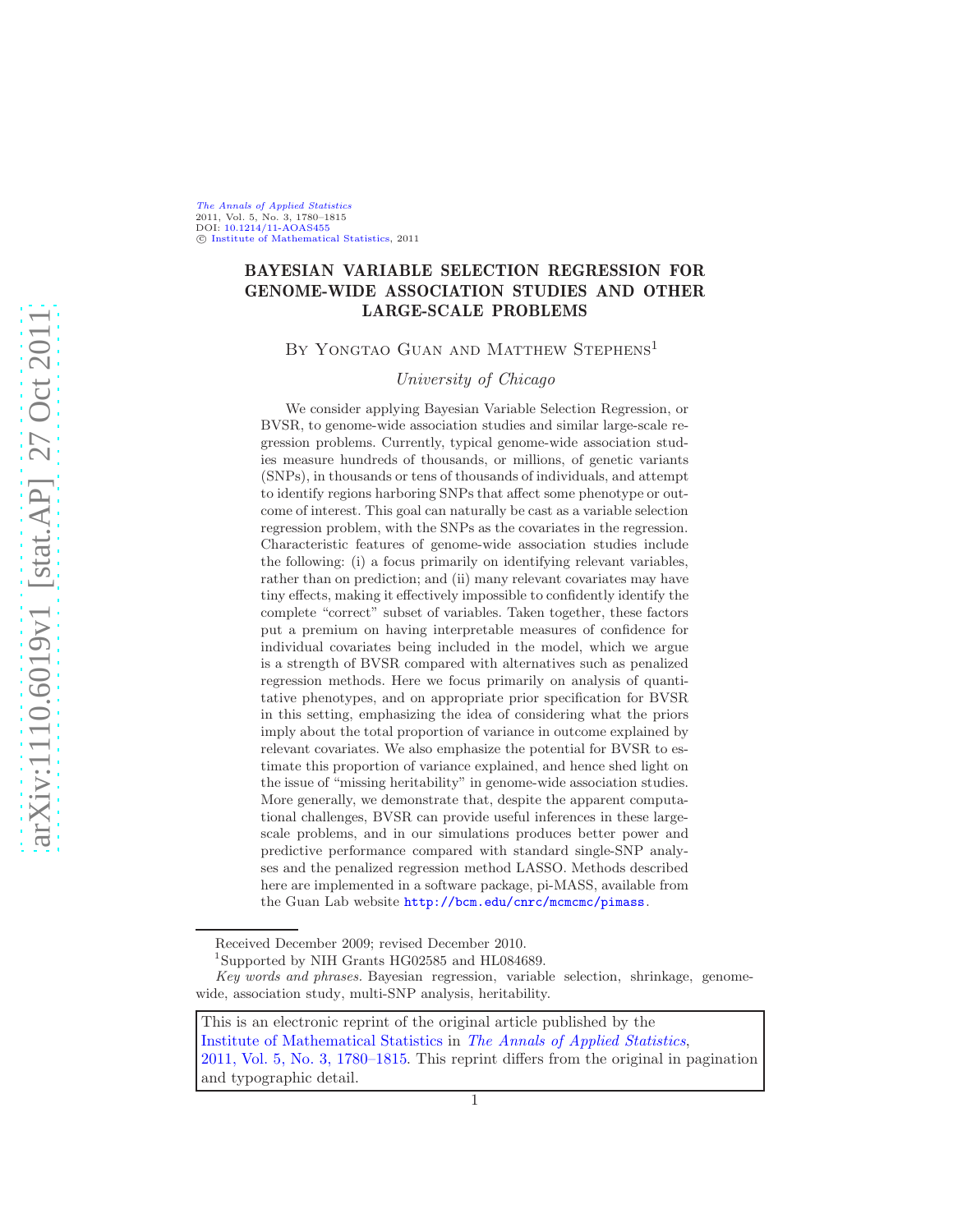1. Introduction. The problem of identifying relevant covariates in a regression model, sometimes known as variable selection, arises frequently in many fields. As computational and data-collection technologies have developed, the number of covariates typically measured in these kinds of problems has steadily increased, and it is now not unusual to come across data sets involving many thousands or millions of covariates. Here we consider one particular setting where data sets of this size are common: genome-wide association studies (GWAS).

Current typical GWAS [e.g., Wellcome Trust Case Control Consortium [\(2007\)](#page-37-0)] measure hundreds of thousands, or millions, of genetic variants (typically Single Nucleotide Polymorphisms, or SNPs), in hundreds, thousands, or tens of thousands of individuals, with the primary goal being to identify which regions of the genome harbor SNPs that affect some phenotype or outcome of interest. While many GWAS are case-control studies, here we focus primarily on the computationally-simpler setting where a continuous phenotype has been measured on population-based samples, before briefly considering the challenges of extending these methods to binary outcomes.

Most existing GWAS analyses are "single-SNP" analyses, which simply test each SNP, one at a time, for association with the phenotype. Strong associations between a SNP and the phenotype are interpreted as indicating that SNP, or a nearby correlated SNP, likely affects phenotype. The primary rationale for GWAS is the idea that, by examining these SNPs in more detail—for example, examining which genes they are in or near—we may glean important insights into the biology of the phenotype under study.

In this paper we examine the potential to apply Bayesian Variable Selection Regression (BVSR) to GWAS (or other similar large-scale problems). Variable selection regression provides a very natural approach to analyzing GWAS: the phenotype is treated as the regression response, SNPs become regression covariates, and the goal of identifying genomic regions likely to harbor SNPs affecting phenotype is accomplished by examining the genomic locations of SNPs deemed likely to have nonzero regression coefficients. However, BVSR requires the use of computationally-intensive Markov chain Monte Carlo (MCMC) algorithms, and, prior to performing this work, it was unclear to us whether such algorithms could produce reliable results in a practical time-frame for problems as large as a typical GWAS. One important contribution of this paper is to show that, even using relatively simple MCMC algorithms, BVSR can indeed produce useful inferences in problems of this size. Another important contribution is to discuss how BVSR should be used for GWAS analysis, with particular focus on choice of appropriate prior distribution. Further, and perhaps most importantly, we give reasons why one might want to use BVSR to analyze GWAS—rather than less computationally-demanding approaches such as single-SNP analyses, or penalized regression approaches such as LASSO [Tibshirani [\(1996](#page-37-1))]—by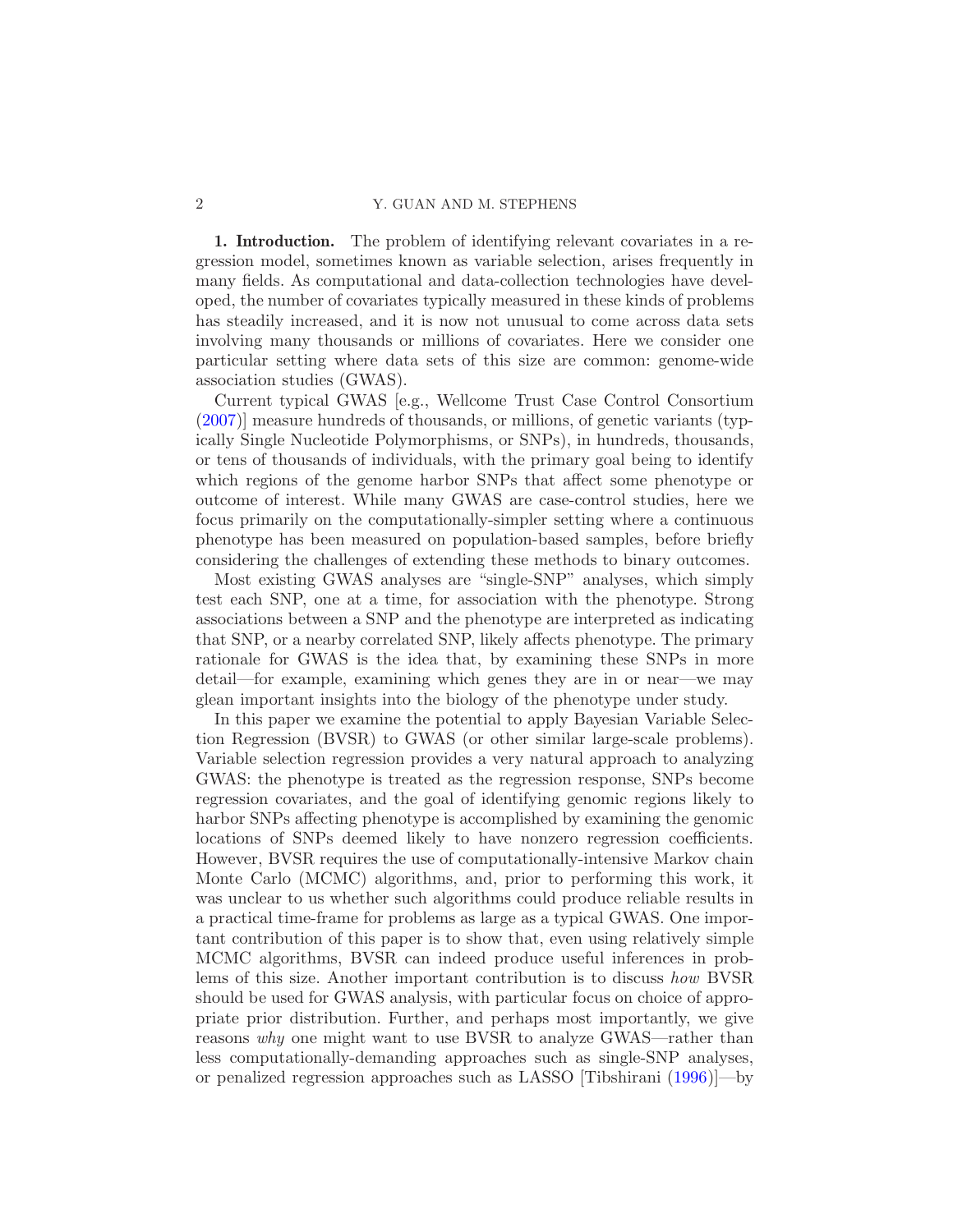emphasizing qualitative advantages of BVSR in this context. In particular, we emphasize that, unlike penalized regression approaches, BVSR naturally produces easily-interpretable measures of confidence—specifically, posterior probabilities—that individual covariates have nonzero regression coefficients. This is a particularly important advantage in GWAS because the primary goal of the analysis is to identify such covariates, and to use these identifications to learn about underlying biology (in contrast to other settings where prediction may be the primary goal).

Although our work is motivated by GWAS, many of the ideas and results should be of more general interest. In brief, the key elements are as follows:

- We demonstrate that BVSR can be practical for large problems involving hundreds of thousands of covariates and thousands of observations.
- We introduce some new ideas for prior specification in BVSR. In particular, we emphasize the benefits of focusing on what the priors imply about the total proportion of variance in response explained by relevant covariates (henceforth abbreviated as PVE). We note that standard approaches to prior specification in BVSR, which put the same priors on the regression coefficients irrespective of how many covariates are included in the model, imply that models with many relevant covariates are likely to have much larger PVE than models with few relevant covariates. We propose a simple alternative prior that does not make this potentially undesirable assumption, and has the intuitively appealing property that it applies stronger shrinkage in more complex models (i.e., models with more relevant covariates).
- We emphasize the potential for BVSR to estimate the total amount of signal in a data set, specifically the PVE, even when there is insufficient information to reliably identify all relevant covariates. As a result, BVSR has the potential to shed light on the so-called "missing heritability" observed in many GWAS [Maher [\(2008](#page-36-0)); Yang et al. [\(2010](#page-37-2))].
- We compare and contrast BVSR with a penalized-regression approach, the LASSO [Tibshirani [\(1996](#page-37-1))]. Despite the considerable literature on both BVSR and penalized regression, there exist few comparisons (either qualitative or quantitative) of these two approaches. We chose the LASSO as a representative of penalized regression approaches both because of its popularity and because previous papers have applied it to the specific context of GWAS [e.g., Hoggart et al. [\(2008](#page-36-1)); Wu et al. [\(2009](#page-37-3))]. In our limited simulation study BVSR outperforms LASSO in terms of predictive performance. In addition, we emphasize the qualitative advantage of BVSR over LASSO, and other penalized regression methods, that it produces posterior probabilities for each covariate having a nonzero regression coefficients. This qualitative advantage seems more fundamental, since predictive performance of different methods may vary depending on the underlying assumptions.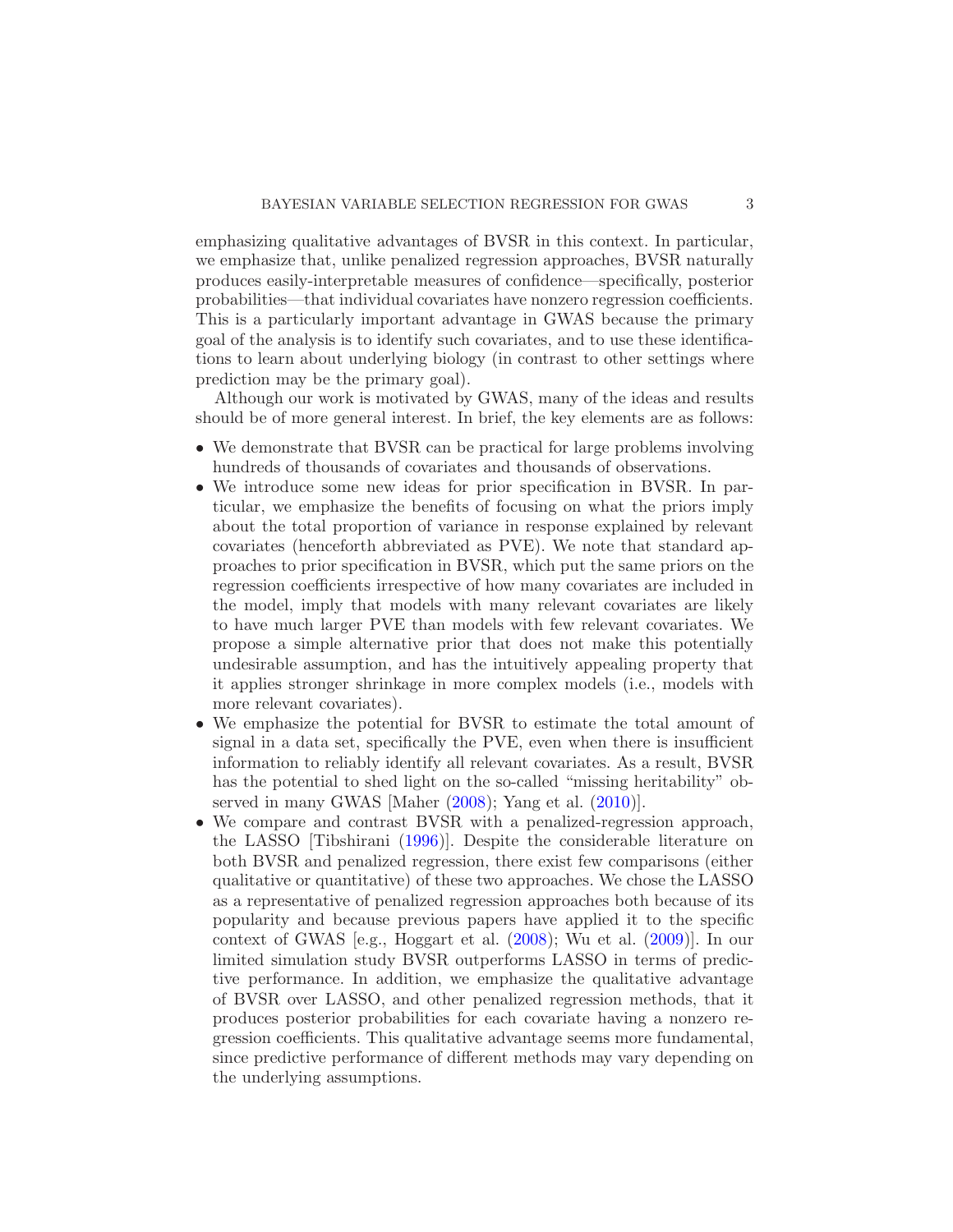The remainder of the paper is organized as follows. In Section [2](#page-3-0) we describe BVSR and our choice of priors. In Section [3](#page-8-0) we discuss computation and inference, including Markov chain Monte Carlo algorithms used, and a Rao–Blackwellization approach to estimating the marginal posterior inclusion probability for each covariate. Section [4](#page-11-0) reviews our main goals in applying BVSR to GWAS. In Section [5](#page-12-0) we examine, through simulations, the effectiveness of BVSR for various tasks, including estimating the PVE, prediction, and identifying relevant covariates. For some of these tasks we compare BVSR with LASSO and single-SNP analyses. We also illustrate BVSR on a GWAS for C-reactive protein. In Section [6](#page-28-0) we briefly consider the challenges of extending our methods to deal with binary phenotypes. Finally, in Section [7](#page-29-0) we discuss some limitations and pitfalls of BVSR as we have applied it in this context, and potential future directions.

<span id="page-3-0"></span>2. Models and priors. This section introduces notation and specifies the details of our BVSR model and priors used. Our formulation up to Section [2.1](#page-6-0) is in the same vein as much previous work on BVSR, but with particular emphasis on putting priors on hyperparameters that are often considered fixed and known. Key relevant references include Mitchell and Beauchamp [\(1988](#page-36-2)), George and McCulloch [\(1993\)](#page-36-3), Smith and Kohn [\(1996](#page-37-4)), Raftery, Madigan and Hoeting [\(1997](#page-36-4)) and Brown, Vannucci and Fearn [\(2002](#page-35-0)); see also Miller  $(2002)$  and O'Hara and Sillanpää  $(2009)$  for more background and references.

We consider the standard normal linear regression

(2.1) 
$$
\mathbf{y}|\boldsymbol{\mu}, \boldsymbol{\beta}, X, \tau \sim N_n(\boldsymbol{\mu} + X\boldsymbol{\beta}, \tau^{-1}I_n),
$$

relating a response variable y to covariates X. Here y is an *n*-vector of observations on n individuals,  $\mu$  is an n-vector with components all equal to the same scalar  $\mu$ , X is an n by p matrix of covariates,  $\beta$  is a p-vector of regression coefficients,  $\tau$  denotes the inverse variance of the residual errors,  $N_n(\cdot, \cdot)$  denotes the *n*-dimensional multivariate normal distribution and  $I_n$ the  $n$  by  $n$  identity matrix. The variables  $y$  and  $X$  are observed, whereas  $\mu, \beta$ , and  $\tau$  are parameters to be inferred. In more detail,  $\mathbf{y} = (y_1, \ldots, y_n)$ , where  $y_i$  is the measured response on individual i, and  $X = (\mathbf{x}_{1}, \ldots, \mathbf{x}_{p})$ , where  $\mathbf{x}_{.j} = (x_{1j}, \dots, x_{nj})^T$  is a column vector containing the observed values of the jth covariate. For example, in the context of a GWAS,  $y_i$  is the measured phenotype of interest in individual i, and  $x_{ij}$  is the genotype of individual  $i$  at SNP  $j$ , typically coded as 0, 1 or 2 copies of a particular reference allele. [By coding the genotypes as 0, 1, or 2, we are assuming an additive genetic model. It would be straightforward to include dominant and recessive effects by adding another covariate for each SNP, as in Servin and Stephens [\(2007](#page-37-5)), e.g., although this would increase computational cost.]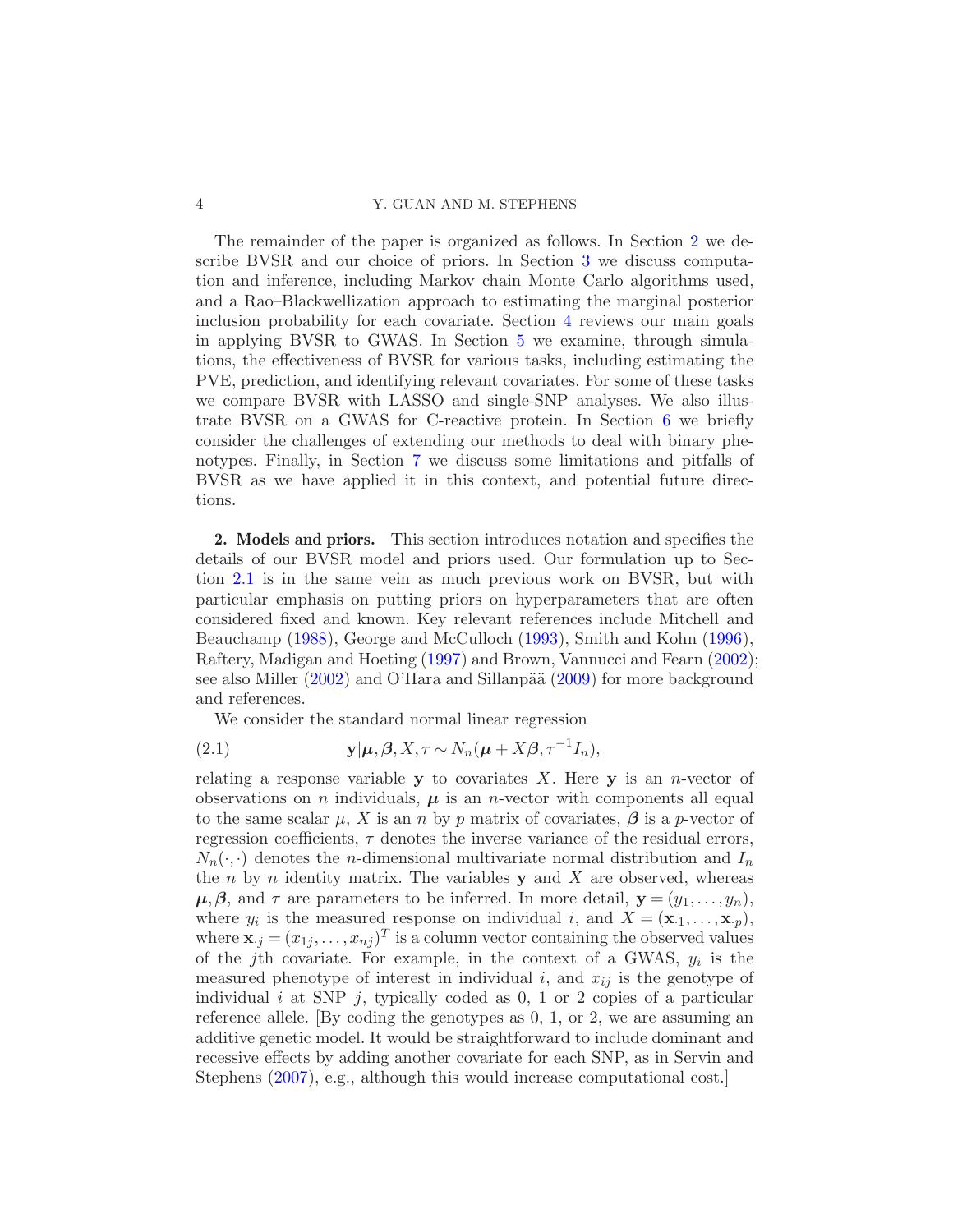In many contexts, including GWAS, the number of covariates is very large—and, in particular,  $p \gg n$ —but only a small subset of the covariates are expected to be associated with the response (i.e., have nonzero  $\beta_i$ ). Indeed, the main goal of GWAS is to identify these relevant covariates. To this end, we define a vector of binary indicators  $\boldsymbol{\gamma} = (\gamma_1, \ldots, \gamma_p) \in \{0, 1\}^p$ that indicate which elements of  $\beta$  are nonzero. Thus,

<span id="page-4-1"></span>(2.2) 
$$
\mathbf{y}|\boldsymbol{\gamma}, \mu, \tau, \boldsymbol{\beta}, X \sim N_n(\boldsymbol{\mu} + X_{\boldsymbol{\gamma}}\boldsymbol{\beta}_{\boldsymbol{\gamma}}, \tau^{-1}I_n),
$$

where  $X_{\gamma}$  denotes the design matrix X restricted to those columns j for which  $\gamma_j = 1$ , and  $\beta_\gamma$  denotes a corresponding vector of regression coefficients. In general, for observational studies one would be reluctant to conclude any causal interpretation for  $\gamma$ , but in the context of GWAS, it is usually reasonable to interpret  $\gamma_i = 1$  as indicating that SNP j, or an unmeasured SNP correlated with SNP  $j$ , has a causal (functional) affect on  $y$ . This is because in GWAS reverse causation is generally implausible (phenotypes cannot causally affect genotype, since genotype comes first temporally), and there are few potential unmeasured confounders that could affect both genotype and y [Smith and Ebrahim [\(2003](#page-37-6))]. A well-documented exception to this is population structure; here we assume that this has been corrected for prior to analysis, for example, by letting y be the residuals from regressing the observed phenotype values against measures of population structure, obtained, for example, by model-based clustering [Pritchard et al. [\(2000\)](#page-36-7)] or principal components analysis [Price et al. [\(2006](#page-36-8))].

<span id="page-4-0"></span>Taking a Bayesian approach to inference, we put priors on the parameters:

- (2.3)  $\tau \sim \text{Gamma}(\lambda/2, \kappa/2),$
- (2.4)  $\mu | \tau \sim N(0, \sigma_{\mu}^2 / \tau),$

$$
\gamma_j \sim \text{Bernoulli}(\pi),
$$

- (2.6)  $\beta_{\gamma}|\tau,\gamma \sim N_{|\gamma|}(0,(\sigma_a^2/\tau)I_{|\gamma|}),$
- (2.7)  $\beta_{-\gamma}|\gamma \sim \delta_0,$

where  $|\gamma| := \sum_j \gamma_j$ ,  $\beta_{-\gamma}$  denotes the vector of  $\beta$  coefficients for which  $\gamma_j = 0$ , and  $\delta_0$  denotes a point mass on 0. Here  $\pi, \sigma_a, \lambda, \kappa$ , and  $\sigma_\mu$  are hyperparameters. The hyperparameters  $\pi$  and  $\sigma_a$  have important roles, with  $\pi$  reflecting the sparsity of the model, and  $\sigma_a$  reflecting the typical size of the nonzero regression coefficients. Rather than setting these hyperparameters to prespecified values, we place priors on them, hence allowing their values to be informed by the data; the priors used are detailed below. (Later we will argue that this ability to infer  $\pi$  and  $\sigma_a$  from the data is an important advantage of analyzing all SNPs simultaneously, rather than one at a time.) The remaining hyperparameters are less critical, and, in practice, we consider the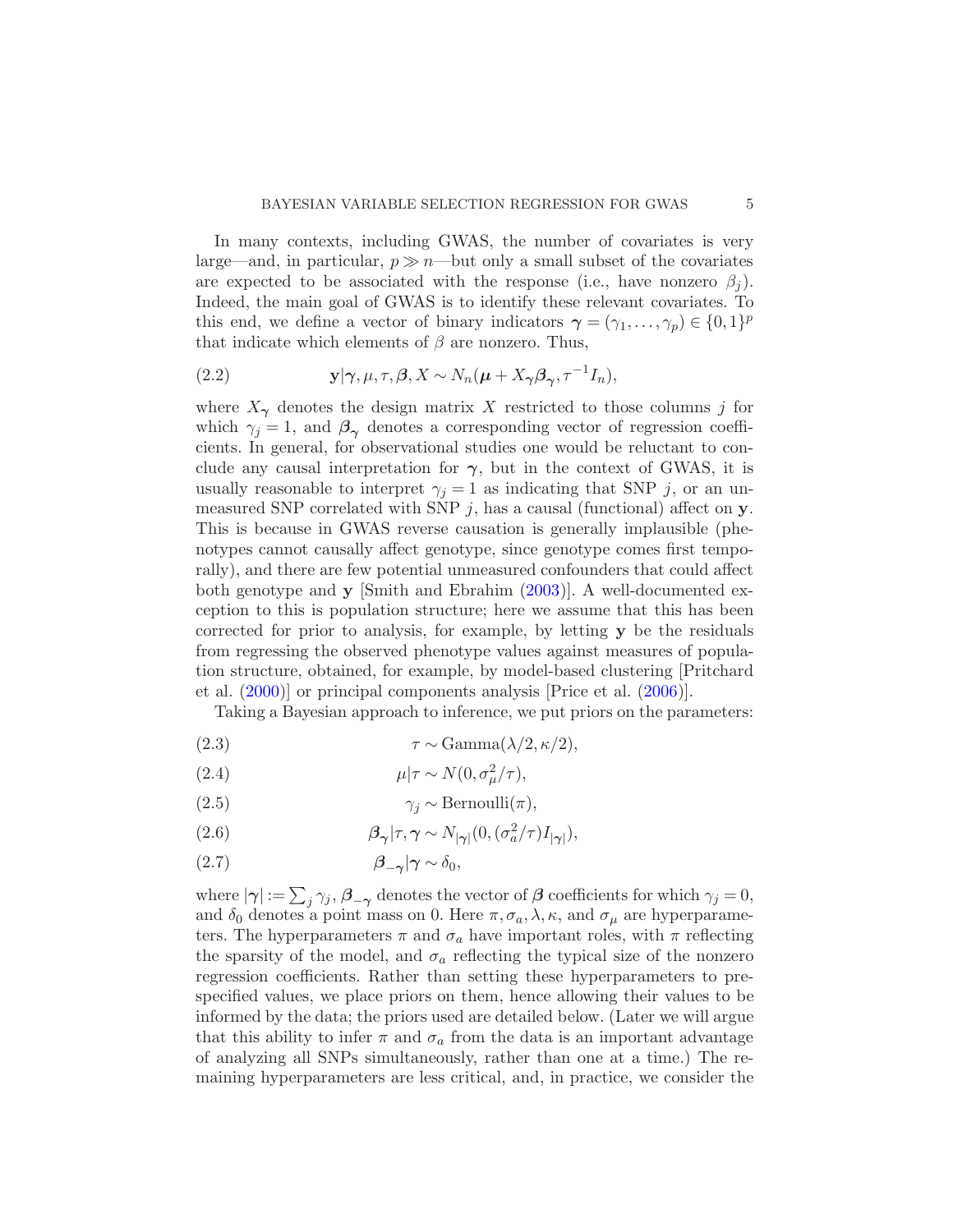posterior distributions for which  $\sigma_{\mu}^2 \to \infty$  and  $\nu, \kappa \to 0$ , which has the attractive property that the resulting relative marginal likelihoods for  $\gamma$  are invariant to shifting or scaling of y. Thus, for example, inference of which genetic variants are associated with height would be unaffected by whether height is measured in meters or inches. [Taking these limits is effectively equivalent to using the improper prior  $p(\mu, \tau) \propto 1/\tau$ , but we prefer to formulate proper priors and take limits in their posteriors, to verify sensible limiting behavior.]

The parameter  $\pi$  controls the sparsity of the model, and where the appropriate level of sparsity is uncertain a priori, as is typically the case, it seems important to specify a prior for  $\pi$  rather than fixing it to an arbitrary value. In GWAS, and probably in many other settings with extreme sparsity, uncertainty in  $\pi$  may span orders of magnitude: for example, there could be just a few relevant covariates or hundreds. In this case a uniform prior on  $\pi$  seems inappropriate, since this would inevitably place most of the prior mass on larger numbers of covariates (e.g., uniform on  $10^{-5}$  to  $10^{-3}$ puts about 90% probability on >10<sup>-4</sup>). Instead, we put a uniform prior on  $\log \pi$ :

<span id="page-5-0"></span>
$$
(2.8) \t\t \tlog \pi \sim U(a,b),
$$

where  $a = \log(1/p)$  and  $b = \log(M/p)$ , so the lower and upper limits on  $\pi$ correspond, respectively, to an expectation of 1 and M covariates in the model. In applications here we used  $M = 400$ , with this arbitrary limit being imposed partly due to computational considerations (larger M can increase computing time considerably). The assumption of a uniform distribution is, of course, somewhat artificial but has the merit of being easily interpretable. An alternative, which may be preferable in some settings, would be a normal prior on  $\log(\pi/(1-\pi))$ .

The above formulation, with the exception of our slightly nonstandard prior on  $\pi$ , follows previous work. However, since many formulations of BVSR differ slightly from one another, we now comment on some of the choices we made:

(1) We chose, in [\(2.6\)](#page-4-0), to put independent priors on the elements of  $\beta_{\gamma}$ . An alternative common choice is Zellner's g-prior [Zellner [\(1986\)](#page-37-7); Agliari and Parisetti [\(1988\)](#page-35-1)], which assumes correlations among the regression coefficients mimicking the correlations among covariates,

$$
\mathcal{B}_{\pmb\gamma}\sim N_{|\pmb\gamma|}\bigg(0,\frac{g}{\tau}X_{\pmb\gamma}^tX_{\pmb\gamma}\bigg).
$$

For GWAS we prefer the independent priors because we view the  $\beta$ 's as reflecting causal effects of  $X$  on  $y$ , and there seems to be no good reason to believe that the correlation structure of causal effects will follow that of the SNPs.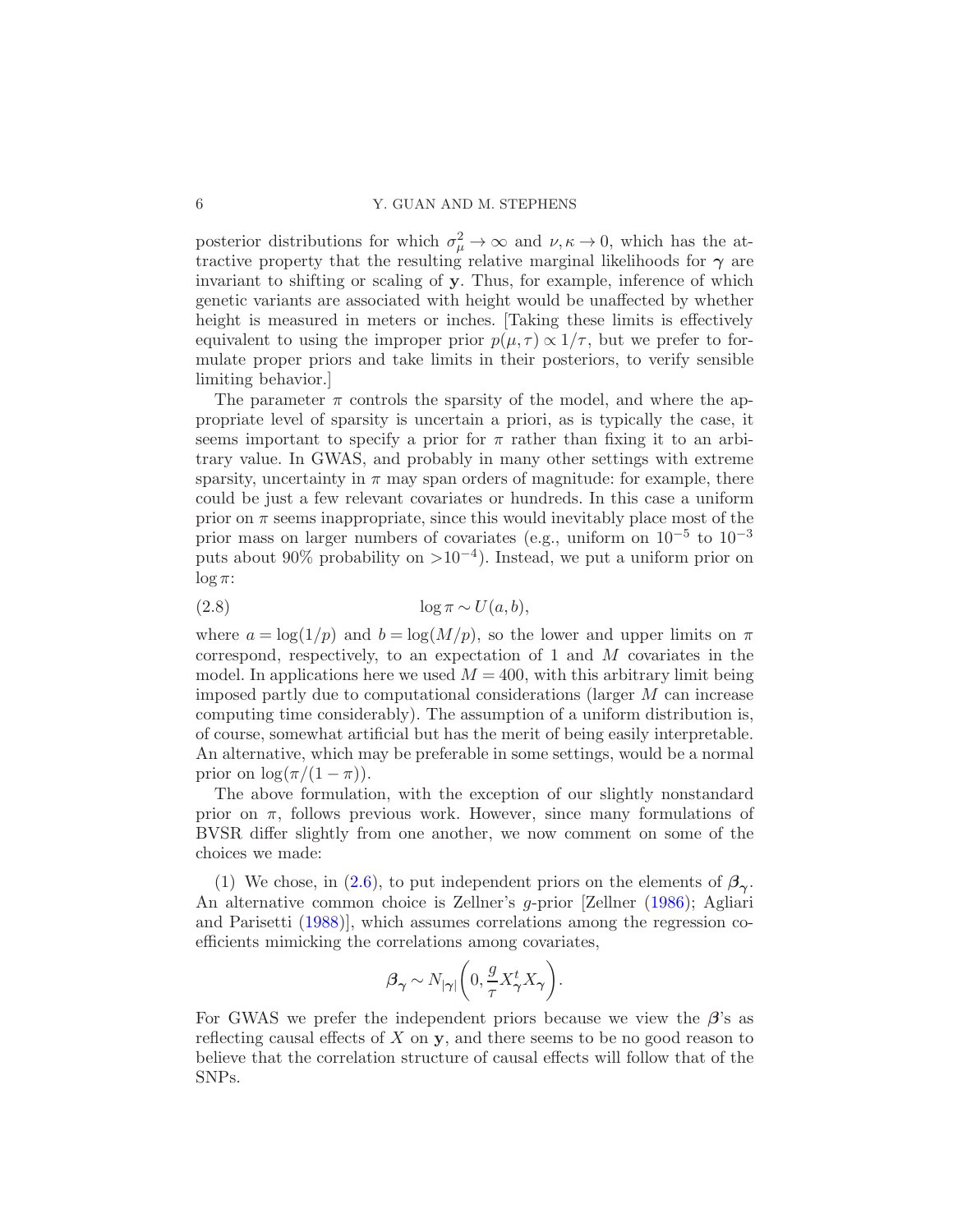(2) Some authors center each of the vectors **y** and  $\mathbf{x}_1, \ldots, \mathbf{x}_p$  to have mean 0, and set  $\mu = 0$ . This approach yields the same posterior on  $\gamma$  as our limiting prior on  $\mu$  (derivation omitted), and simplifies calculations, and so we use it henceforth.

(3) It is common in variable selection problems to scale the covariates  $\mathbf{x}_{1}, \ldots, \mathbf{x}_{p}$  to each have unit variance, to avoid problems due to different variables being measured on different scales. In GWAS these covariates are measured on the same scale, being counts of the reference allele, and so we do not scale the covariates in this way in our examples. However, one could so scale them, which would correspond to a prior assumption that SNPs with less variable genotypes (i.e., those with a lower minor allele frequency) have larger effect sizes; see Wakefield [\(2009](#page-37-8)) for relevant discussion.

(4) The priors assume that the  $\beta_i$  are exchangeable, and, in particular, that all covariates are, a priori, equally plausible candidates to affect outcome y. In the context of a GWAS, this assumption means we are ignoring information that might make some SNPs better candidates for affecting outcome than others. Our priors also ignore the fact that functional SNPs may tend to cluster near one another in the genome. These choices were made purely for simplicity; one attractive feature of BVSR is that one could modify the priors to incorporate these types of information, but we leave this to future work.

(5) Some formulations of BVSR use a similar "sparse" prior, where the marginal prior on  $\beta_i$  is a mixture of a point mass at 0 and a normal distribution, whereas others [e.g., George and McCulloch [\(1993](#page-36-3))] instead use a mixture of two normal distributions, one with a substantially larger variance than the other. The sparse formulation seems computationally advantageous in large problems because sparsity facilitates certain operations (e.g., integrating out  $\beta$  given  $\gamma$ ).

<span id="page-6-0"></span>2.1. Novel prior on  $\sigma_a^2$ . While the above formulation is essentially standard and widely used, there is considerable variability in how different authors treat the hyperparameter  $\sigma_a$ . Some fix it to an essentially arbitrary value, while others put a prior on this parameter. Several different priors have been suggested, and the lack of consensus among different authors may reflect the fact that most of them seem not to have been given a compelling motivation or interpretation. Here we suggest a way of thinking about this prior that we believe aids interpretation, and hence appropriate prior specification. Specifically, we suggest focusing on what the prior implies about the proportion of variance in y explained by  $X_{\gamma}$  (the PVE). For example, almost all priors we have seen previously in this context assume independence of  $\pi$ and  $\sigma_a$ , which implies independence of  $\gamma$  and  $\sigma_a$ . While this assumption may seem natural initially, it implies that more complex models are expected to have substantially higher PVE. In our application this assumption does not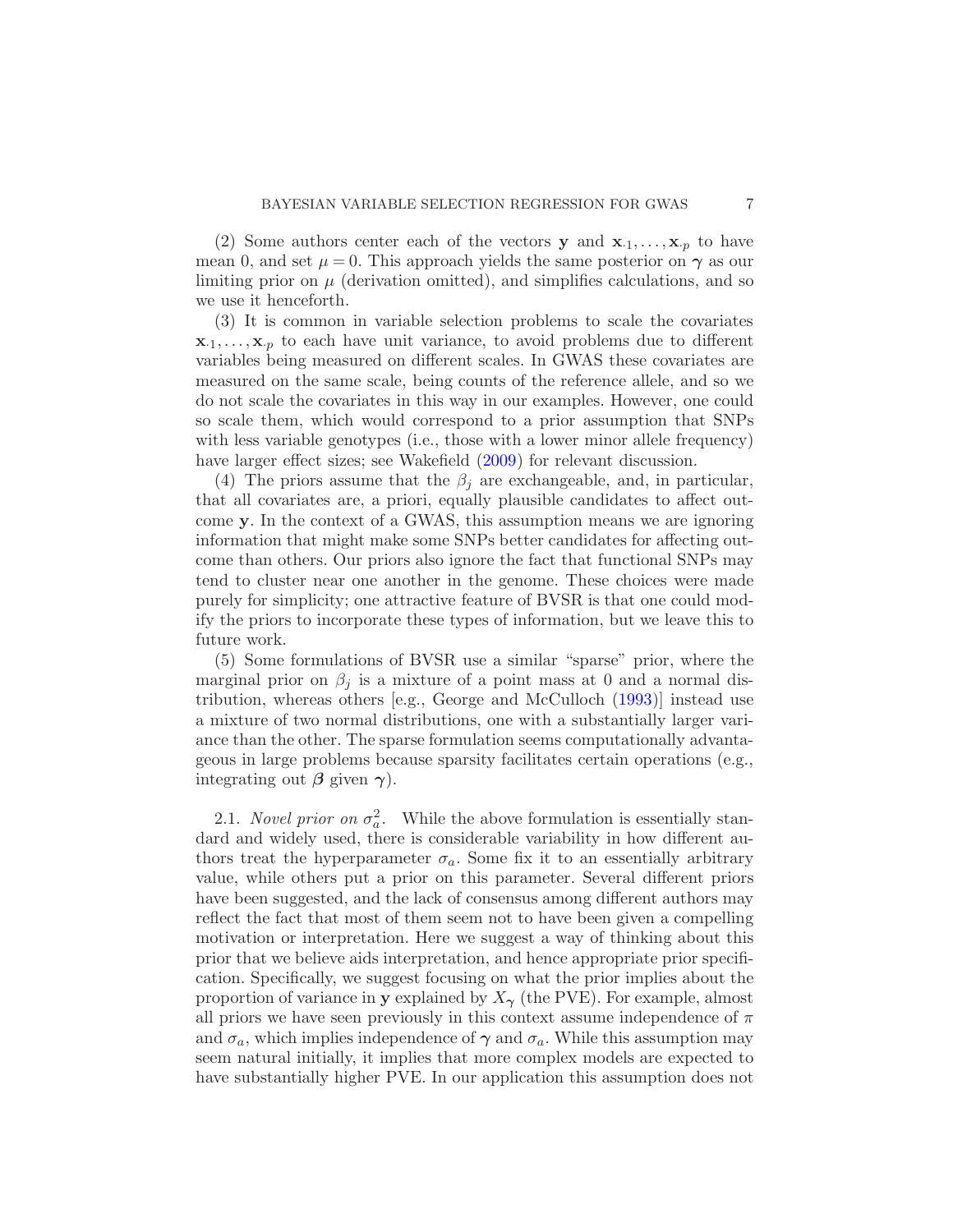capture our prior beliefs. For example, it seems quite plausible a priori that there could be either a large number of relevant covariates with small PVE, or a small number of covariates with large PVE.

Here we suggest specifying a prior on  $\sigma_a^2$  given  $\gamma$  by considering the induced prior on the PVE, and, in particular, by making this induced prior relatively flat in the range of  $(0, 1)$ . To formalize this, let  $V(\beta, \tau)$  denote the empirical variance of  $X\beta$  relative to the residual variance  $\tau^{-1}$ :

(2.9) 
$$
V(\beta, \tau) := \frac{1}{n} \sum_{i=1}^{n} [(X\beta)_i]^2 \tau,
$$

where this expression for the variance assumes that the covariates have been centered, and so  $X\beta$  has mean 0. Then the total proportion of variance in y explained by X if the true values of the regression coefficients are  $\beta$  is given by

<span id="page-7-0"></span>(2.10) 
$$
PVE(\boldsymbol{\beta}, \tau) := V(\boldsymbol{\beta}, \tau)/(1 + V(\boldsymbol{\beta}, \tau)).
$$

Our aim is to choose a prior on  $\beta$  given  $\tau$  so that the induced prior on  $PVE(\beta, \tau)$  is approximately uniform. To do this, we exploit the fact that the expected value of  $V(\beta, \tau)$  (with expectation being taken over  $\beta|\tau$ ) depends in a simple way on  $\sigma_a$ :

<span id="page-7-1"></span>(2.11) 
$$
v(\gamma, \sigma_a) := E[V(\beta, \tau)|\gamma, \sigma_a, \tau] = \sigma_a^2 \sum_{j : \gamma_j = 1} s_j,
$$

where  $s_j = \frac{1}{n}$  $\frac{1}{n} \sum_{i=1}^{n} x_{ij}^2$  is the variance of covariate j. Define

(2.12) 
$$
h(\gamma, \sigma_a) = v(\gamma, \sigma_a)/(1 + v(\gamma, \sigma_a)).
$$

Intuitively, h gives a rough guide to the expectation of PVE for a given value of  $\gamma$  and  $\sigma_a$ . (It is not precisely the expectation since it is the ratio of expectations, rather than the expectation of the ratio.) To accomplish our goal of putting approximately uniform prior on PVE, we specify a uniform prior on h, independent of  $\gamma$ , which induces a prior on  $\sigma_a$  given  $\gamma$  via the relationship

<span id="page-7-2"></span>(2.13) 
$$
\sigma_a^2(h,\gamma) = \frac{h}{1-h} \frac{1}{\sum_{j:\gamma_j=1} s_j}.
$$

In all our MCMC computations, we parameterize our model in terms of  $(h, \gamma)$ , rather than  $(\sigma_a, \gamma)$ . Note that the induced prior on  $\sigma_a^2$  is diffuse: if  $Z = h/(1-h)$ , and  $h \sim U(0,1)$ , then Z has a probability density function  $f(z) = 1/(1+z)^2$ , which is heavy tailed.

Our prior on  $\sigma_a$  has interesting connections with the prior suggested by Liang et al. [\(2008](#page-36-9)). While Liang et al. [\(2008](#page-36-9)) use a g prior, if we consider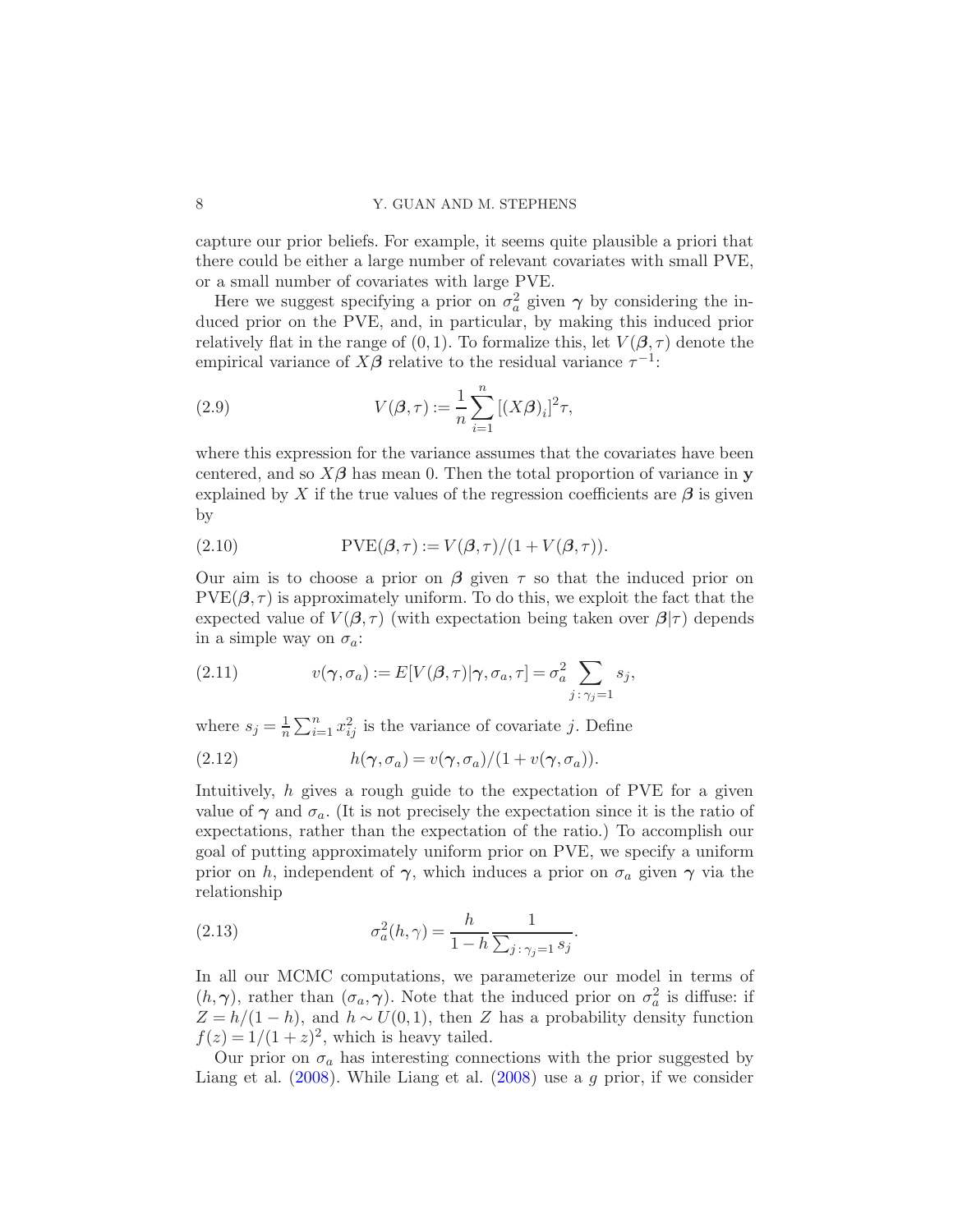the case where the covariates are orthogonal with variances  $s_i = 1$ , then their parameter g is effectively equivalent to our  $n\sigma_a^2$ . They suggest putting a Beta $(1, a/2-1)$  prior on  $g/(1+g)$ , with  $a = 3$  or 4; the case  $a = 4$  is uniform on  $g/(1+g)$ , or in our notation uniform on  $n\sigma_a^2/(1+n\sigma_a^2)$ . In contrast, our prior is uniform on  $|\gamma|\sigma_a^2/(1+|\gamma|\sigma_a^2)$ . Thus, our  $\sigma_a$  is effectively  $n/|\gamma|$  times the value of  $\sigma_a$  from Liang et al. [\(2008](#page-36-9)), and so our  $\sigma_a$  is larger than theirs (implying less shrinkage), provided that the number of relevant covariates  $|\gamma|$ is less than n. Qualitatively, perhaps the main difference between the priors is that our prior applies less shrinkage (larger  $\sigma_a$ ) in simpler models, which seems intuitively appealing.

Of course, choice of appropriate prior distributions may vary according to context, and we do not argue that the prior used here is universally superior to other choices. However, we do believe the priors outlined above are suitable for general use in most GWAS applications. In addition, we emphasize that these priors incorporate two principles that we believe should be helpful more generally: first, it seems preferable to place prior distributions on the hyperparameters  $\pi$  and  $\sigma_a$ , rather than fixing them to specific values, as this provides the potential to learn about them from the data; second, when comparing priors for  $\sigma_a$ , it is helpful to consider what the priors imply about PVE.

<span id="page-8-0"></span>3. Computation and inference. We use Markov chain Monte Carlo to obtain samples from the posterior distribution of  $(h, \pi, \gamma)$  on the product space  $(0,1) \times (0,1) \times \{0,1\}^p$ , which is given by

(3.1) 
$$
p(h, \pi, \gamma | \mathbf{y}) \propto p(\mathbf{y} | h, \gamma) p(h) p(\gamma | \pi) p(\pi).
$$

Here we are exploiting the fact that the parameters  $\beta$  and  $\tau$  can be integrated out analytically to compute the marginal likelihood  $p(y|h, \gamma)$ . For each sampled value of  $h, \gamma$  from this posterior, we also obtain samples from the posterior distributions of  $\beta$  and  $\tau$  by sampling from their conditional distributions given  $y, \gamma, h$ .

Our Markov chain Monte Carlo algorithm for sampling  $h, \pi, \gamma$  is detailed in Appendix [A.](#page-32-0) In brief, it is a Metropolis–Hastings algorithm [Metropolis et al. [\(1953](#page-36-10)); Hastings [\(1970](#page-36-11))], using a simple local proposal to jointly update  $h, \pi, \gamma$ . In particular, it explores the space of covariates included in the model,  $\gamma$ , by proposing to add, remove, or switch single covariates in and out of the model. To improve computational performance, we use three strategies. First, in addition to the local proposal moves, we sometimes make a longer-range proposal by compounding randomly many local moves. This technique, named "small-world proposal," improves the theoretical convergence rate of the MCMC scheme [Guan and Krone [\(2007](#page-36-12))]. Second, and perhaps more importantly, when proposing new values for  $\gamma$ , and specifically when proposing to add a variable to the model, we focus more attention on those covariates with the strongest *marginal* associations. This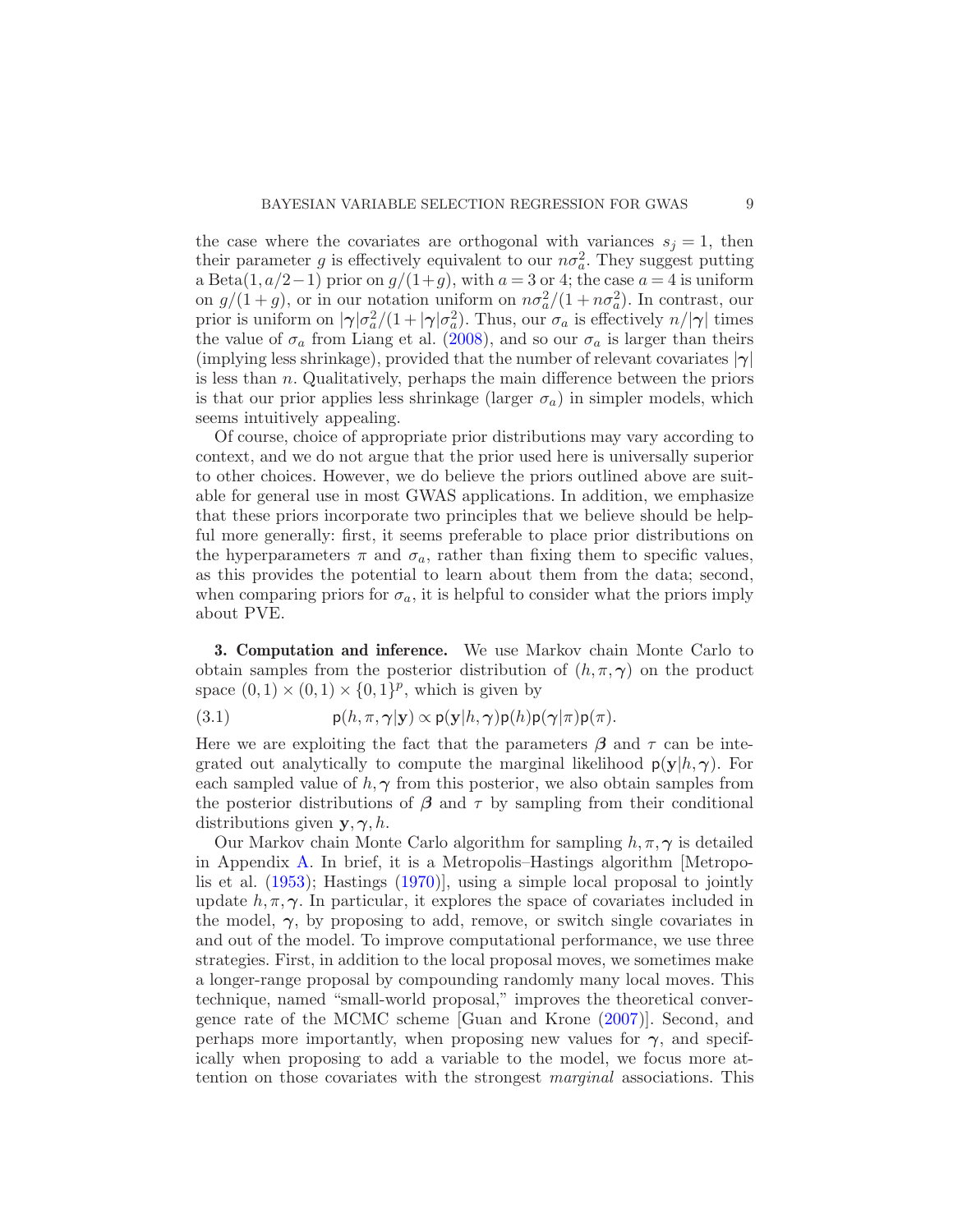idea is related to the sure independence screen [Fan and Lv [\(2008](#page-35-2))] (SIS), which uses marginal associations as an initial screening step. However, it is a "softer" use of these marginal associations than the SIS, because every variable continues to have positive probability of being proposed. Simulations (not shown) show that taking account of the marginal associations in this way dramatically increases the acceptance rate compared to a proposal that ignores the marginal associations. Finally, when estimating quantities of interest, we make use where possible of Rao–Blackwellization techniques [Casella and Robert [\(1996](#page-35-3))], detailed below, to reduce Monte Carlo variance.

We note that our computational scheme is relatively simple, and one can create data sets where it will perform poorly, for example, multiple correlated covariates that are far apart along a chromosome, where an efficient algorithm would require careful joint updates of the  $\gamma_i$  values for those correlated covariates. (In our current implementation, swap proposals only apply to SNPs that are close to one another in the genome, which is motivated by the fact that correlations decay quickly with respect to distance between SNPs.) However, our main focus in this paper is not on producing a computational scheme that will deal with difficult situations that might arise, but rather on prior specification, and to provide an initial assessment of the potential for BVSR to be applied to large-scale problems. Indeed, we hope that our results stimulate more research on the challenging computational problems that can occur in applying BVSR to GWAS and similar settings.

3.1. Posterior inclusion probabilities via Rao–Blackwellization. In the context of GWAS, a key inferential question is which covariates have a high probability of being included in the model. That is, we wish to compute the posterior inclusion probability (PIP) of the jth covariate,  $Pr(\gamma_j = 1 | \mathbf{y}).$ Although one could obtain a simple Monte Carlo estimate of this probability by simply counting the proportion of MCMC samples for which  $\gamma_i = 1$ , this estimator may have high sampling variance. To improve precision, we instead use the Rao–Blackwellized estimate,

<span id="page-9-0"></span>(3.2) 
$$
\Pr(\gamma_j = 1 | \mathbf{y}) \approx (1/M) \sum_{i=1}^{M} \Pr(\gamma_j = 1 | \mathbf{y}, \boldsymbol{\gamma}_{-j}^{(i)}, \boldsymbol{\beta}_{-j}^{(i)}, \boldsymbol{\tau}^{(i)}, h^{(i)}, \boldsymbol{\pi}^{(i)}),
$$

where  $\gamma^{(i)}, \beta^{(i)}, \tau^{(i)}, h^{(i)}, \pi^{(i)}$  denote the *i*th MCMC sample from the posterior distribution of these parameters given y, and  $\gamma_{-j}$  and  $\beta_{-j}$  denote the vectors  $\gamma$  and  $\beta$  excluding the *j*th coordinate. The probabilities that are being averaged here essentially involve simple univariate regressions of residuals against covariate j, and so are fast to compute for all j even when  $p$ is very large. Details are given in Appendix [B.](#page-33-0)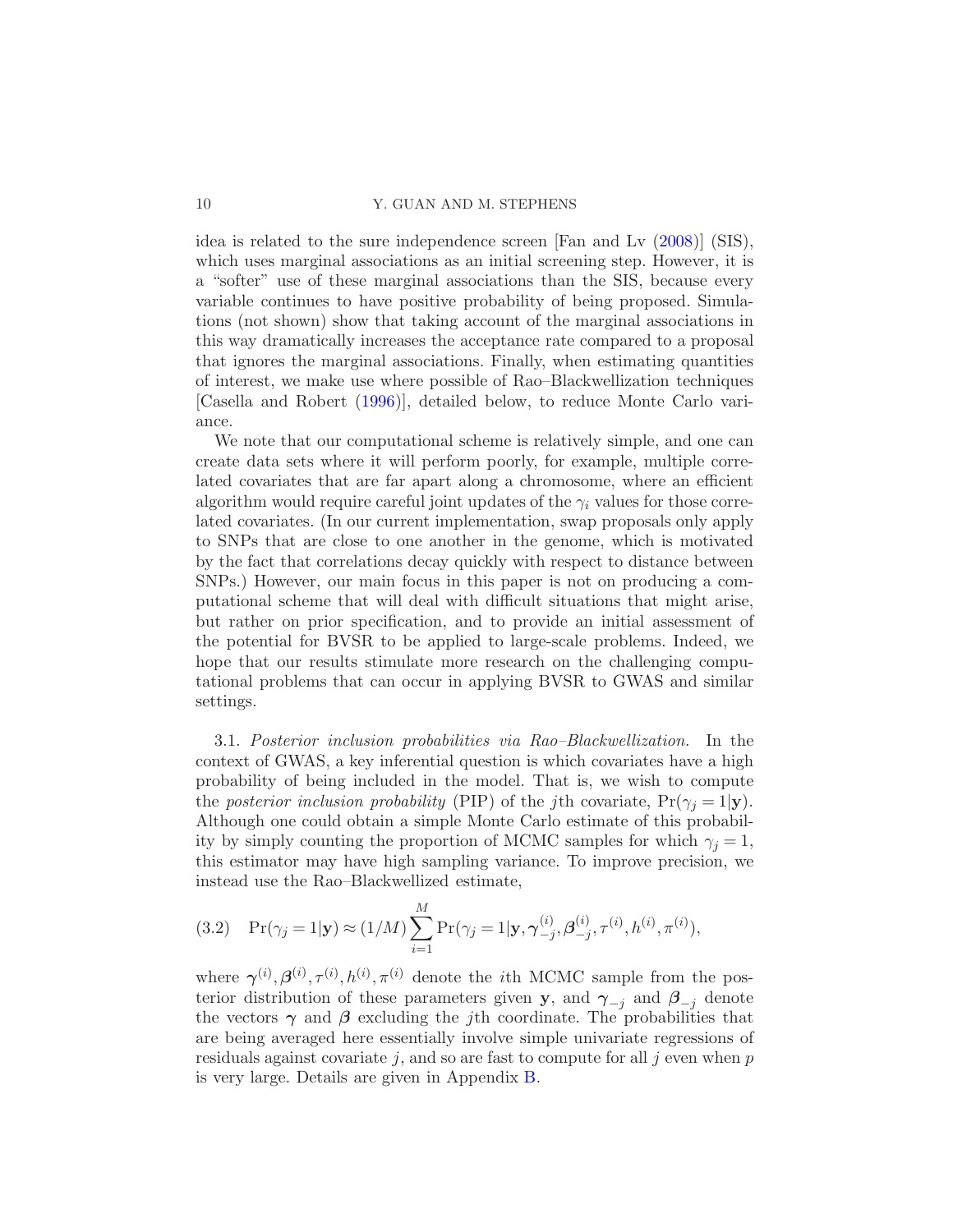3.2. Estimating proportion of variance explained. To perform inference on the total proportion of variance in y explained by measured covariates, we use samples from the posterior distribution of  $PVE(\beta, \tau)$ , which is defined at equation [\(2.10\)](#page-7-0). These posterior samples are obtained by simply computing  $PVE(\boldsymbol{\beta}^{(i)}, \tau^{(i)})$  for each sampled value of  $\boldsymbol{\beta}, \tau$  from our MCMC scheme.

3.3. Predicting future exchangeable observations. Given observed covariates  $x_{n+1}$  for a future individual, we can predict a value of  $y_{n+1}$  for that individual by

(3.3) 
$$
E(y_{n+1}|\mathbf{y}) = x_{n+1}E(\boldsymbol{\beta}|\mathbf{y}).
$$

To estimate  $E(\beta|\mathbf{y})$ , we use the Rao–Blackwellized estimates

<span id="page-10-1"></span>(3.4) 
$$
E(\beta_j | \mathbf{y}) \approx (1/M) \sum_{i=1}^{M} E(\beta_j | \gamma_j = 1, \mathbf{y}, \theta_{-j}^{(i)}) \Pr(\gamma_j = 1 | \mathbf{y}, \theta_{-j}^{(i)})
$$
.

Expressions for the two terms in this sum are given in Appendix [B.](#page-33-0)

3.4. Assessing predictive performance. Suppose that we estimate  $\beta$  to be  $\beta$ . One way to assess the overall quality of this estimate is to ask how well it would predict future observations, on average. Motivated by this, we define the mean squared prediction error (MSPE):

(3.5) 
$$
\text{MSPE}(\hat{\boldsymbol{\beta}}; \boldsymbol{\beta}, \tau) = E(X\hat{\boldsymbol{\beta}} - \mathbf{y})^2 = \sum_{j=1}^m s_j(\hat{\boldsymbol{\beta}} - \boldsymbol{\beta})^2 + 1/\tau,
$$

where  $\beta$  is the true value of the parameter, and  $s_j$  is the variance of  $\mathbf{x}_{.j}$ , defined at  $(2.11)$ .

The MSPE has the disadvantage that its scale depends on the units of measurement of y. Hence, we define a *relative prediction qain*, RPG, which contrasts the MSPE from an estimated  $\beta$  with the prediction loss from simply predicting the mean of **y** for each future observation  $(MSPE<sub>0</sub>)$  and to the prediction error attained by the true value of  $\beta$  (MSPE<sub>opt</sub> =  $1/\tau$ ):

<span id="page-10-0"></span>(3.6) 
$$
RPG = \frac{MSPE_0 - MSPE(\hat{\boldsymbol{\beta}})}{MSPE_0 - MSPE_{opt}}.
$$

The RPG does not depend on  $\tau$  or on the scale of measurement of y, and indicates what proportion of the extractable signal we are successfully obtaining from the data. For example, if the total proportion of variance in y explained by  $X_{\gamma}$  is 0.2, then an RPG of 0.75 indicates that we are effectively able to extract three-quarters of this signal, leaving approximately 0.05 of the variance in y "unexplained." Note that  $RPG = 0$  if the prediction performs as well as the mean, and  $RPG = 1$  if the prediction performs as well as the true value of  $\beta$ . If RPG < 0, then the prediction is worse than simply using the mean, effectively indicating a problem with "overfitting."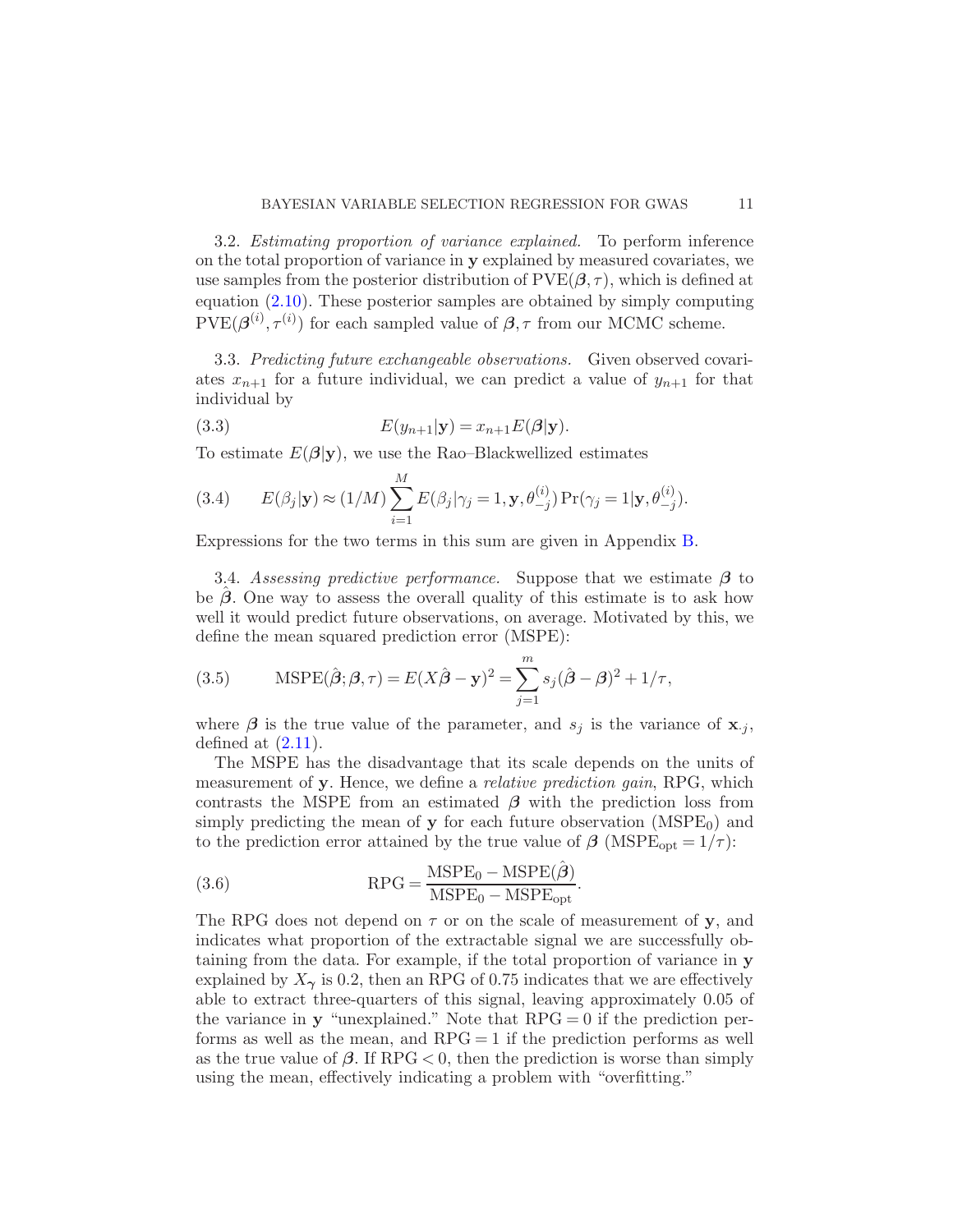<span id="page-11-0"></span>4. Goals and expectations. At this point it seems helpful to review what we are attempting to achieve, and why it might be achievable despite the apparent severity of the computational burden. In brief, our primary goal is to extract more information from signals that exist in these data, particularly marginal associations, than do standard single-SNP analyses that test each SNP, one at a time, for association with phenotype. (The vast majority of GWAS published so far restrict themselves to such single-SNP analyses.) One of the main difficulties in single-SNP analysis is to decide how confident one should be that individual SNPs are truly associated with the phenotype. This difficulty stems from the fact that confidence should depend on the unknown values of  $\pi$  and  $\sigma_a$ . In a single-SNP analysis one must make assumptions, either implicitly or explicitly, about these parameters. An important aim of our approach is to instead estimate these parameters from the data, and hence provide more data-driven estimates of confidence for each SNP being associated with phenotype. To get intuition into why the data are informative about  $\pi$  and  $\sigma_a$ , consider the following examples. First, suppose that in a GWAS involving 300,000 SNPs, there are 10 SNPs (in different genomic regions) that show very strong marginal associations. Then, effectively, we immediately learn that  $\pi$  is likely at least of the order of 10/300,000 (and, of course, it may be considerably higher). Further, the estimated size of the effects at these 10 SNPs also immediately gives some idea of plausible values for  $\sigma_a$  (or, more precisely, for  $\sigma_a/\tau$ ). Conversely, suppose that in a different GWAS none of the 300,000 SNPs show even modest marginal associations. This immediately suggests that either  $\pi$ or  $\sigma_a/\tau$  (or both) must be "small" (because if both were large, then there would be many strong effects, and we would have seen some of them). More generally, we note that the strength of the effect size at the most strongly associated SNPs immediately puts an upper bound on what kinds of effect size are possible, and hence an upper bound on plausible values for  $\sigma_a/\tau$ . In essence, BVSR provides a model-based approach to quantifying these qualitative ideas, taking account of relevant factors (e.g., sample size) that affect the amount of information in the data.

Another limitation of single-SNP analyses, at least as conventionally applied, is that once some SNPs are confidently identified to be associated with outcome, they are not controlled for, as they should be, in analysis of subsequent SNPs. Controlling for SNPs that truly affect phenotype should help in identifying further such SNPs, and so a second key aim of our approach is to accomplish this. To see why our approach should attain this goal, note that our Rao–Blackwellization procedure for estimating marginal posterior inclusion probabilities is effectively a conventional single-SNP analysis that controls for the SNPs currently in the model. Thus, for example, if we start our MCMC algorithm from a point that includes the strongest marginal associations, it effectively immediately accomplishes this second goal.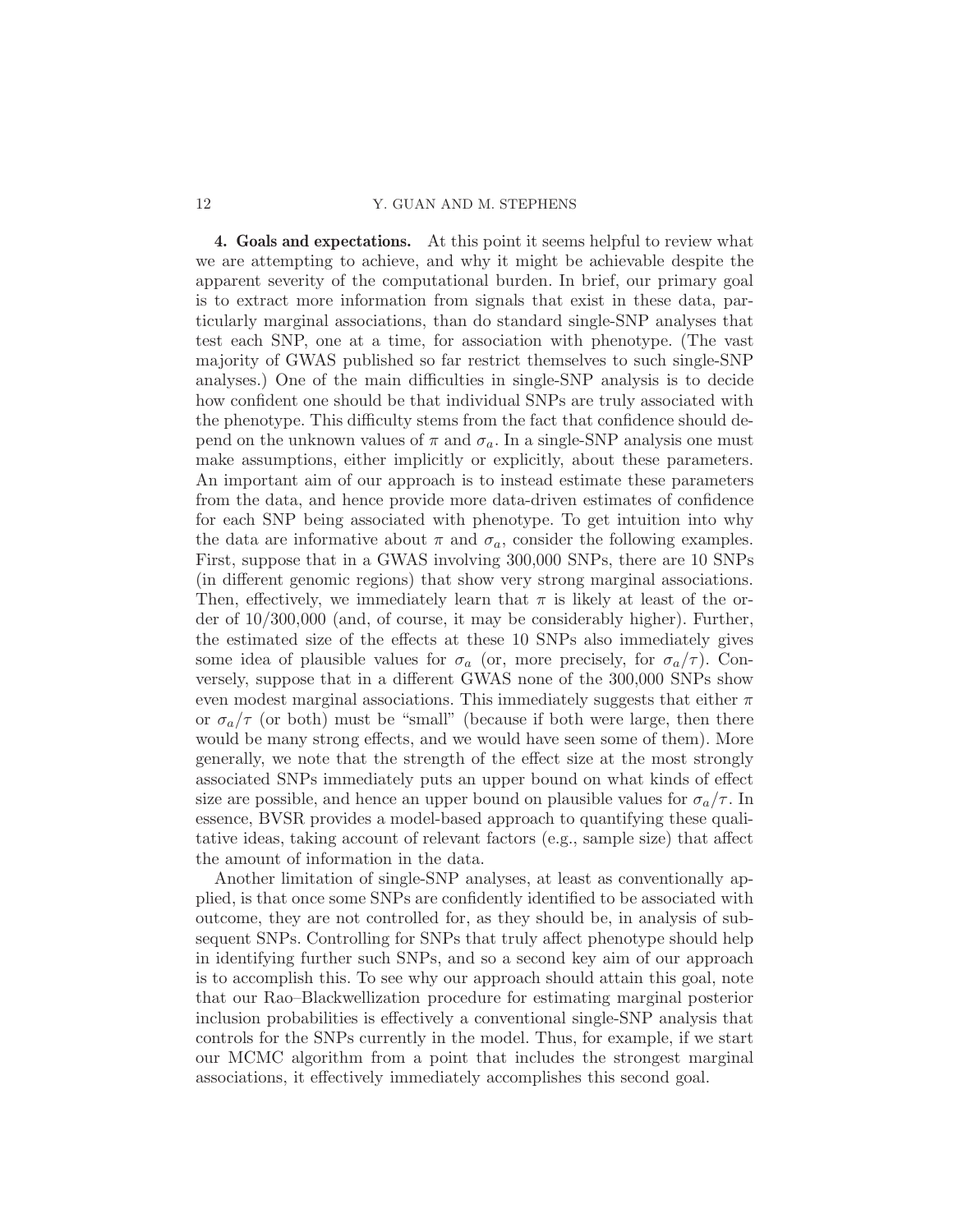We note two things we are *not* attempting to do. First, we are not attempting to identify a single best model (i.e., combination of SNPs), or to estimate posterior probabilities for specific models. In this context—and, we would argue, many other contexts where BVSR may be appropriate—these goals are of no interest, because the combination of small effect sizes and  $p \gg n$  mean that the posterior probability on any particular model is going to be very small, and the chance of identifying the "correct" model is effectively zero. Neither are we attempting to identify combinations of SNPs that interact in a nonadditive way to affect the phenotype—SNPs that have little marginal signal, but whose effect is only revealed when they are considered together in combination with others. While such combinations of SNPs may exist, and identifying them would be of considerable interest, this seems considerably more challenging, both statistically and computationally, than our more modest goals here.

Finally, we note a particular feature of GWAS studies that may make it easier to obtain useful results from BVSR than in other contexts. Specifically, correlations among SNPs tend to be highly "local": each SNP is typically correlated with only a relatively small number of other SNPs that are near to it (linearly along the DNA sequence), and any two randomly chosen SNPs are typically uncorrelated with one another. Put another way, the matrix  $X'X$  tends to have a highly banded structure, with large values clustering near the diagonal. To understand why this is helpful, note that one of the main potential pitfalls in applying MCMC to BVSR is that the MCMC scheme may get stuck in a "local mode" where a particular covariate  $(A, say)$ is included in the model, whereas in fact a different correlated covariate (B, say) should have been included. To help avoid getting stuck like this, the MCMC scheme could include specific steps that propose to interchange correlated covariates (e.g., remove A from the model and add  $B$  to the model), and the local correlation structure among SNPs in a GWAS means that this is easily implemented by simply proposing to interchange nearby SNPs. Furthermore, and perhaps more importantly, the local correlation structure means that getting stuck in such local modes may not matter very much, because if  $A$  and  $B$  are correlated, then they are also almost certainly close to one another in the genome, and hence implicate a similar set of genes, and correctly identifying a set of implicated genes is the ultimate goal of most GWAS analyses.

<span id="page-12-0"></span>5. Simulations and comparisons with other methods. We now present a variety of simulation results to illustrate features of our method, and assess its performance. Because our priors and methodology were primarily motivated by GWAS, these simulations are designed to mimic certain features of a typical GWAS. These include particularly that  $p \gg n$  (in our simulations  $p \approx 10,000-300,000$  and  $n \approx 1,000$ , extreme sparsity (in most of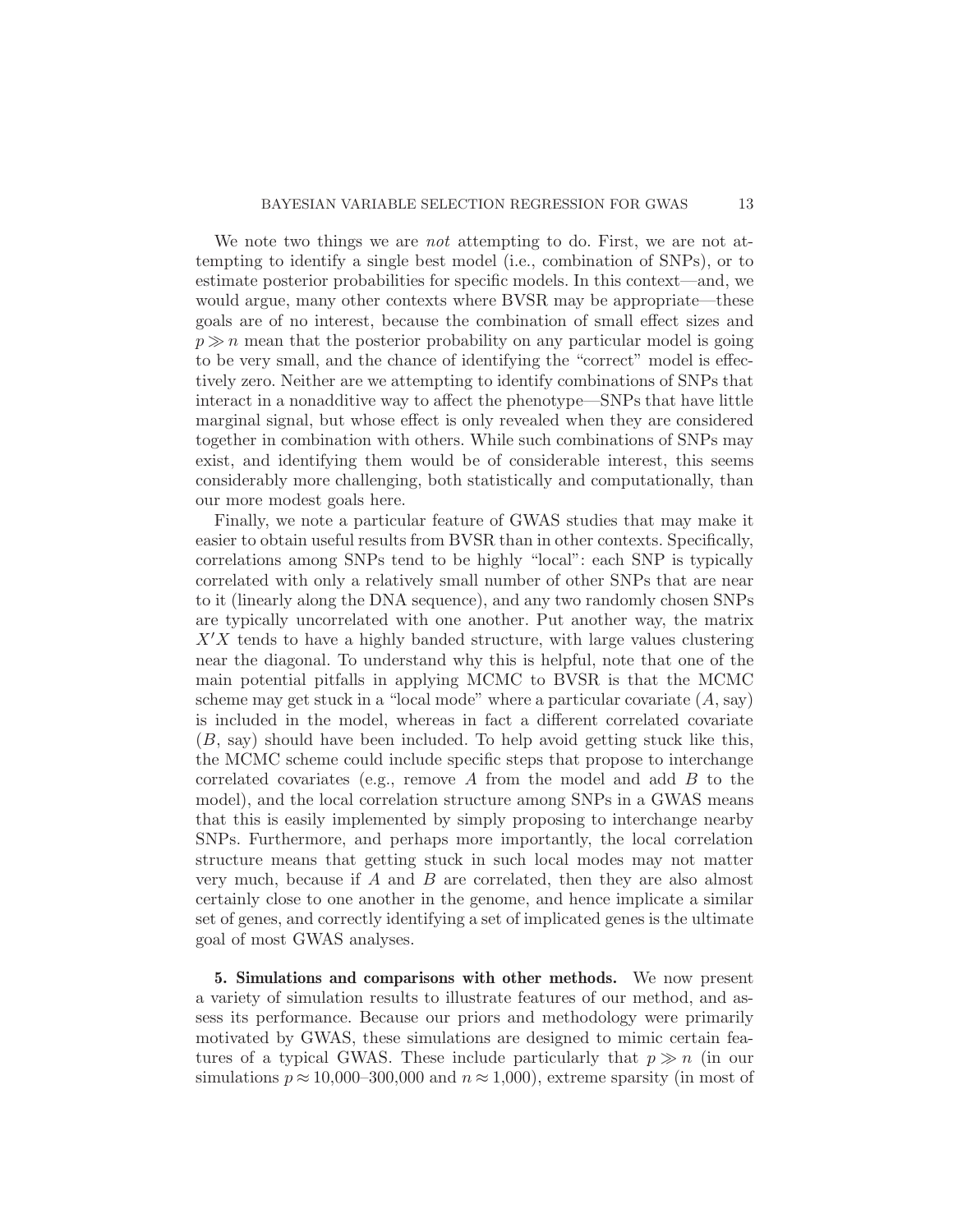our simulations ∼30 covariates affect response), and small effect sizes (most relevant covariates individually explain  $\langle 1\% \rangle$  of the variance of y).

<span id="page-13-0"></span>5.1. Simulation details. We performed simulations based on three different genotype data, including both simulated and real genotypes. The first is simulated 10,000 independent SNPs (henceforth 10K), the second is real genotypes at ∼317,000 SNPs (henceforth 317K), and the third is real genotypes at ∼550,000 SNPs (henceforth 550K). Both 317K and 550K genotypes closely mimic real GWAS, and comparison between them can illustrate the scalability of our method. The 10K data set is helpful for several reasons: smaller simulations run faster; they allow us to assess methods in a simpler setting where computational problems are less of an issue; and the independence of the covariates avoids problems with deciding what is meant by a "true association" when covariates are correlated with one another.

For the 10K data, we simulated genotypes as follows. At each SNP  $j =$  $1, \ldots, 10,000$  the minor allele frequency  $f_i$  is drawn from a uniform distribution on [0.05, 0.5], and then genotypes  $x_{ij}$   $(i = 1, \ldots, n)$  are drawn independently from a Binomial $(2, f_i)$  distribution. We use  $n = 1,000$  and 6,000.

Both 317K and 550K data sets come from an association study performed by the Pharmacogenomics and Risk of Cardiovascular Disease (PARC) consortium [Reiner et al. [\(2008](#page-37-9)); Barber et al. [\(2010\)](#page-35-4)]. The 317K genotypes come from the Illumina 317K BeadChip SNP arrays for 980 individuals and the 550K genotypes come from the Illumina 610K SNP chip plus a custom 13,680 SNP Illumina i-Select chip in 988 individuals (550K SNPs remain after QC). We replaced missing genotypes with their posterior mean given the observed genotypes, which we computed under a Hidden Markov Model [Scheet and Stephens [\(2006](#page-37-10))] implemented in the software package BIMBAM [Guan and Stephens [\(2008](#page-36-13))].

For both the simulated and real genotypes we simulated sets of phenotypes in the following way. First, we specified a value of PVE, the total proportion of variance in y explained by the relevant SNPs, that we wanted to achieve in the simulated data. Then we randomly selected a set of 30 "causal" SNPs, C, and simulated effect sizes  $\beta_i$  for each of these SNPs independently from an effect size distribution  $\mathcal{E}(\cdot)$  (discussed below). Next we computed the value of  $\tau$  that gives the desired value for  $PVE(\beta, \tau)$  in equation [\(2.10\)](#page-7-0). Finally, we simulated phenotypes for each individual using  $y_i = \sum_{j \in C} \beta_j x_{ij} +$  $N(0, \tau^{-1}).$ 

Unless otherwise stated, for the 10K SNP data sets we run BVSR for 1 million iterations, and for the 317K and 550K SNP data sets we use 2 million iterations. Run times for each data set varied from a few minutes to about one day on a single MAC Pro with 3 GHz processor. (Note that the running time per iteration depends primarily on the inferred values for  $|\gamma|$ , not the total number of SNPs.)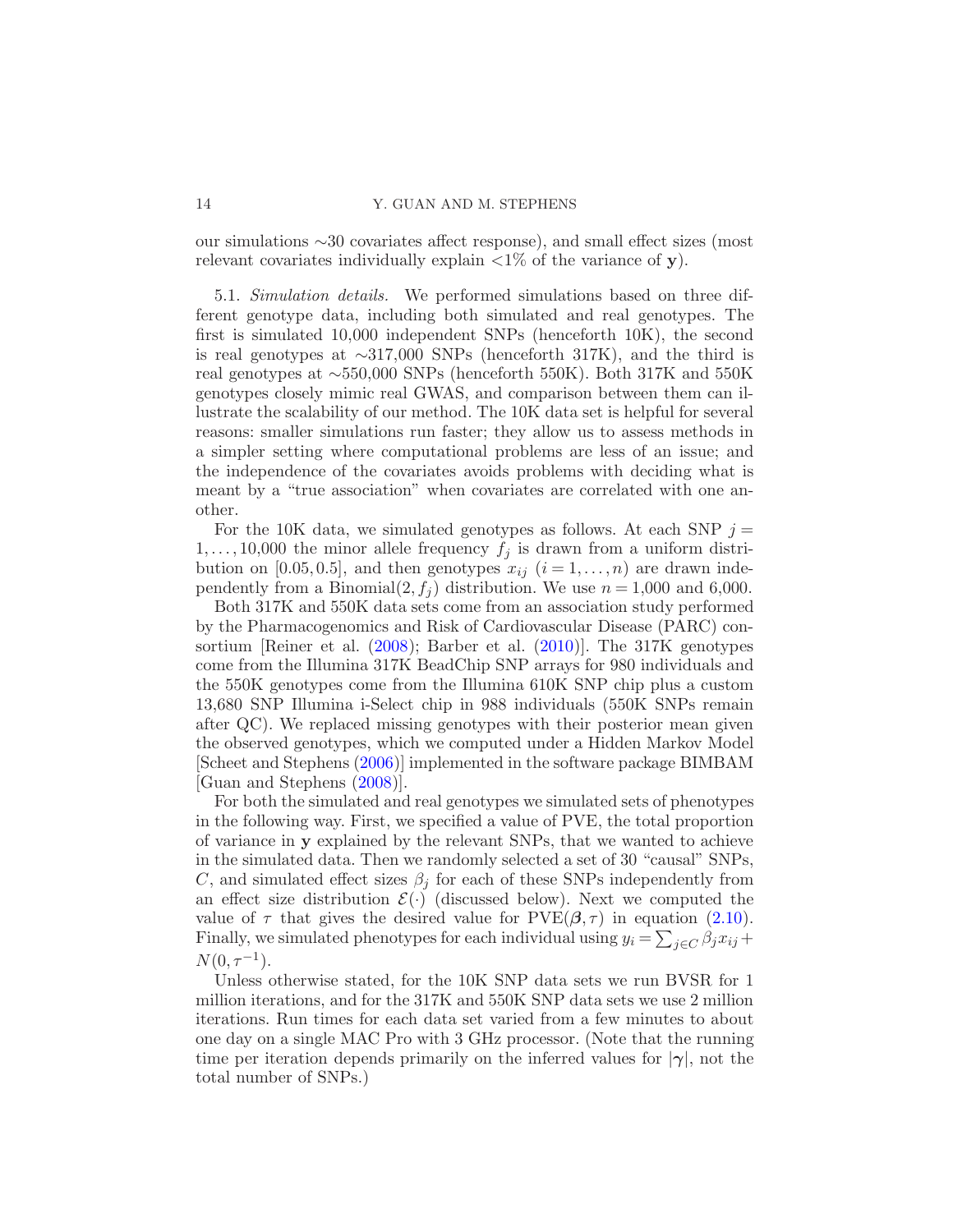<span id="page-14-0"></span>5.2. Other methods. In results presented below we compare our method with two other methods: simple single-SNP analysis that tests each SNP one at a time for association with phenotype, and the penalized regression method LASSO [Tibshirani [\(1996](#page-37-1))].

For the single SNP analyses we ranked SNPs by their single-SNP Bayes factors, computed using equation [\(A.2\)](#page-32-1), with  $\gamma$  in the numerator being the vector with jth component 1 and all other components 0, and averaging over  $\sigma_a = 0.4, 0.2,$  and 0.1 as in Servin and Stephens [\(2007](#page-37-5)). (Using standard single-SNP  $p$  values instead of Bayes Factors gives very similar performance in terms of ranking SNPs.)

The LASSO procedure [Tibshirani [\(1996](#page-37-1))] estimates  $\beta$  by minimizing the penalized residual sum of squares:

(5.1) 
$$
\underset{\beta}{\operatorname{argmin}} (\mathbf{y} - X\beta)^t (\mathbf{y} - X\beta) + \lambda \sum_j |\beta_j|.
$$

For sufficiently large penalties,  $\lambda$ , LASSO produces sparse estimates  $\beta$ . Its main practical advantage over BVSR appears to be computational: for example, one can efficiently find the global optimal solution path for  $\beta$  as  $\lambda$ varies. To apply the LASSO procedure, we used the lars package (v. 0.9-7) in R [Efron et al. [\(2004](#page-35-5))].

5.3. Inference of PVE, and its relationship to heritability. The total proportion of variance in y explained by the relevant covariates  $X_{\gamma}$ , or PVE, is commonly used to summarize the results of a linear regression. In GWAS the PVE is, conceptually, closely related to the "heritability" of the trait, which is widely used, for better or worse, as a summary of how "genetic" the phenotype is. The key difference between the PVE and heritability is that the PVE reflects the optimal predictive accuracy that could be achieved for a linear combination of the measured genetic variants, whereas heritability reflects the accuracy that could be achieved by all genetic variants. In recent GWAS, it has been generally observed, across a range of different diseases and clinical traits, that the proportion of phenotypic variance explained by "significant" genetic variants is much lower than previous estimates of heritability from family-based studies [Maher [\(2008](#page-36-0))]. There are several possible explanations for this "missing heritability": for example, it may be that previous estimates of heritability are inflated for some reason. However, two explanations have received particular attention: some of the missing heritability could reflect genetic variants that were measured but simply did not reach stringent levels of "significance" in standard analyses, while other parts of the missing heritability could reflect genetic variants that were unmeasured (and not strongly correlated with measured variants). Because the measured genetic variants in current GWAS studies are predominantly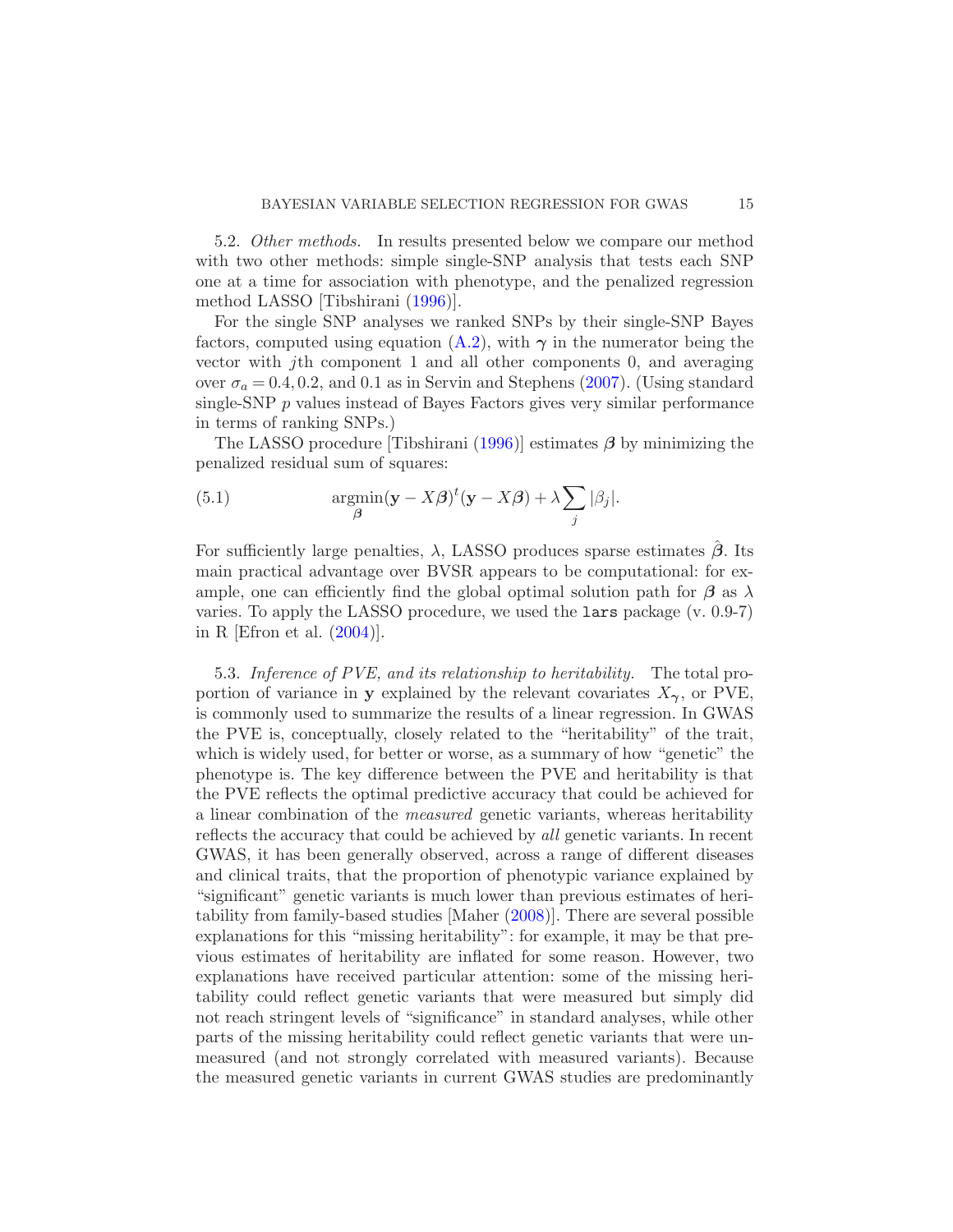"common" genetic variants (those with a population frequency exceeding a few percent), the relative contribution of these two factors is connected to the contentious topic of the relative contributions of common vs rare variants to phenotypic variation and disease risk [Pritchard [\(2001](#page-36-14))]. Comparing the PVE with heritability should provide some insights into the relative contributions of these two factors. For example, at the simplest level, if the PVE is almost as big as the heritability, then this suggests that most phenotypic variation is due to variation at SNPs that are highly correlated with measured genetic variants, and perhaps that rare genetic variants, which are usually not strongly correlated with measured common variants, contribute little to phenotypic variation.

An important feature of BVSR that allows it to estimate the PVE, together with measures of confidence, is its use of Bayesian model averaging (BMA) to average over uncertainty in which covariates are relevant. This is very different from single SNP analyses and standard penalized regression approaches, which typically result in identification of a single set of potentially-relevant covariates, and so do not naturally provide estimates of the PVE that take account of the fact that this set may be missing some relevant covariates and include some irrelevant covariates. Since, as far as we are aware, the ability of BVSR to estimate PVE has not been examined previously, we performed simulation studies to assess its potential.

For both real and simulated genotype data (described above), we simulated 50 independent sets of phenotype data, each containing 30 randomlychosen "causal" SNPs affecting phenotype, varying PVE from 0.01 to 0.5 in steps of 0.01. Our Bayesian model assumes, through the prior on  $\beta$ , that the effect size distribution  $\mathcal E$  is normal. To check for robustness to deviations from this assumption, we simulated phenotype data using both  $\mathcal{E} = N(0, 1)$ (as effectively assumed by our model) and  $\mathcal{E} = DE(1)$ , where DE denotes the double exponential distribution. The results from these two different distributions were qualitatively similar, and so we show only the results for  $\mathcal{E} = DE(1)$ .

Figure [1](#page-16-0) shows estimates of PVE obtained by our method against the true values. For both simulated and real SNP data there is a generally good correspondence between the true and inferred values, and 90% credible intervals (CI) for PVE covered the true value in 85% of cases. As might be expected, the uncertainty in PVE is greater when there is a larger number of SNPs, presumably due to the increased difficulty in reliably identifying relevant variants. In addition, the uncertainty in PVE tends to be greater when the true PVE is smaller. Our intuition is that when the data contain no SNPs with strong individual effects, it remains difficult to rule out the possibility that many SNPs may have very small effects that combine to produce an appreciable PVE. Nonetheless, even when the true PVE is small, the inferred posterior interval for PVE does exclude large values, illustrating that even in this case our method is able to extract information from the data.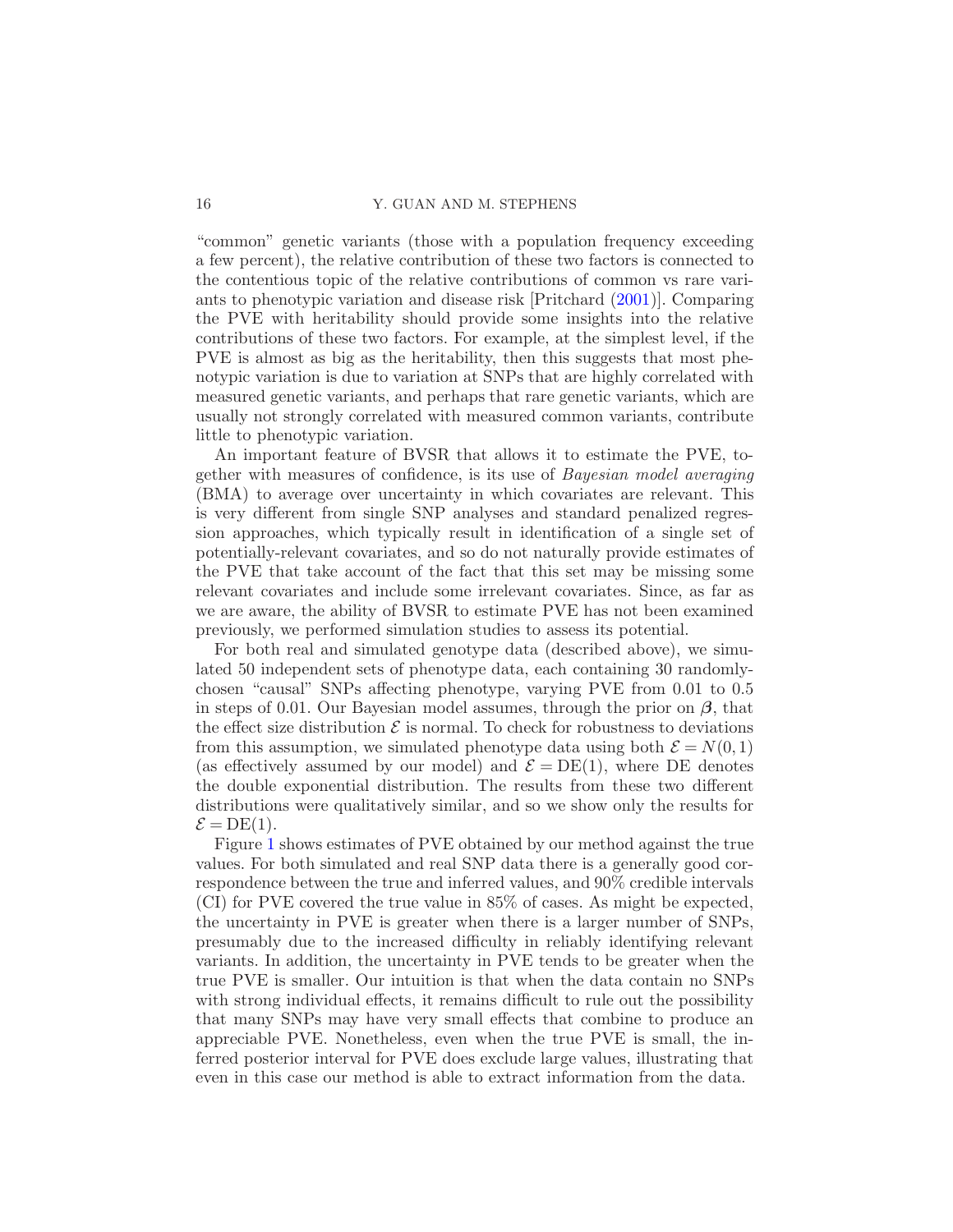

<span id="page-16-0"></span>FIG. 1. Comparison of true and inferred values for the proportion of variance in  $y$  explained by relevant covariates (PVE). Panel (a) shows results for 1, 000 individuals with 10, 000 independent simulated SNPs; Panel (b) shows results for 980 individuals with 317K real SNP genotypes. Circles indicate posterior mean for PVE; vertical bars indicate the symmetric 90% credible interval.

5.4. Many causal SNPs with tiny effects. The simulations above involve 30 causal SNPs explaining in total between 0.01 and 0.5 of the total variance in y. We note that this is a relatively subtle level of signal: in the following sections we will see that, for  $PVE = 0.30$ , and the sample sizes we used, it is typically not possible to confidently identify the majority of causal SNPs, nor to achieve the predictive performance that is similar to one would obtain if one knew the causal variants. Thus, to estimate the PVE, BVSR must not only identify variants that are confidently associated with y, but also estimate how many additional variants of small effects it might be missing and what their effect sizes might be. Clearly, there must be some limit to its ability to accomplish all these tasks: in particular, if there were very many variants of minuscule effects, then it would be difficult to distinguish this from the null model in which no variants have any effect. To try to test these limits, we ran more challenging simulations involving many more SNPs with tiny individual effects, but a nontrivial overall PVE. Specifically, we considered two cases: (i) 300 causal SNPs out of the 10K simulated SNPs in 1,000 individuals; and (ii) 1,000 causal SNPs out of the 317K real SNPs in 980 individuals. In each case we simulate the effect sizes using a normal distribution. We simulated 10 independent sets of phenotypes with  $PVE = 0.3$  in each case. For comparison in each case we also simulated 10 independent sets of phenotypes under a "null" model with no causal SNPs  $(PVE = 0)$ .

For these data sets, to give BVSR some chance to identify the large number of causal SNPs, we increased  $M$ , the upper limit on the expected number of nonzero regression coefficients in our prior on  $\pi$ , to  $M = 1,000$ . Plots of 99% and 95% credible intervals for PVE in each simulation are shown in Figure [2.](#page-17-0)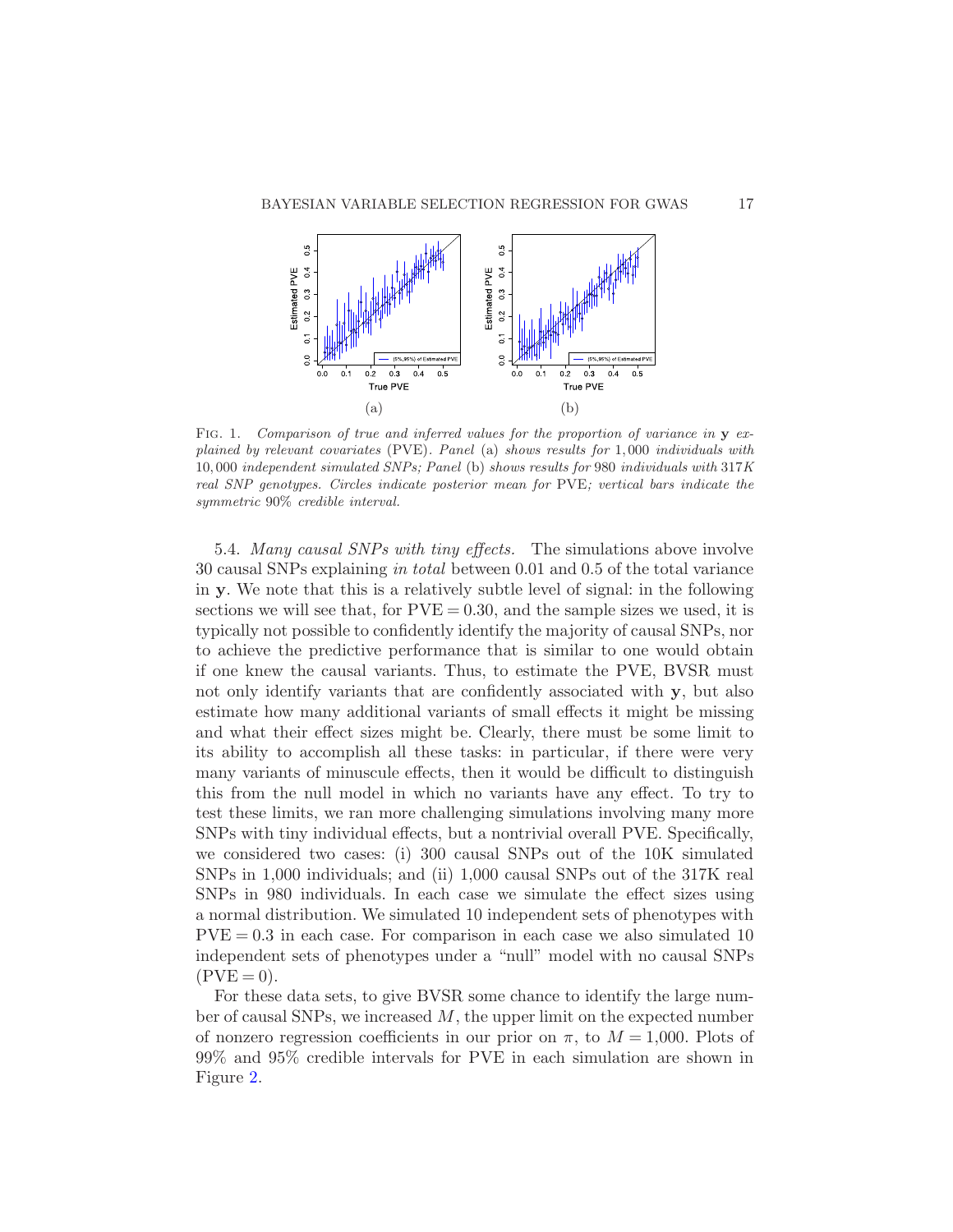

<span id="page-17-0"></span>Fig. 2. Plots showing estimation of PVE for simulations with large numbers of causal variants of very small effect. Panels (a) and (b) are for  $10K$  and  $317K$  data sets, respectively. The grey lines denote 99% CI and colored lines denote 95% CI. The blue color indicates null simulation ( $PVE = 0$ ), red indicates alternative simulations ( $PVE = 0.3$ ). The \* denotes the median.

Somewhat surprisingly, for the first set of simulations, with 300 causal SNPs out of  $10K$  and  $PVE = 0.3$ , BVSR remains able to provide reasonable estimates of PVE: for example, for 5 of the 10 simulations the interquartile range of the posterior on PVE spans the true value of  $PVE = 0.3$ , and in 7 simulations the 90% symmetric CI includes  $PVE = 0.3$ . Further, there is a clear qualitative difference between the results of  $PVE = 0.3$  and  $PVE = 0$ . Less surprisingly, for the extremely challenging case of 1,000 causal SNPs out of 317K, the estimates of PVE are considerably less precise. However, even here, these admittedly limited simulations appear to show systematic differences between  $PVE = 0.3$  and  $PVE = 0$ . For example, for  $PVE = 0.3$ , 8 of the 90% CIs cover  $PVE = 0.2$  and 6 CIs cover  $PVE = 0.3$ ; whereas for  $PVE = 0$ , only 2 of the 90% CIs cover 0.2 and 1 CI covers 0.3.

5.5. Identifying the causal SNPs. In existing GWAS the vast majority of studies published so far restrict their analysis to the simplest possible approach of testing each SNP, one at a time, for association with phenotype. One possible advantage of a multi-SNP analysis like ours is to improve power compared with this simple single-SNP approach. However, since each SNP is typically correlated with only a small number of other (nearby) SNPs, and so any two randomly chosen SNPs will be typically uncorrelated, the gain in power might be expected to be small (at least in the absence of interactions among SNPs). Further, one might be concerned that if our MCMC scheme does not mix adequately, then the results of the multi-SNP approach could actually be worse than those from a simpler analysis.

We performed two types of simulations to investigate these issues, the first using the 10K data set (independent SNPs), and the second using the chromosome 22 of the 550K data set (9,041 correlated SNPs). In each case we simulated 100 phenotype data sets as described above, with 30 causal SNPs and  $PVE = 0.25$ .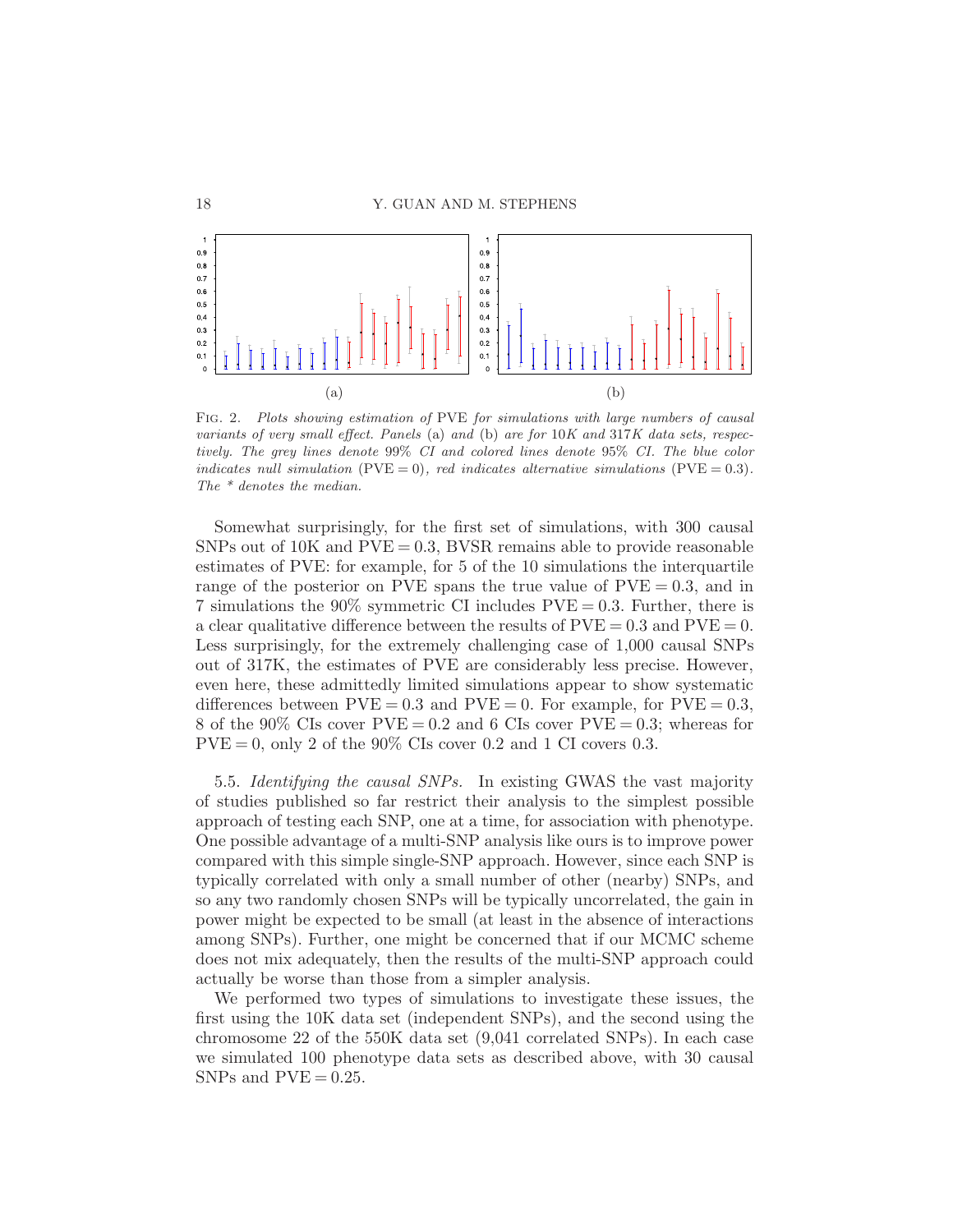For the 10K simulations we compared BVSR, single-SNP analyses, and LASSO in their ability to identify the causal SNPs as follows. For BVSR and single-SNP analyses we first computed, for each SNP, a measure of the evidence for association with phenotype. For BVSR we used the PIPs [equation [\(3.2\)](#page-9-0)]; for single-SNP analysis we used the univariate Bayes Factor as described in Section [5.2.](#page-14-0) We then consider thresholding this measure of evidence: for any given threshold, we consider all causal SNPs exceeding the threshold to be true positives, and all other SNPs exceeding the cutoff to be false positives. We compare methods by constructing curves showing the trade-off between true positives and false positives as the threshold is varied. For LASSO, we first computed the solution path as  $\lambda$  varies. Then, for each solution on this path we defined all causal SNPs with nonzero regression coefficients to be true positives, and all other SNPs with nonzero regression coefficients to be false positives. We then constructed curves showing the trade-off between true positives and false positives as  $\lambda$  is varied.

For the real (correlated) SNPs we performed a similar comparison, but assessed the methods in their ability to identify the correct genomic regions rather than individual SNPs. This is because the three methods differ qualitatively in the way they identify SNP associations when SNPs are correlated with one another: single-SNP analyses tend to identify significant associations at any SNP that is strongly correlated with a causal SNP; LASSO tends instead to select just one or a few correlated SNPs; and BVSR tends to spread the association signal (the PIPs) out among correlated SNPs. While it may be important to be aware of these qualitative differences when interpreting results from the methods, they are not our main interest here, and we assess the methods at the level of regions in an attempt to reduce the influence of these qualitative differences. (Further, it could be argued that identifying regions of interest is the primary goal of GWAS.) To describe the approach in more detail, we partitioned chromosome 22 into 200 kb nonoverlapping regions (different choices of region size that we tried produced qualitatively similar results). We then used each method to assign each region a "region statistic" indicating the strength of the evidence for an association in that region. For single SNP analysis we used the maximum single SNP Bayes factor within each region; for BVSR we used the sum of the PIP for SNPs in the region; and for LASSO we used the penalty  $\lambda$  at which any SNP in that region is included in the model. Similar to the SNPlevel comparisons, we plot how true and false positive regions vary as the threshold on the region statistic is varied. (We averaged results over two different starting positions for the first window, 0, and 100 kb.)

Figure [3](#page-19-0) shows curves of the trade-off between true and false positives for each method in the two different simulations. Each point on the curve shows the total true vs false positives across the hundred simulated data sets, using a common threshold across data sets. (An alternative way to combine data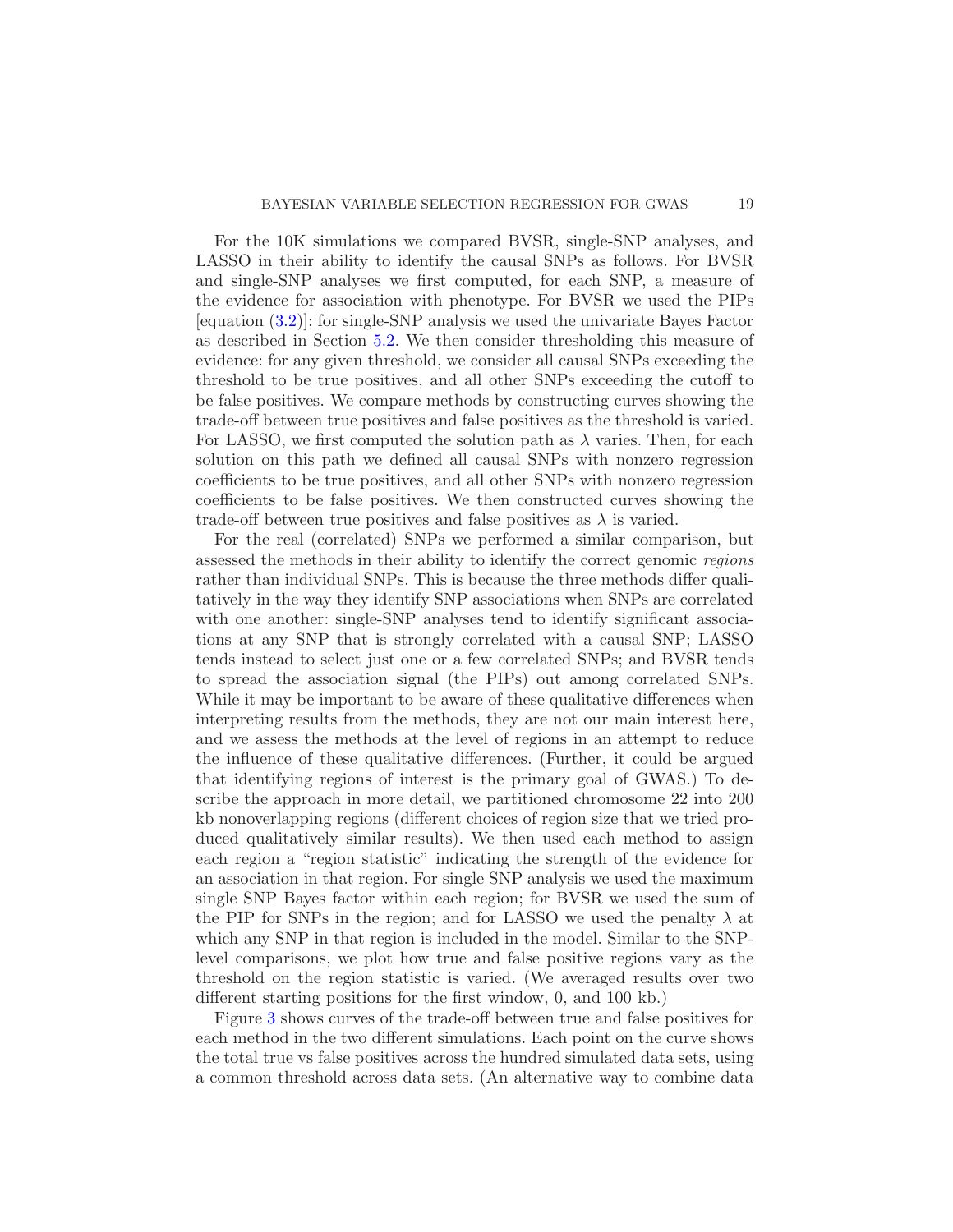

<span id="page-19-0"></span>FIG. 3. Graphs showing the trade-off between true positive and false positive SNP identifications for the different methods: BVSR (blue), LASSO (red), and single SNP analyses (black). Both plots show results that are summed across 100 data sets (see text for further explanation). Panel (a) is for independent simulated SNPs; Panel (b) is based on real genotype data for chromosome 22.

sets is to use a different threshold in each data set, vary the thresholds in such a way as to produce the same number of positive findings in each data set; the two different ways to combine data sets give similar results.)

For a given number of false positives, the multi-SNP approaches (BVSR and LASSO) always yield as many or more true positives than the single-SNP analysis. For the 10K simulated SNPs BVSR and LASSO perform similarly, whereas for the real genotypes BVSR is better. (The reasons for this difference are unclear to us.) The results demonstrate that, even in the case where single-SNP tests might be expected to perform extremely well that is, independent SNPs with no interactions—it is still possible to gain slightly in power by performing multi-SNP analyses. Our intuitive explanation for the gain in power of the multi-SNP approaches is that, once one identifies a causal variant, controlling for it will improve power to detect subsequent causal variants. Because the SNPs are independent, this gain is expected to be small: indeed, if the SNPs were exactly orthogonal, then one would expect no gain by controlling for identified variants. However, our results show that even in the case of independent SNPs the gain is measurable because the finite sample size produces nonzero sample correlations between "independent" SNPs.

We note that, at least in these simulations, most of the gain from the multi-SNP methods occurs when the number of false positives is small but nontrivial: that is, the multi-SNP methods promote some of the moderatelydifficult-to-detect causal SNPs slightly higher in the SNP rankings, but not so far as to put them at the very top. This suggests that multi-SNP analysis may be most useful when used in combination with other types of data or analysis that attempt to distinguish true and false positives among the SNPs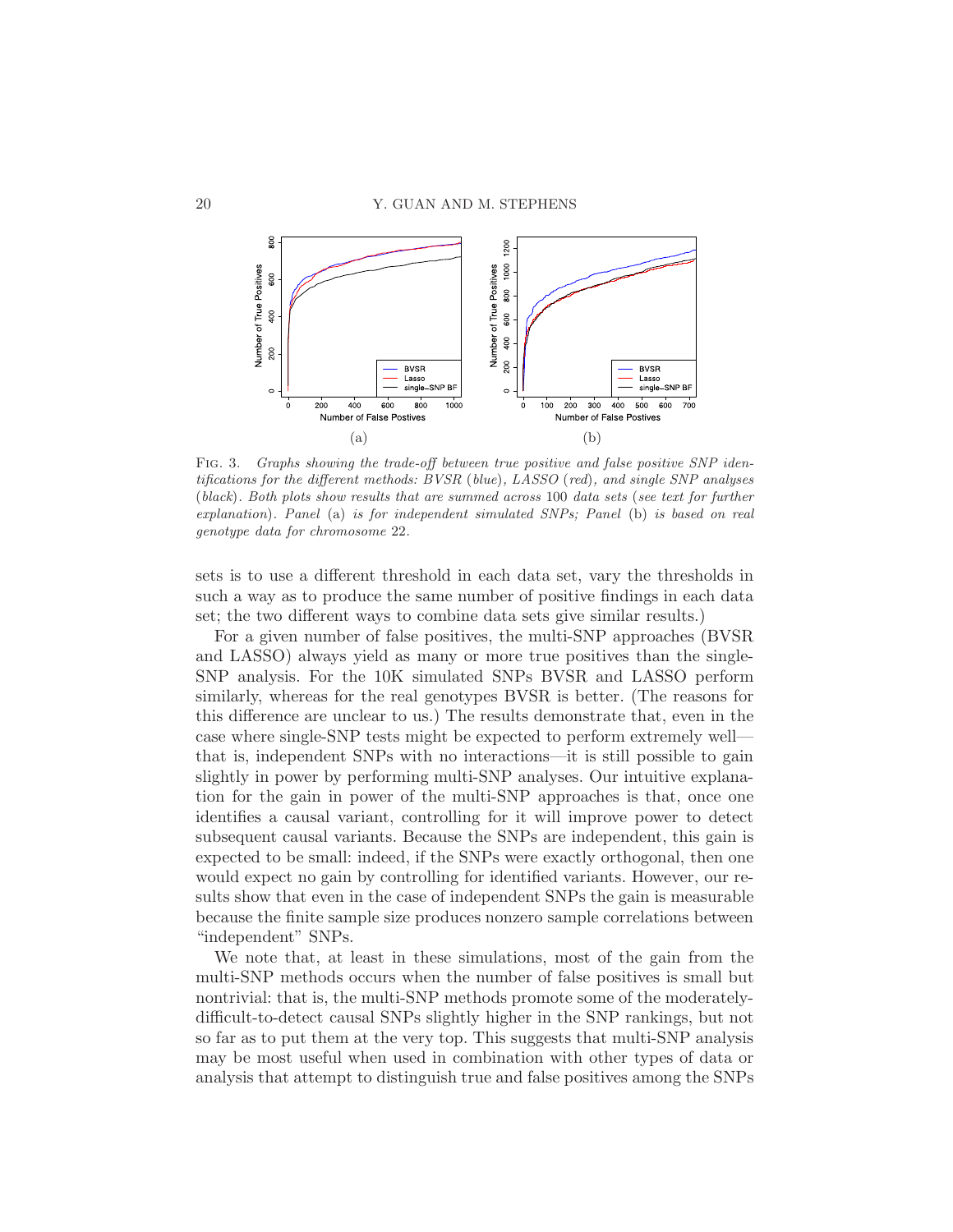near the top of the association rankings [as in Raychaudhuri et al. [\(2009](#page-36-15)), e.g., where information on gene similarities taken from PubMed abstracts are used in this way].

5.6. Prediction performance. We used the same simulated data as in the previous section to compare predictive performance of BVSR and LASSO. To measure predictive accuracy, we use the relative prediction gain, defined at [\(3.6\)](#page-10-0). For our method we compute RPG( $\beta$ ) where  $\beta$  is the posterior mean for  $\beta$ . For LASSO we compute the RPG in two ways, which we will refer to as RPG<sub>1</sub> and RPG<sub>2</sub>. For RPG<sub>1</sub> we first compute  $\text{RPG}(\beta^{(i)})$  for each  $\beta^{(i)}$  in the solution path for  $\beta$  output by the lars package, and take the minimum of these relative prediction errors. Note that by taking the minimum over  $\lambda$  in this way we are effectively assuming that an oracle has given us the optimal value for  $\lambda$ ; in practice, one would need to obtain  $\lambda$ through other means, such as cross-validation, which would result in worse accuracy than  $RPG<sub>1</sub>$ . For  $RPG<sub>2</sub>$  we take a two-stage approach to prediction. First, we use LASSO to select the SNPs that should have nonzero coefficients (using the  $\lambda$  used for  $\text{RPG}_1$ ), and then we estimate the regression coefficients of these SNPs using ordinary least squares  $(\beta_{OLS})$ , and compute RPG<sub>2</sub> :=  $RPG(\beta_{OLS})$ . The motivation for this procedure is that if LASSO is able to reliably identify the correct coefficients, then the refitting procedure will improve predictive performance by avoiding the known tendency for LASSO to overshrink nonzero regression coefficients; however, as we shall see below, the refitting can be counterproductive when the correct coefficients are not reliably identified.

Figure [4](#page-20-0) compares the RPG obtained from the three methods on 100 simulated data sets. The RPG from our Bayesian approach is higher than that obtained directly from the optimal LASSO solution  $(RPG<sub>1</sub>)$  in 82 of the 100



<span id="page-20-0"></span>FIG. 4. Comparison of the relative prediction gain (RPG) for BVSR (x-axis) and LASSO (y-axis). Black circles are results from the optimal LASSO solution without refitting  $(RPG<sub>1</sub>)$ ; Red crosses are corresponding results with refitting  $(RPG<sub>2</sub>)$ , described in the main text.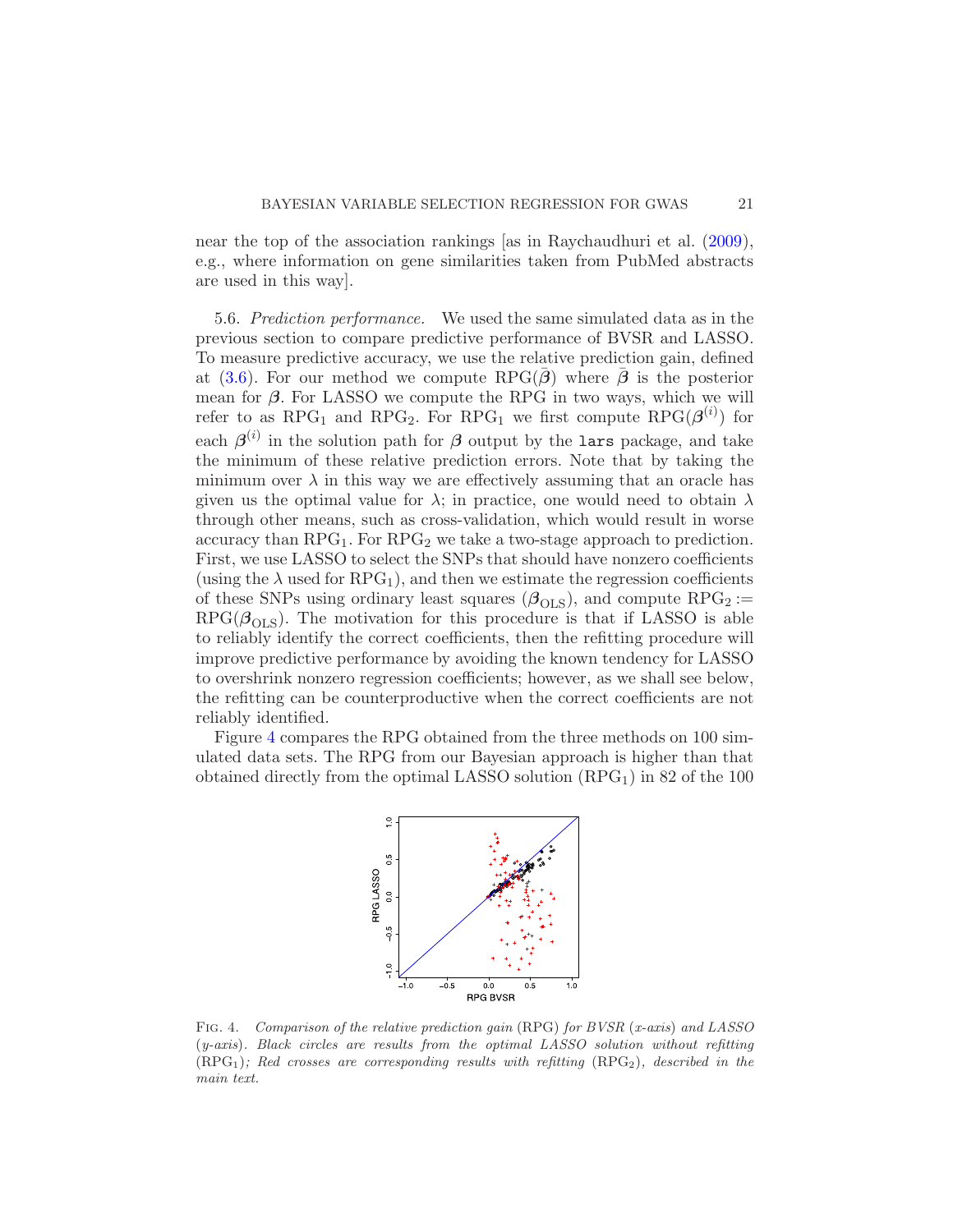data sets, and mean RPG is higher (0.315 vs 0.261). The refitting procedure has a substantial effect on predictive accuracy, and, in particular, it substantially increases the variance of the performance: for some data sets the refitting procedure improves predictive performance, but for the majority of data sets it results in much worse RPG. Indeed,  $RPG<sub>2</sub>$  is often negative, indicating that predictive performance after refitting is substantially worse than simply using the mean phenotype value, which is the symptom of "overfitting." This behavior makes intuitive sense: in cases when the optimal LASSO solution does a good job of precisely identifying many of the relevant covariates, and no irrelevant ones, the refitting step improves predictive performance, but when the first stage includes several false positives the refitting procedure is counter-productive.

Although our Bayesian model is sparse, our estimated  $\beta$  is not sparse due to the averaging in [\(3.4\)](#page-10-1). In some contexts one might want to obtain a sparse predictor, so, to examine how this might impact predictive accuracy, we computed the RPG for each data set using only the  $P$  covariates with highest posterior inclusion probabilities (setting other coordinates of  $\beta$  to 0), where  $P = 10, 30, 100$ . The average RPG for these sparse estimates of  $\beta$ were essentially unchanged from using the nonsparse estimate  $\beta$  (RPG = 0.313, 0.315, and 0.315, resp.).

We also examined the benefits of using Bayesian model averaging (BMA) to perform prediction, by computing the RPG obtained using only those covariates with a posterior inclusion probability  $>t$  where  $t = 0.2, 0.5, 0.8$ . When  $t = 0.5$  this is the "median probability model" of Barbieri and Berger [\(2004\)](#page-35-6).] Specifically, we computed the RPG for  $\hat{\beta}_j = I(\hat{\Pr}(\gamma_j = 1) > t)\hat{E}(\beta_j)$  $\gamma_i = 1$ , where the two quantities on the right-hand side are estimated from [\(3.2\)](#page-9-0) and [\(3.4\)](#page-10-1). These estimates have some shrinkage because  $E(\beta_i|\gamma_i=$ 1) is a shrinkage estimate of  $\beta_i$  (due to the normal prior on  $\beta$ ), but they do not have the additional shrinkage term  $Pr(\gamma_i = 1)$  that BMA provides to further shrink variables that are not confidently included in the model. The average RPG's for these non-BMA estimates were notably worse than for the BMA-based estimates: 0.244, 0.291, and 0.272, respectively, compared with 0.315 for BMA.

Taken together, these results suggest that BMA is responsible for a moderate amount of the gain in predictive performance of BVSR compared with RPG1, with some of the remainder being due to LASSO's tendency to overshrink estimates of the nonzero regression coefficients. One way to think of this is that LASSO has only a single parameter,  $\lambda$ , that controls both shrinkage and sparsity. In this setting the true solution is very sparse, so  $\lambda$ needs to be big enough to keep the solution sufficiently sparse; but having  $\lambda$  this big also creates an overly strong shrinkage effect. In contrast, BVSR effectively avoids this problem by having two parameters,  $\sigma_a$  controlling shrinkage, and  $\pi$  controlling sparsity. As we have seen, in this context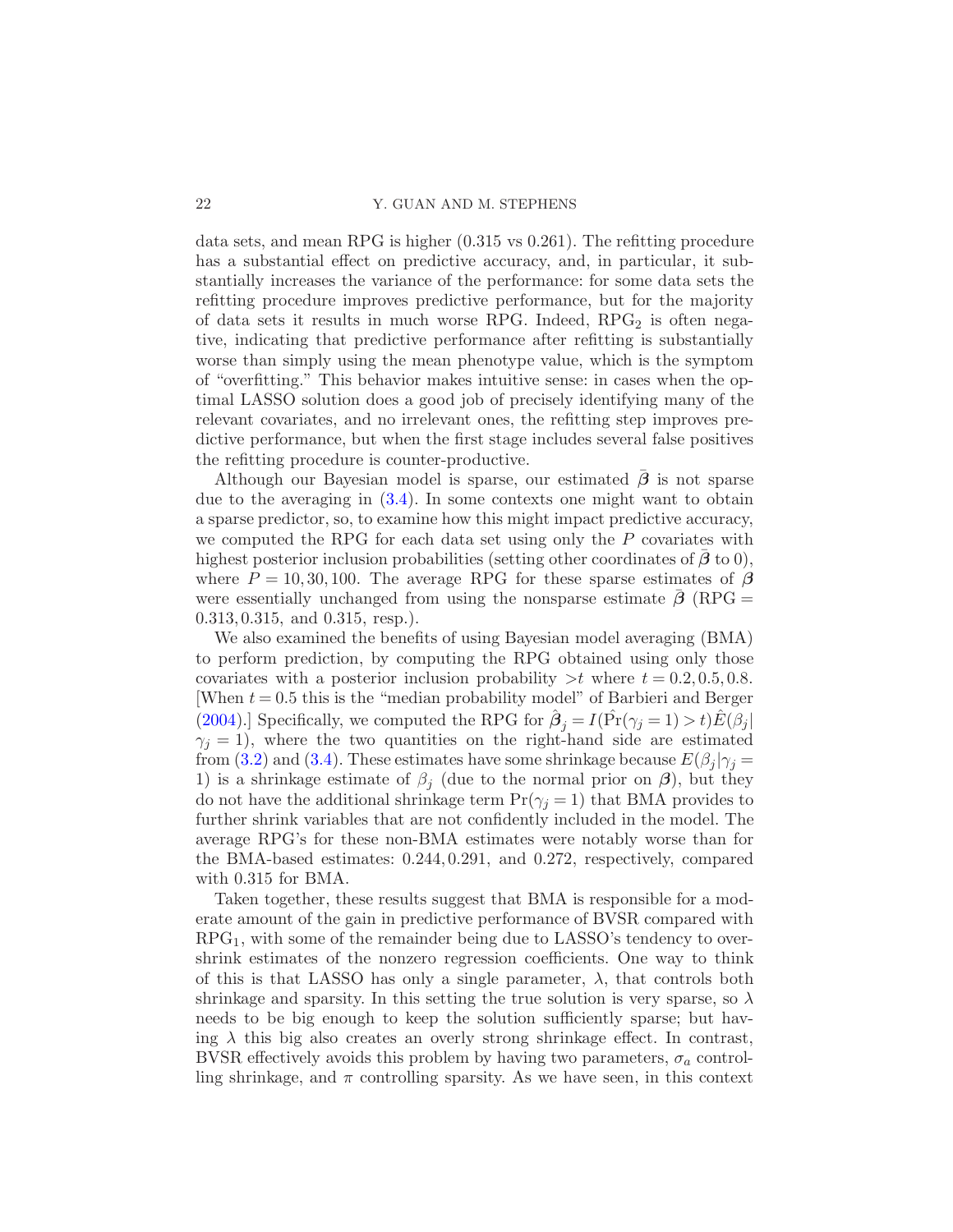the strategy of refitting the  $\beta$  coefficients at the LASSO solution fails to improve average predictive performance. Other possible ways around this problem include using a more flexible penalized regression model (e.g., the Elastic Net [Zou and Hastie [\(2005](#page-38-0))] has two parameters, rather than one), or using a procedure that does not overshrink large effect sizes, for example, SCAD [Fan and Li [\(2001\)](#page-35-7)]. Comparisons of these methods with BVSR would be an interesting area for future work.

5.7. Calibration of the posterior inclusion probabilities. One of the main advantages of BVSR compared with Bayesian single-SNP analysis methods is that BVSR allows the hyperparameters  $\pi$  and  $\sigma_a$  to be estimated from the data, and thus provides data-driven estimates of the posterior inclusion probabilities (PIPs). One hope is that estimating these parameters from the data will lead to better-calibrated estimates of the PIPs than the single-SNP approach which effectively requires one to supply educated guesses for these parameters. To assess this, Figure [5\(](#page-22-0)a) shows the calibration of the PIPs from BVSR, for the simulations used in the estimation of PVE above (fifty data sets with  $PVE = 0.01 - 0.5$  for both normal and exponential effect size distributions). The figure shows that the PIPs are reasonably well calibrated. In particular, SNPs with high PIP have a high probability of being causal variants in the simulations.



<span id="page-22-0"></span>Fig. 5. Calibration of the posterior inclusion probabilities (PIPs) from BVSR. The graph was obtained by binning the PIPs obtained from BVSR in 20 bins of width 0.05. Each point on the graph represents a single bin, with the x coordinate being the mean of the PIPs within that bin, and the y coordinate being the proportion of SNPs in that bin that were true positives (i.e., causal SNPs in our simulations). Vertical bars show  $\pm 2$  standard errors of the proportions, computed from a binomial distribution. Panel  $(a)$  is the result of BVSR, using the priors described here. The fact that the points lie near the line  $y = x$  indicates that the PIPs are reasonably well calibrated, and thus provide a reliable assessment of the confidence that each SNP should be included in the regression. Panel (b) is the result from BVSR fixing  $\pi$  to be either  $5\times$  smaller (black star) or  $5\times$  larger (blue cross) than the true value ( $\sigma_a$  fixed to true value). Panel (c) is the result of fixing  $\sigma_a$  to be either  $5\times$  smaller (black star) or  $5\times$  larger (blue cross) than the true value ( $\pi$  fixed to true value).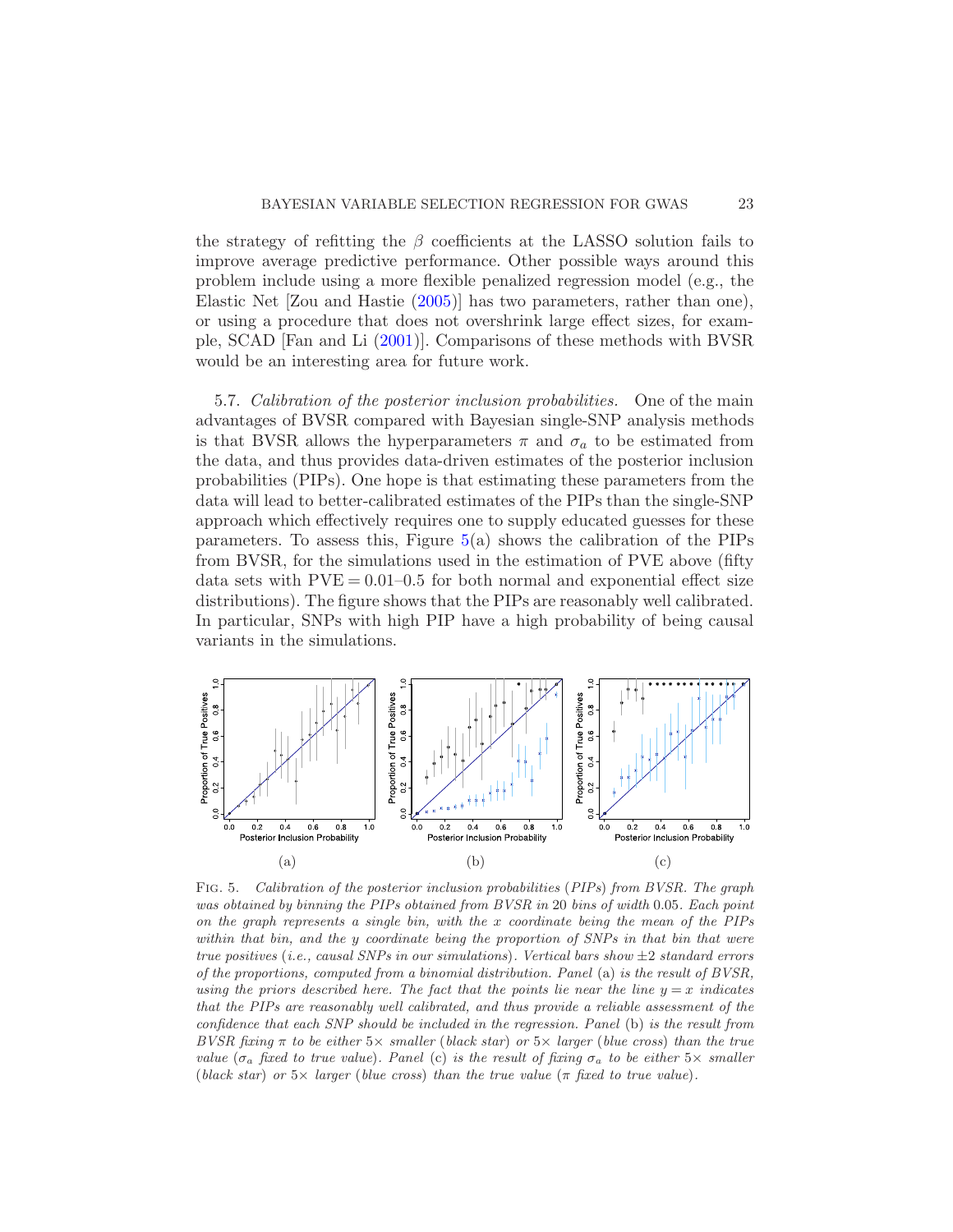To illustrate the potential benefits of using moderately-diffuse prior distributions on  $\pi$  and  $\sigma_a$ , allowing their values to be informed by the data, rather than fixing them to specific values, we also applied BVSR with either  $\pi$  or  $\sigma_a$  fixed to an "incorrect" value (approximately 5 times larger or smaller than the values used in the simulations). Figure  $5(b)$  $5(b)$  and  $(c)$  show how, as might be expected, this can result in poorly-calibrated estimates of the PIP (of course, if one were lucky enough to fix both  $\pi$  and  $\sigma_a$  to their "correct" values, then calibration of PIPs will be good, but, in practice, the correct values are not known). We note that fixing  $\sigma_a$  to be five-fold too large seems to have only a limited detrimental effect on calibration, which is consistent with the fact that in single-SNP analyses, with moderate sample sizes, BFs are relatively insensitive to choice of  $\sigma_a$  provided it is not too small [e.g., Stephens and Balding [\(2009](#page-37-11)), Figure 1]. This suggests that, in specifying priors on  $\sigma_a$ , it may be prudent to err on the side of using a distribution with too long a tail rather than too short a tail. Note that, as in Bayesian single-SNP analyses, although the numerical value of the PIP is sensitive to choice of  $\pi$ , the ranking of SNPs is relatively insensitive to choice of  $\pi$  (and, indeed,  $\sigma_a$ ). Consequently, in contrast to the calibration plot, power plots of the kind shown in Figure [3](#page-19-0) are not sensitive to choice of prior on either  $\pi$  or  $\sigma_a$  (results not shown).

5.8. Real data analysis: PARC GWAS for C-reactive protein. We applied BVSR to analyze a GWAS study to identify genetic variants associated with plasma C-reactive protein (CRP) concentration. CRP is a protein found in the blood that is associated with inflammation, and is predictive of future cardiovascular disease [Ridker et al. [\(2002](#page-37-12))]. The data come from the Pharmocogenetics and Risk of Cardiovascular Disease (PARC) study [Reiner et al. [\(2008](#page-37-9)) and references therein].

The available genotype data consisted of 1968 individuals genotyped on either the Illumina 317K chip (980 individuals) or the Illumina 610K SNP chip plus a custom 13,680 SNP Illumina i-Select chip (988 individuals). These genotype data had undergone basic quality control filters (e.g., removing SNPs with very high proportions of missing data, or showing strong departures from Hardy–Weinberg equilibrium) prior to our analysis. To merge the two data sets, we used genotype imputation [Servin and Stephens [\(2007](#page-37-5)); Marchini et al. [\(2007](#page-36-16))], using the software package BIMBAM [Guan and Stephens [\(2008](#page-36-13))] to replace missing or unmeasured genotypes with their posterior mean given the observed genotype data [see Guan and Stephens [\(2008\)](#page-36-13) for discussion of this strategy]. After imputing missing genotypes, we removed SNPs with (estimated) minor allele frequency  $\langle 0.01, \text{ leaving} \rangle$ a total of 530,691 SNPs.

The phenotype data consisted of plasma concentrations of CRP, measured multiple times for each individual, both before and after exposure to statin drugs. These multiple measures were adjusted for covariates (age, sex,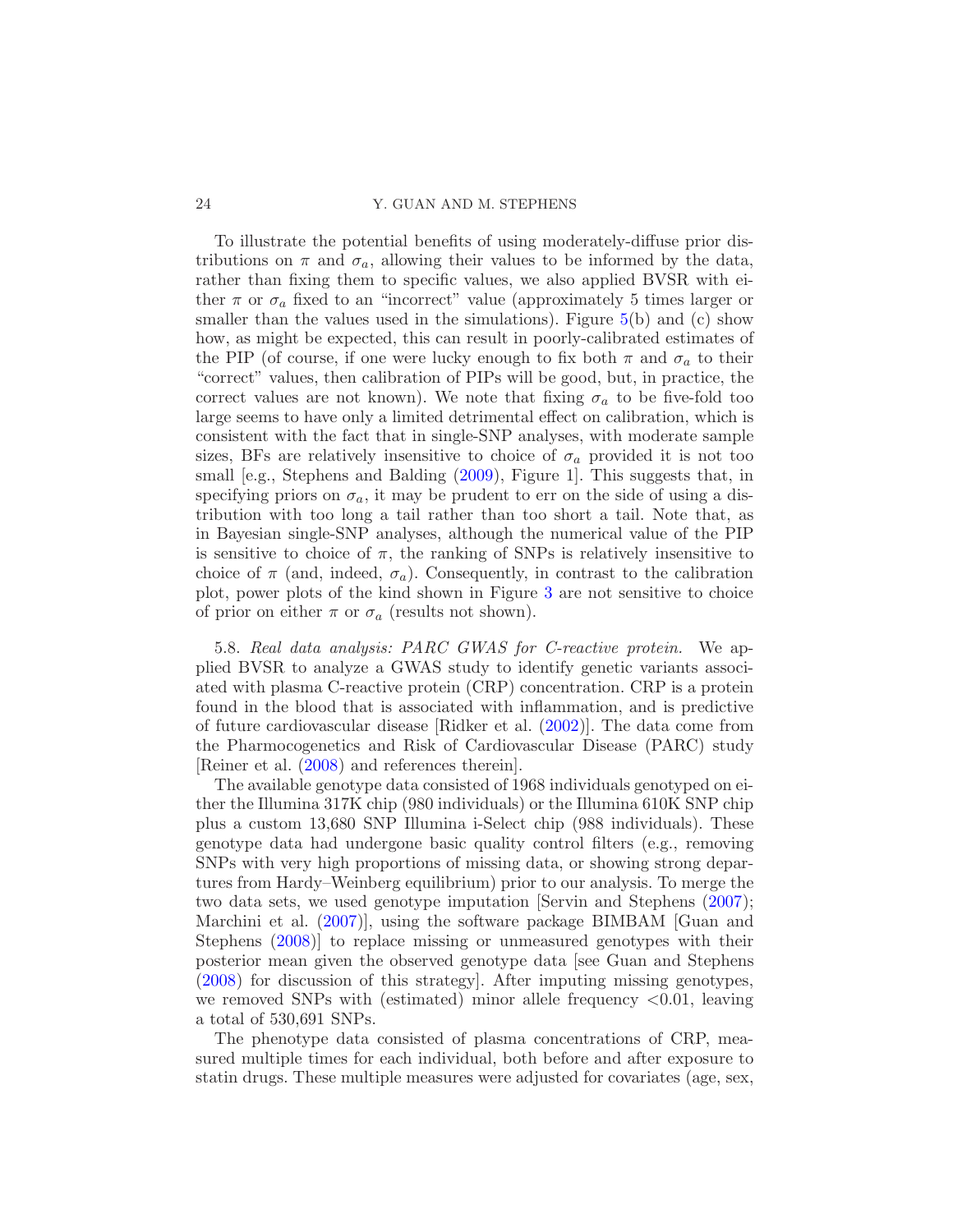smoking status, and body mass index), quantile normalized to a standard normal distribution, and averaged to produce a single summary measure of CRP concentration for each individual (relative to other individuals in the same study), as described in Reiner et al. [\(2008](#page-37-9)).

After removing individuals with missing phenotypes, we had phenotype and genotype data on a total of 1,682 individuals. We performed four independent MCMC runs, two with 2 million iterations, and two using 4 million iterations. These longer runs took approximately 60 and 90 CPU hours on a Mac Pro 3 GHz desktop. Comparing results among runs, we found three of the runs gave very good agreement in all aspects we examined, whereas the fourth run showed mild but noticeably greater departure from the others, suggesting possible convergence or mixing issues. For example, Figure  $6(a)$  $6(a)$ compares the estimated PIPs for each pair of runs, and Figure  $6(b)$  $6(b)$  compares the estimated posterior distribution of PVE among runs. The remainder of the results in this section are based on pooling the results from all four runs.

The usual way to summarize single-SNP analyses is to report the SNPs with the strongest marginal evidence for association. Thus, it might seem natural in a multi-SNP analysis to focus on the SNPs with the largest posterior inclusion probabilities (PIPs). However, this can be misleading. For example, if there are many SNPs in a region that are highly correlated with one another, and all approximately equally associated with the phenotype, then it may be that the correct conclusion is that at least one of these SNPs should be included in the model, but there might be considerable uncertainty about which one. In this case, even though the posterior probability of at least one SNP being included in the model would be high (near 1), none of the individual PIPs may be very big, and concentrating on the PIPs alone would risk missing this signal in the data. To avoid this problem, we prefer to initially summarize results at the level of regions, as we now illustrate.

We divided the genome into overlapping regions, each 1 Megabase  $(10^6)$ bases) in length, with the overlap between adjacent regions being 0.5 Megabases. For each region we computed two quantities: (i) an estimate,  $E$ , of the posterior expected number of SNPs included in the model, being the sum of the estimated PIPs for all SNPs in the region; (ii) an estimate of the probabilities,  $P$ , that the region contains (a) 1 SNP, (b) 2 SNPs, or (c) more than 2 SNPs included in the model. The latter quantities (ii) are perhaps the most natural summary of the evidence that the region harbors genetic variants affecting phenotype, but (i) has the advantage that it can be easily approximated using Rao–Blackwellization, resulting in lower Monte Carlo error. Thus, in practice, we suggest examining both quantities, and placing more trust in (i) where the two disagree.

The results are summarized in Figure [7,](#page-27-0) which also shows results for a single permutation of the phenotypes for comparison. The plot clearly identifies two regions with very strong evidence for an association with CRP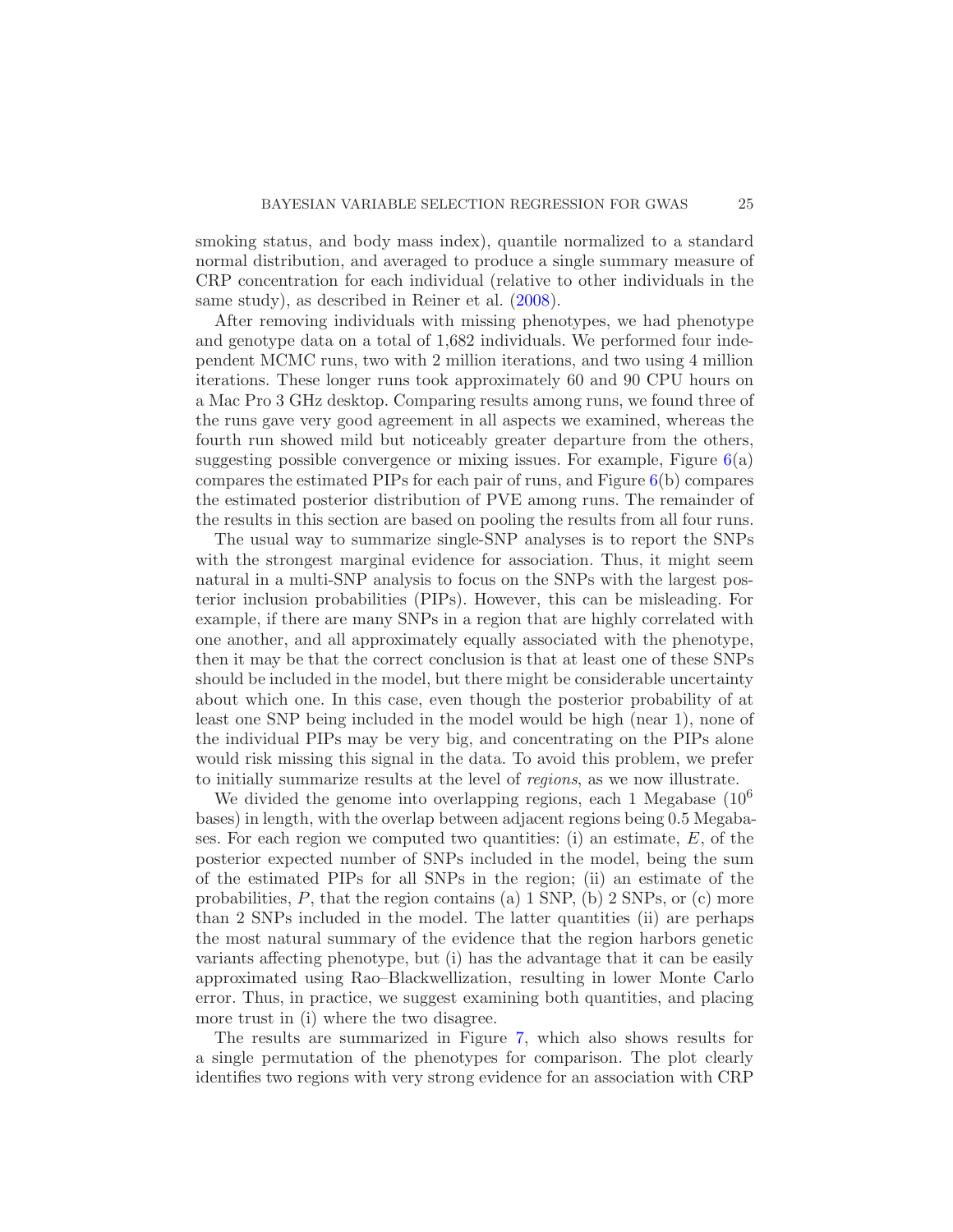

Fig. 6. Illustration of the consistency of results across four different runs of the MCMC algorithm for the CRP data. In panel (a) the  $(i, j)$ th plot compares results for runs i and j. Plots in the upper triangle  $(j > i)$  compare estimated posterior inclusion probabilities (PIPs) for each SNP. Plots in the lower triangle compare estimated posterior expected number of SNPs in 1 Mb regions (so each point corresponds to a single region). The line  $y = x$  is marked in blue. Panel (b) shows posterior distributions of PVE from the four MCMC runs.

in both plots (e.g.,  $E > 0.95$ ), and a third region with moderately strong evidence (e.g.,  $E > 0.75$ ). Multiple other regions show modest signals ( $E =$ 0.1 to 0.5), that might generally be considered worthy of follow-up in larger samples, although at this level of signal the majority are, of course, unlikely to be truly associated with CRP.

The three regions with the strongest association signals contain the genes CRP, HNF1A, and APOE/APOC, all of which have shown robustly-replica-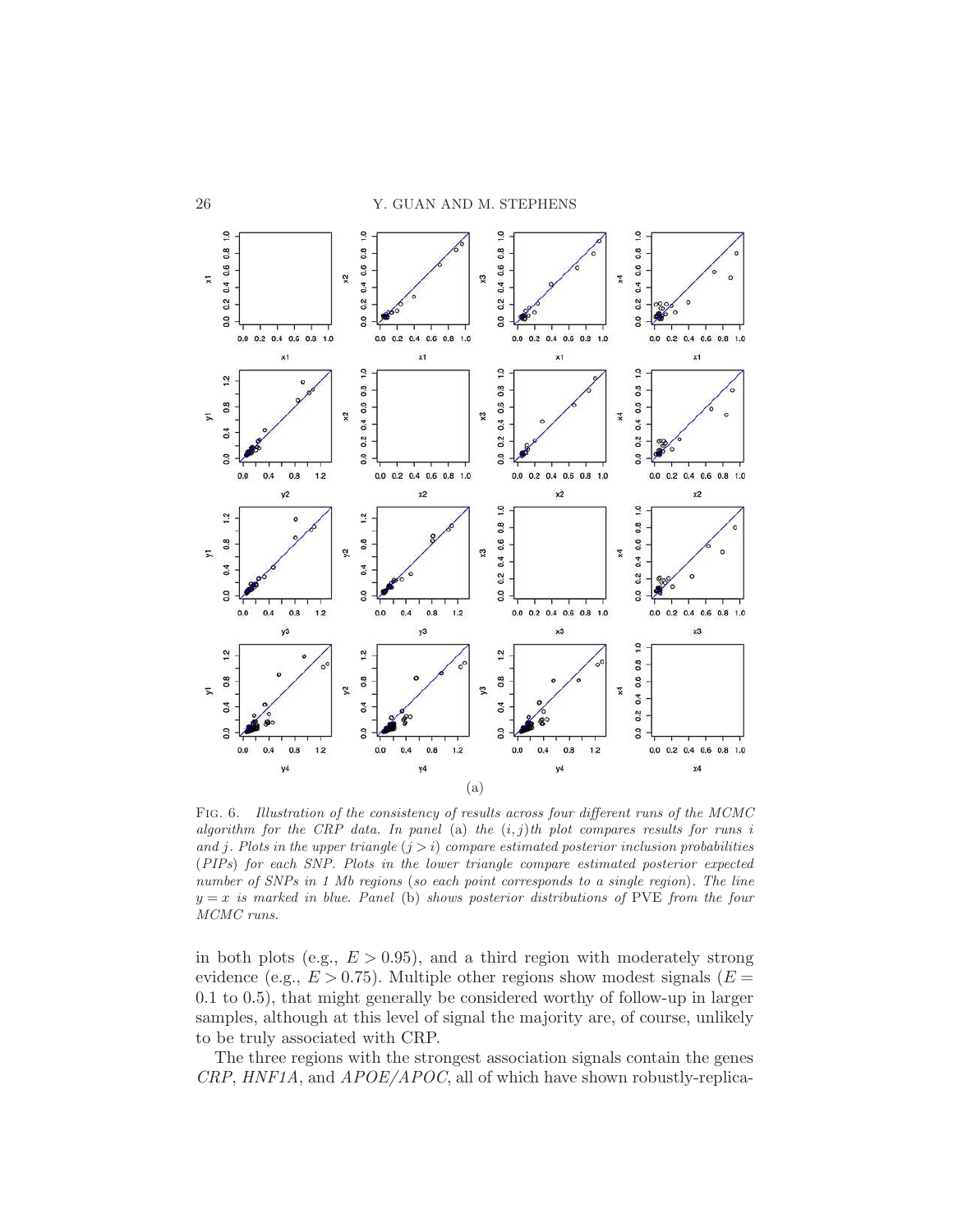

<span id="page-26-0"></span>FIG. 6. (*Continued*).

ted SNP associations with C-reactive protein levels in several other GWAS using single-SNP analyses [e.g., Reiner et al. [\(2008](#page-37-9)); Ridker et al. [\(2008](#page-37-13))]. In addition, in these data, these three regions all contain single SNPs showing strong associations: the largest single-SNP Bayes factors in each of these regions are  $10^{6.2}$ ,  $10^{5.5}$ , and  $10^{4.9}$ , respectively. Thus, in this case the identification of regions of interest from BVSR is largely concordant with what one would have obtained from a single-SNP analysis. However, we highlight two advantages of the BVSR analysis. First, the estimated posterior probabilities obtained for each region are easier to interpret than the single-SNP Bayes Factors. For example, the estimated posterior probability that the HNF1A region contains at least one SNP included in the model is 0.96, and this seems much more helpful than knowing that the largest single-SNP Bayes Factor in the region is  $10^{4.9}$ . Similarly, for the next most associated region, which is on chromosome 10 near the gene FAM13C1, the posterior probability of 0.42 is simpler to interpret than the fact that the largest single-SNP Bayes Factor is  $10^{3.9}$ . And while these single-SNP BFs are easily converted to posterior probabilities of association by specifying a prior probability of association (effectively  $\pi$  in our model), the multi-SNP analysis reduces the risk of specifying an inappropriate value for  $\pi$  by learning about  $\pi$  from the data.

A second advantage of BVSR is its ability to estimate the PVE. To illustrate this, we first consider a typical single-SNP analysis in this context, which estimates the PVE for "significant" SNPs by performing ordinary least-squares regression on those SNPs. Applying this approach to these data, using a relatively liberal (by GWAS standards) threshold for significance (single-SNP BF  $>10^4$ ), we find that significant SNPs explain approximately 6% of the overall variance in CRP after controlling for covariates. Comparing this with some previous estimates of heritability of CRP in the range  $0.35-0.4$  [Pankow et al.  $(2001)$ ; Lange et al.  $(2006)$ ] suggests that a substantial amount of genetic variation influencing CRP remains to be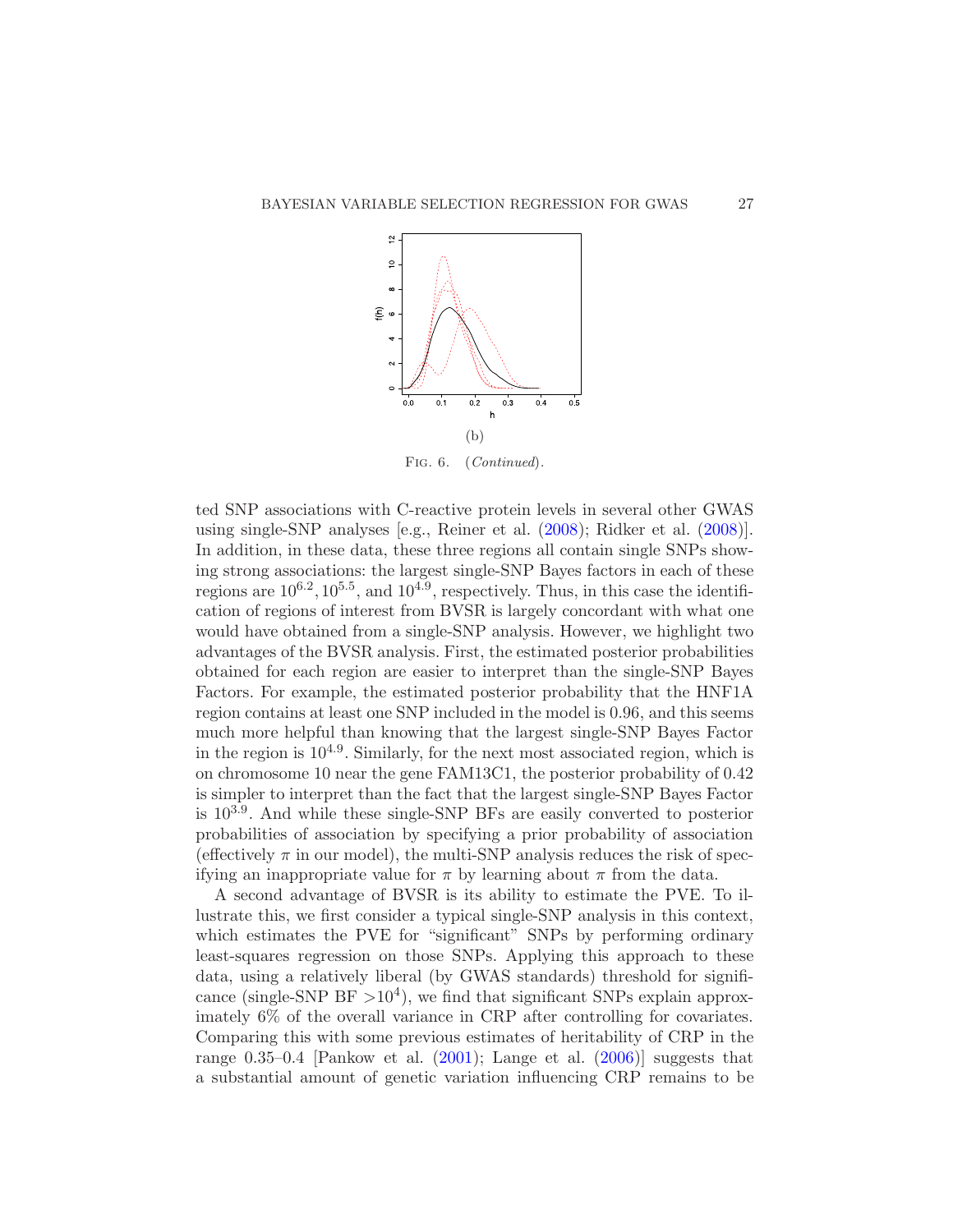

<span id="page-27-0"></span>Fig. 7. For each 1 Mb region we show an estimate from BVSR that the region contains 1 (black), 2 (red), or more than 2 (green with  $\star$ ) SNPs in the regression. The 1 Mb regions overlap by 0.5 Mb, and so any SNP with a large PIP would cause a signal to occur in 2 adjacent regions on the plot. Panel (a) shows sum of PIP in each 1 Mb region (truncated at 1). Panel (b) shows estimated probabilities that each genomic region harbors variants associated with CRP levels. In panel (c) we permute phenotype once and produce the same plot as a comparison.

identified, a feature that has become known as "missing heritability." One question of interest is to what extent this shortfall might be explained by measured genetic variants that simply failed to pass the significance threshold, vs being explained by unmeasured genetic variants or other factors. To assess this, we examine PVE obtained from applying BVSR on measured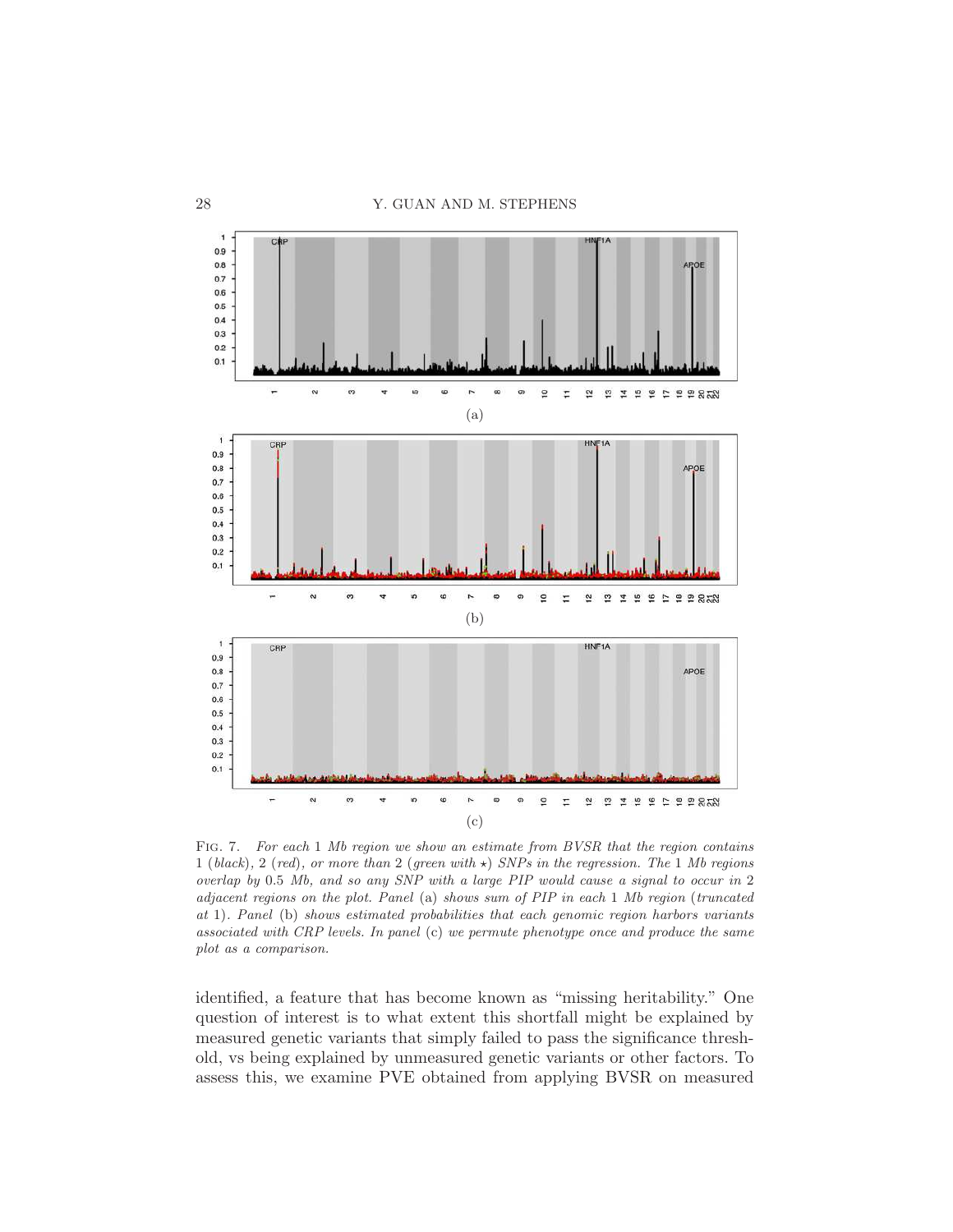SNPs. The posterior distribution for PVE [Figure  $6(b)$  $6(b)$ ] has mean 0.14, with a symmetric 90% CI of [0.05, 0.25]. Note that, as one might expect, the lower part of this CI is similar to the estimated PVE of "significant" SNPs. Because most of the posterior distribution lies above 0.06, we infer that larger studies of the same set of SNPs might be expected to uncover considerably more signal than this study. (Consistent with this, a larger study involving 6,345 women typed at a subset of the SNPs considered here identified four additional genome regions containing SNPs associated with CRP levels [Ridker et al. [\(2008](#page-37-13))].) Conversely, the fact that the upper part of the CI (0.25) remains well short of previous estimates of heritability suggests that not all of the missing heritability is likely to be explained by simply conducting larger studies of the same SNPs, and that some alternative factors (e.g., unmeasured rare variants) may also contribute.

<span id="page-28-0"></span>6. Extension to binary phenotypes. Although we have focused here on quantitative traits, BVSR is also potentially applicable to binary phenotypes, and this is important for GWAS applications because they often involve binary phenotypes. In this section we briefly summarize our attempts to extend BVSR in this way.

A standard approach to applying BVSR to binary phenotypes is to use a probit link function. In practice, this is usually accomplished by introducing latent variables z which are assumed to follow the standard linear regres-sion [\(2.2\)](#page-4-1), and to be related to the observed outcomes y by  $y_i = 1$  ( $z_i > 0$ ) [Albert and Chib [\(1993\)](#page-35-8)]. Posterior inference is performed by integrating out z using Markov chain Monte Carlo, which requires implementation of only one additional update compared with the quantitative trait (an update of the z variables).

A nice feature of this probit-based approach using latent Gaussian variables is that it would allow us to use the same priors as for quantitative outcomes, except that these priors now relate to the unobserved latent (Gaussian) variables, rather than the observed (binary) outcomes. Furthermore, we can continue to summarize the overall signal by estimating the PVE of the latent variables. However, the way we have set things up, with an improper prior on  $\tau$ , this would lead to improper posteriors on  $\tau$  and **z** [because the likelihood  $p(\mathbf{y}|\mathbf{z})$  is unchanged by multiplying z by any positive constant. This could be rectified in a number of ways. For example, we could fix  $\tau$ [e.g., to 1, as in Albert and Chib [\(1993\)](#page-35-8)]. Here we instead choose to impose an identifiability constraint directly on the elements of z, by constraining them to have (empirical) variance 1, because this allows us to re-use exactly the same computer code as for the quantitative phenotypes (whereas fixing  $\tau$  would necessitate some changes). In addition, in an attempt to improve mixing, we make the approximation that the marginal distribution of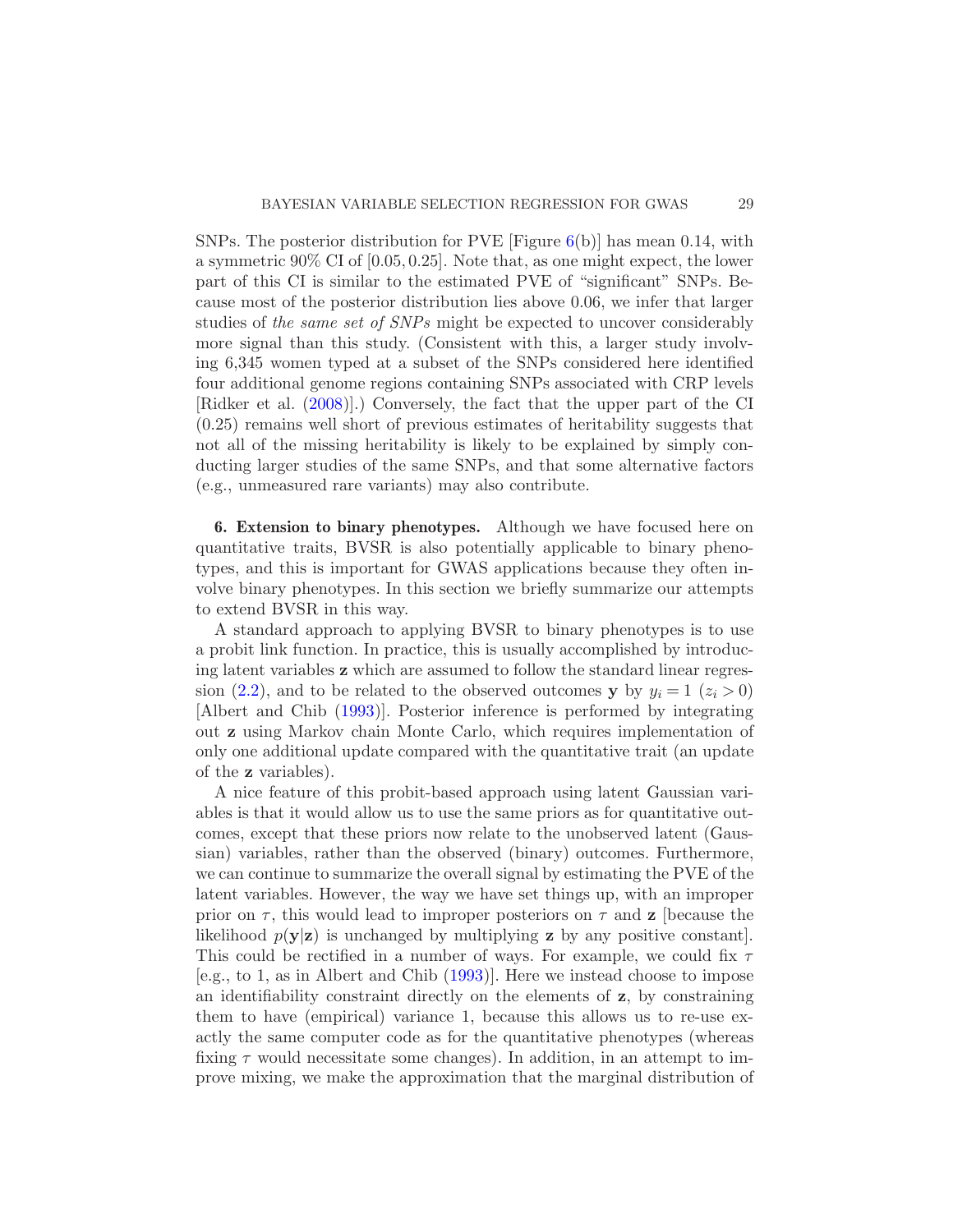the elements of z will be normal, which should be a reasonable approximation under the linear regression model [\(2.2\)](#page-4-1) provided that there are no very large values for  $\beta$ . Specifically, we restrict  $z_1, \ldots, z_n | y$  to take a fixed set of values, being the *n* equally-spaced quantiles of a standard normal  $N(0, 1)$ distribution, with the values corresponding to the  $n_0$  individuals with  $y_i = 0$ being constrained to be the first  $n_0$  of these quantiles. The intuitive motivation for this constraint is that it can reduce the potential to fall into poor local optima by ruling out implausible configurations of z that correspond to some SNPs having very large effects. (Of course, this may not be a good idea in settings where very large effects are more plausible.) With this constraint in place, local Metropolis–Hastings proposals for z simply involve randomly picking a pair of individuals  $(i, j)$  with the same (binary) phenotype value and proposing to swap the values of  $z_i$  and  $z_j$ . (For long-range proposals, we simply compound this local proposal randomly many times.)

To provide a brief illustration of the potential for this approach, we applied the method to some simple simulated data sets. The genotypes were simulated in the same way described in Section [5.1,](#page-13-0) using 10,000 independent SNPs genotyped in  $n = 1,000$  and 6,000 individuals. We simulated latent normal phenotypes by randomly selecting 30 causal SNPs and simulating a quantitative phenotype z with prespecified PVE as in Section [5.1.](#page-13-0) We then converted these  $n$  quantitative phenotypes to  $n$  binary phenotypes by mapping the largest  $n/2$  z values to  $y = 1$  and the remainder to  $y = 0$ . Figure [8](#page-30-0) illustrates how reliably we are able to infer the PVE of the latent variables from the binary data. More generally, we find that provided we limit analyses to thousands of SNPs, we are able to obtain generally reliable results for binary traits (e.g., results from multiple independent runs largely agree with one another). Thus, for example, we should be able to obtain reliable results for small genomic regions, such as individual genes, which can itself be of considerable interest [Servin and Stephens [\(2007](#page-37-5))]. However, our experience with larger real data sets involving hundreds of thousands of SNPs indicates that mixing is, as one might expect, harder for binary traits than for quantitative traits, and that to obtain reliable results in practice for GWAS may require longer MCMC runs and/or further methodological innovation.

<span id="page-29-0"></span>7. Discussion. In this paper we have demonstrated that BVSR can be successfully applied to large problems, with a particular focus on genomewide association studies. We have argued that BVSR has several potential benefits compared with standard single-SNP analyses, among them the ability to obtain data-driven estimates of hyperparameters that must otherwise be specified more subjectively by the user, and the ability to estimate the overall signal (PVE) that might be accounted for by relevant covariates, even when confidently identifying the relevant covariates is not possible. We have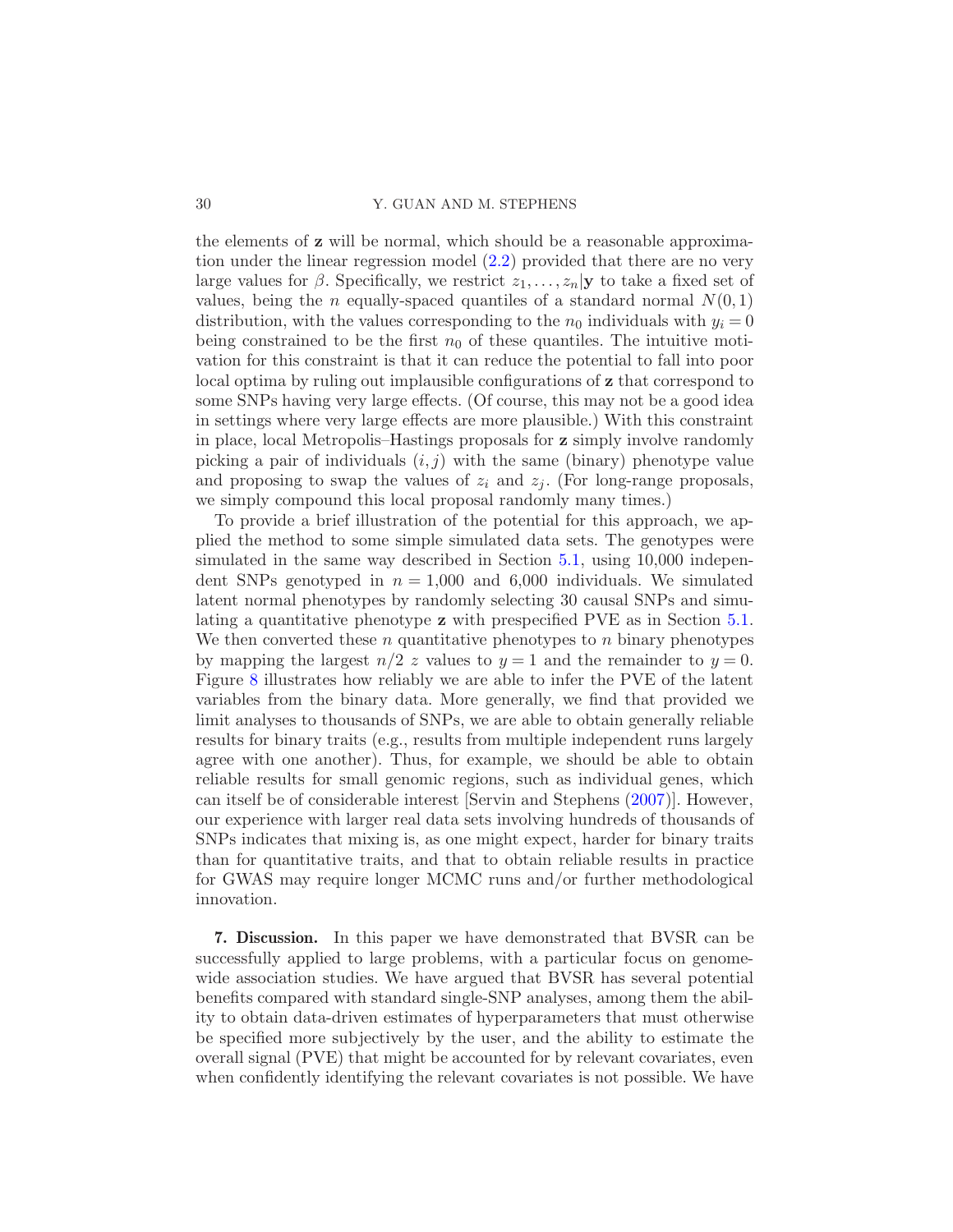

<span id="page-30-0"></span>Fig. 8. Comparison of true and inferred values of PVE for binary phenotypes. The estimated PVE is on the y-axis and the true PVE on the x-axis. Panels (a) and (b) are for  $n = 1,000$  and  $n = 6,000$  individuals, respectively. Circles indicate posterior mean for PVE; vertical bars indicate the symmetric 90% credible interval.

also introduced a novel, more interpretable, approach to prior specification in BVSR, and shown that BVSR can provide a competitive alternative to the penalized regression procedure LASSO.

However, despite our generally upbeat assessment, there are a number of potential limitations of the methods we have described here, which present both pitfalls to be aware of in practice, as well as challenges and opportunities for future work.

One important aspect of analysis of any GWAS is the potential for data quality to adversely impact results. For example, although modern genotyping technologies provided very high quality genotypes on average, some SNPs are much harder to genotype accurately than others, and genotyping error can occur at some SNPs at an appreciable rate. This can cause false positive associations if genotyping error is correlated with phenotype (which it can be, particularly in case-control studies if the DNA quality differs appreciably between cases and controls [Clayton et al. [\(2005](#page-35-9))]). While quality control is vital to any study, it is of potentially even greater import in multi-SNP analyses than in single-SNP analyses, because in multi-SNP analyses the association results at one SNP affect the results at other SNPs, and so low quality data at a few SNPs may impact estimated associations at other SNPs. Thus, it seems particularly important to attempt to impose stringent data quality filters before embarking on a computationally-intensive multi-SNP analysis.

One limitation of the methods we present here is the assumption that effect sizes are normally distributed. Although our simulations with exponential effect sizes suggest a certain amount of robustness to this assumption, it is important to note that there are some phenotypes where the normality assumption is clearly wrong. For example, in type 1 diabetes, one region of the genome, the MHC, contains genetic variants whose effect on phenotype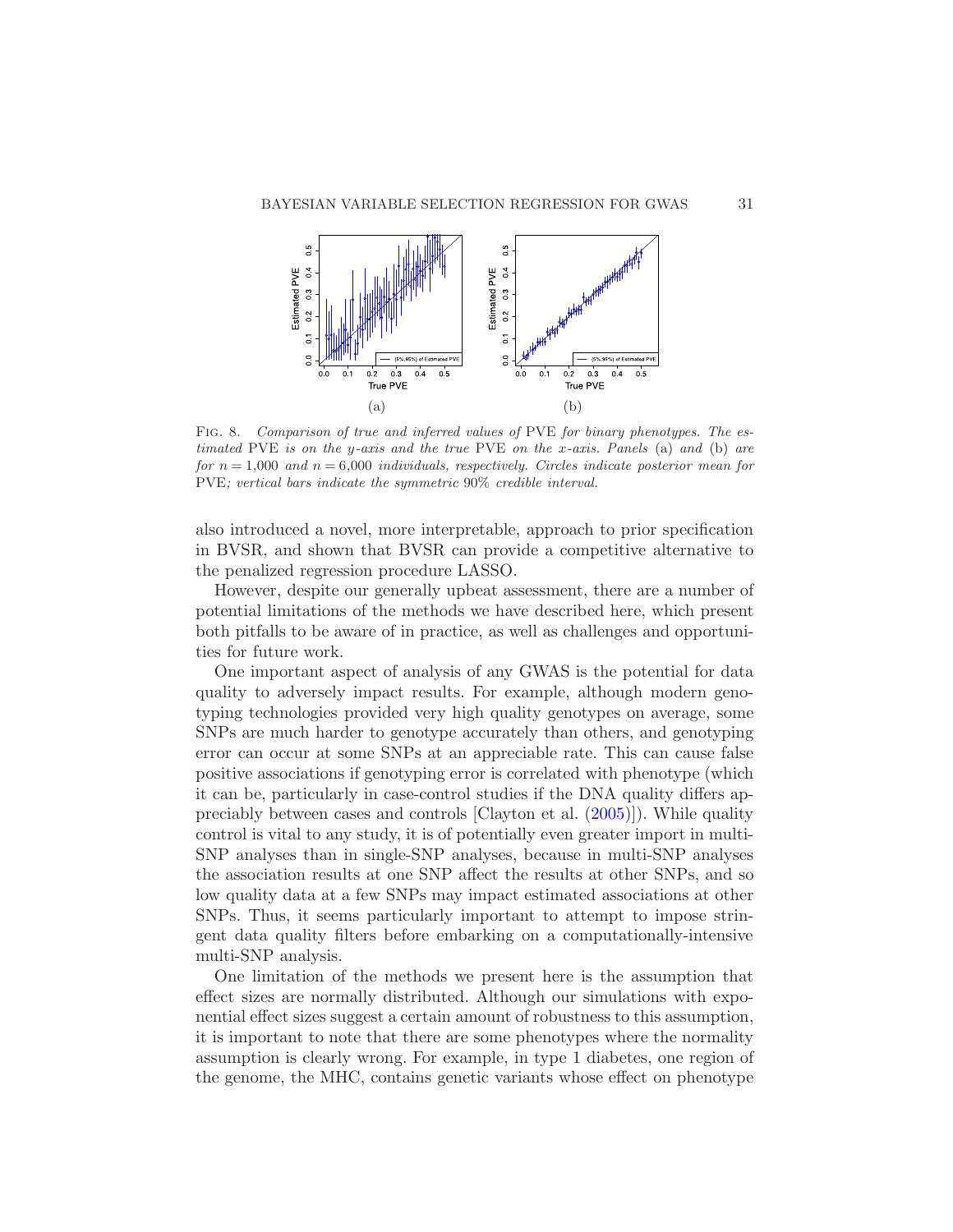may be substantially greater than any other region. When such regions of unusually large effect are known, it would be prudent to run methods like ours both including and excluding data at these loci, to check for robustness of conclusions. More generally, the robustness of our BVSR could be improved by replacing the assumption of normally-distributed effects with a heavy-tailed distribution such as a  $t$  with small or moderate degree of freedom, or indeed with a prior on the degrees of freedom.

Another related issue is that we assume the residual distribution of the phenotypes to be normal. To improve robustness to this assumption, we typically normal quantile transform the observed phenotypes to have a normal distribution before analysis (which while not strictly ensuring that the residuals are normal, does in our experience limit problems that might otherwise be caused by deviations from normality, such as occasional outlying values). Again, the use of a  $t$  distribution for the residuals might be preferable.

We view the work presented here as just the very start of what could be done with BVSR in GWAS. One important extension would be to incorporate additional information into the prior distribution on which variables are included in the regression ( $\gamma$  in our notation). Here we have assumed that variables are included in the model, independently, with common probability  $\pi$ . This independence assumption ignores likely local spatial dependence of  $\gamma$ . In particular, it would be unsurprising to see multiple functional variants occurring in a single gene, and, indeed, analyses of genetic data in the CRP gene have suggested that it contains multiple SNPs affecting CRP levels [Verzilli et al. [\(2008](#page-37-14)); Stephens and Balding [\(2009](#page-37-11))]. The independence assumption in the prior we use here makes it overly skeptical about this possibility. Another important possibility is that one could allow the prior probability of each SNP being included in the regression to depend on annotations of the SNP, such as where it lies relative to a gene, or whether it lies in a genomic region that is conserved across several species (a sign that the region may be functional). Of course it is not generally known a priori how much such annotations should affect the prior inclusion probabilities. However, with BVSR one could estimate hyperparameters that affect the prior inclusion probabilities from the data [Veyrieras et al. [\(2008](#page-37-15))].

Finally, despite our focus on GWAS, many of the issues we have discussed here have broad relevance. In particular, while the computational challenges of BVSR remain considerably greater than penalized regression methods, we believe that the qualitative advantages of BVSR make it worth investing effort into designing more efficient inference algorithms for BVSR, to be able to better deal with the very large-scale applications that are becoming increasingly common.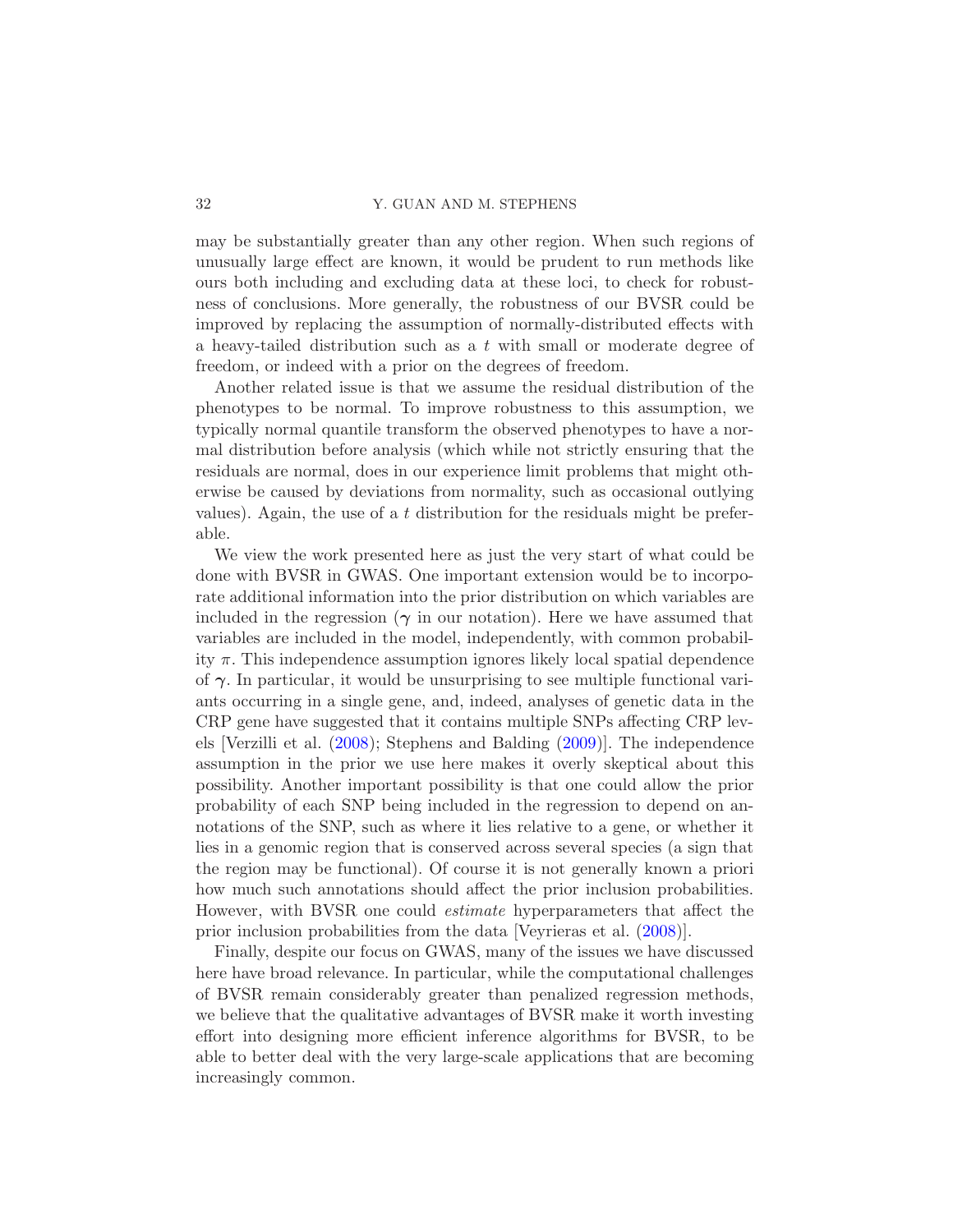# APPENDIX A: DETAILS OF MCMC SCHEME

<span id="page-32-0"></span>We use Markov chain Monte Carlo to obtain samples from the posterior distribution of  $(h, \pi, \gamma)$  on the product space of  $(0, 1) \times (0, 1) \times \{0, 1\}^p$ , which is given by

(A.1) 
$$
p(h, \pi, \gamma | \mathbf{y}) \propto p(\mathbf{y} | h, \gamma) p(h) p(\gamma | \pi) p(\pi).
$$

Here we are exploiting the fact that the parameters  $\beta$  and  $\tau$  can be integrated out analytically to compute the marginal likelihood  $p(y|h, \gamma)$ . Indeed, in the limit for the hyperparameters  $\lambda, \kappa \to 0$  and  $\sigma_{\mu} \to \infty$  that we use here, we have

<span id="page-32-1"></span>(A.2) 
$$
\frac{\mathsf{p}(\mathbf{y}|h,\boldsymbol{\gamma})}{\mathsf{p}(\mathbf{y}|h,\boldsymbol{\gamma}=\mathbf{0})} = n^{1/2} |\Omega|^{1/2} \frac{1}{\sigma_a(h,\boldsymbol{\gamma})^{|\boldsymbol{\gamma}|}} \left(\frac{\mathbf{y}^t \mathbf{y} - \mathbf{y}^t \mathbf{X}_{\boldsymbol{\gamma}} \Omega \mathbf{X}_{\boldsymbol{\gamma}}^t \mathbf{y}}{\mathbf{y}^t \mathbf{y} - n\bar{\mathbf{y}}^2}\right)^{-n/2},
$$

where  $\Omega := (\sigma_a(h, \gamma)^{-2} I_{\vert \gamma \vert} + X^t_{\gamma} X_{\gamma})^{-1}$  and **0** denotes the *p*-vector of all 0s. [For derivation, see Servin and Stephens [\(2007](#page-37-5)), Protocol S1 equation (13).] Note that here  $\sigma_a(h,\gamma)$  is given by equation [\(2.13\)](#page-7-2).

For each sampled values of  $h, \gamma$  from this posterior, we obtain samples from the posterior distributions of  $\beta$  and  $\tau$  by sampling from their conditional distributions given  $y, \gamma, h$ :

(A.3)  
\n
$$
\tau|\mathbf{y}, h, \gamma \sim \Gamma(n/2, 2/(\mathbf{y}^t \mathbf{y} - \mathbf{y}^t X_{\gamma} \Omega X_{\gamma}^t \mathbf{y})),
$$
\n
$$
\beta_{\gamma}|\tau, \mathbf{y}, h, \gamma \sim N(\Omega X_{\gamma}^t \mathbf{y}, (1/\tau)\Omega),
$$
\n
$$
\beta_{-\gamma}|\tau, \mathbf{y}, h, \gamma \sim \delta_0.
$$

Our Markov chain Monte Carlo algorithm for sampling  $h, \pi, \gamma$  is based on a Metropolis–Hastings algorithm [Metropolis et al. [\(1953](#page-36-10)); Hastings [\(1970](#page-36-11))], using a simple local proposal to jointly update  $h, \pi, \gamma$ . In outline, the local proposal proceeds as follows. First a new proposed value of  $\gamma$ ,  $\gamma'$ , is obtained by small modification of the current value (see below for more details); then a new value of  $\pi$  is proposed from a Beta $(|\gamma'|, p - |\gamma'| + 1)$  distribution; finally a proposed new value for h is obtained by adding a  $U(-0.1, 0.1)$  random variable to the current value (reflecting proposed values that lie outside  $[0, 1)$  about the boundary). The proposal distribution for  $\pi$  is proportional to its full conditional distribution given  $\gamma'$  inside the finite range of the prior on  $\pi$  [given by [\(2.8\)](#page-5-0)]; on the infrequent occasions that the proposed value for  $\pi$  lies outside this range, it is of course rejected.

In addition to the local proposal described above, we sometimes (with probability 0.3 each iteration) make a longer-range proposal by compounding randomly-many local moves [the number being uniform on  $(2, \ldots, 20)$ ]. This technique, named "small-world proposal," improves the theoretical convergence rate of the MCMC scheme [Guan and Krone [\(2007](#page-36-12))].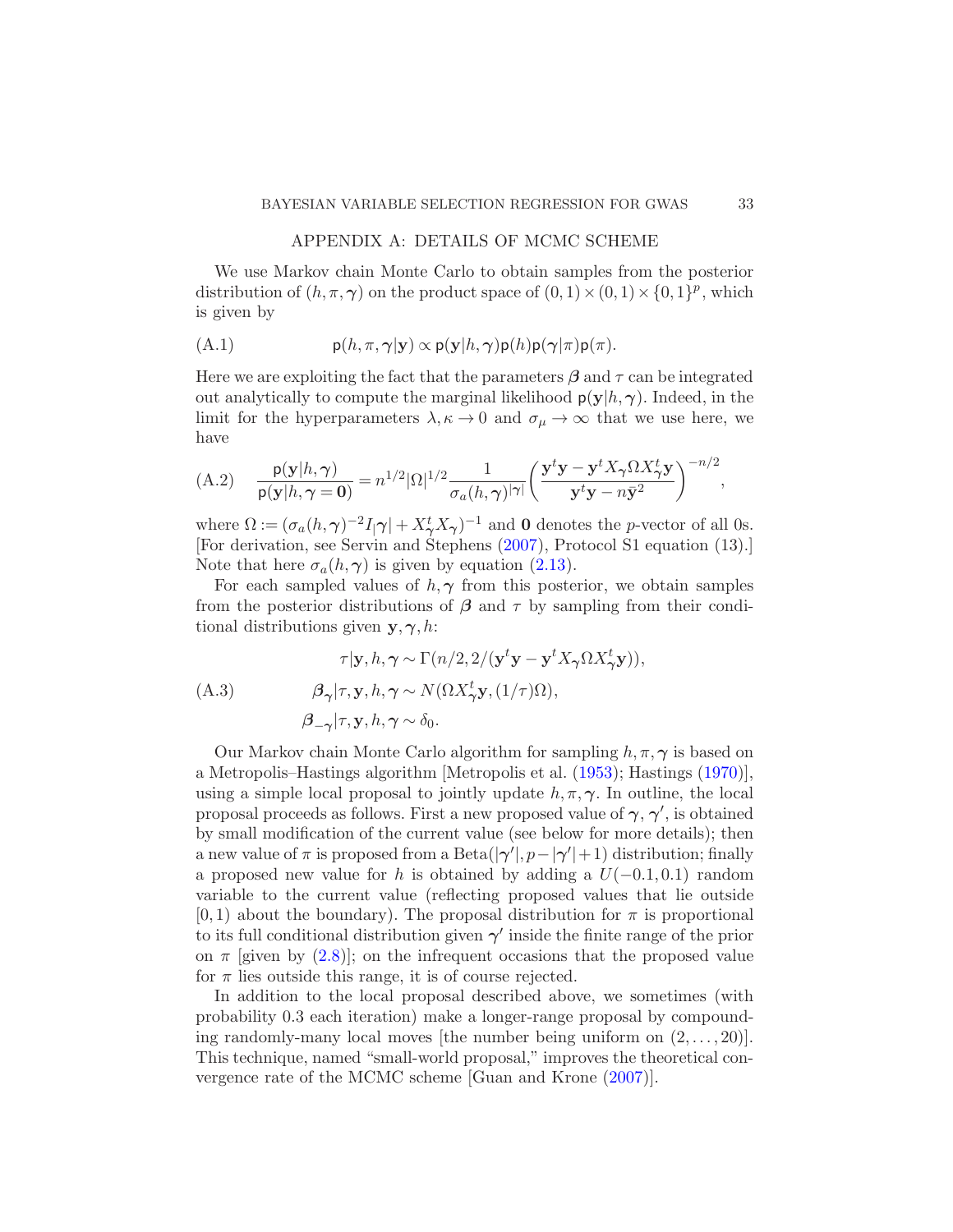We now give details on our update proposal for  $\gamma$ . When adding a covariate into the model we use a rank based proposal that focuses more attention on covariates that are more likely to be included in the model. To do this, we first rank the covariates based on their association with phenotype y (specifically we rank them by the Bayes factor for the model including only that covariate vs the null model containing no covariates, evaluated at  $\sigma_a = 1$ ). Let  $Q_t$  be a distribution on  $(0, \ldots, t-1)$  which has decreasing probability. Here we choose  $Q_t$  to be a mixture  $Q_t = 0.3U_t + 0.7G_t$ , where  $U_t$  is a uniform distribution on  $\{0, \ldots, t-1\}$  and  $G_t$  is a geometric distribution truncated to  $\{0, \ldots, t-1\}$ , with its parameter chosen to give a mean of 2,000.

Now let  $\gamma^+$  denote the set of covariates that are currently in the model,  $\gamma^+ = \{i : \gamma_i = 1\}$ . Let  $\gamma^-$  denote the complimentary set. We define three different types of moves, namely, add a covariate, remove a covariate, and exchange a pair of covariates in and out of the current model. Each move starts by setting  $\gamma' = \gamma$ . Then we randomly choose among the following:

- Add covariate: Generate  $r \sim Q_{p-k}$ , and find the covariate  $i \in \gamma^-$  that has rank r (among covariates in  $\gamma$ <sup>-</sup>). Set  $\gamma_i' = 1$ .
- Remove covariate uniformly: Uniformly pick  $i \in \gamma^+$ , and set  $\gamma'_i = 0$ .
- Add a covariate and remove another: Pick i uniformly from  $\gamma^+$  and j uniformly from  $\gamma^-$ , and set  $\gamma'_i = 0; \gamma'_j = 1$ .

In our current implementation, at each update we randomly select among these moves with probabilities 0.45, 0.45, and 0.1.

# <span id="page-33-0"></span>APPENDIX B: CALCULATIONS FOR RAO–BLACKWELLIZED ESTIMATES

In this appendix we derive the calculations need to compute the terms in equation [\(3.2\)](#page-9-0).

Let  $\theta_{-j}$  denote the parameters  $(\gamma_{-j}, \beta_{-j}, \tau, h, \pi)$ . Note that

(B.1) 
$$
\Pr(\gamma_j = 1 | \mathbf{y}, \theta_{-j}) = \frac{\lambda}{1 + \lambda},
$$

where

$$
\lambda := \frac{p(\gamma_j = 1 | \mathbf{y}, \theta_{-j})}{p(\gamma_j = 0 | \mathbf{y}, \theta_{-j})}
$$

(B.2) 
$$
= \frac{p(\mathbf{y}|\gamma_j=1,\theta_{-j})}{p(\mathbf{y}|\gamma_j=0,\theta_{-j})} \frac{p(\boldsymbol{\beta}_{-j}|\gamma_j=1,\gamma_{-j},\tau,h,\pi)}{p(\boldsymbol{\beta}_{-j}|\gamma_j=0,\gamma_{-j},\tau,h,\pi)} \frac{p(\gamma_j=1|\gamma_{-j},\tau,h,\pi)}{p(\gamma_j=0|\gamma_{-j},\tau,h,\pi)}
$$

$$
= \frac{p(\mathbf{y}|\gamma_j=1,\theta_{-j})}{p(\mathbf{y}|\gamma_j=0,\theta_{-j})} \frac{p(\boldsymbol{\beta}_{-j}|\gamma_j=1,\gamma_{-j},\tau,h)}{p(\boldsymbol{\beta}_{-j}|\gamma_j=0,\gamma_{-j},\tau,h)} \frac{\pi}{1-\pi}.
$$

The second term here arises because in our parameterization  $\beta_{-j}$  is not independent of  $\gamma_j$  (because its prior variance,  $\sigma_a$ , is a function of  $h, \gamma$ ).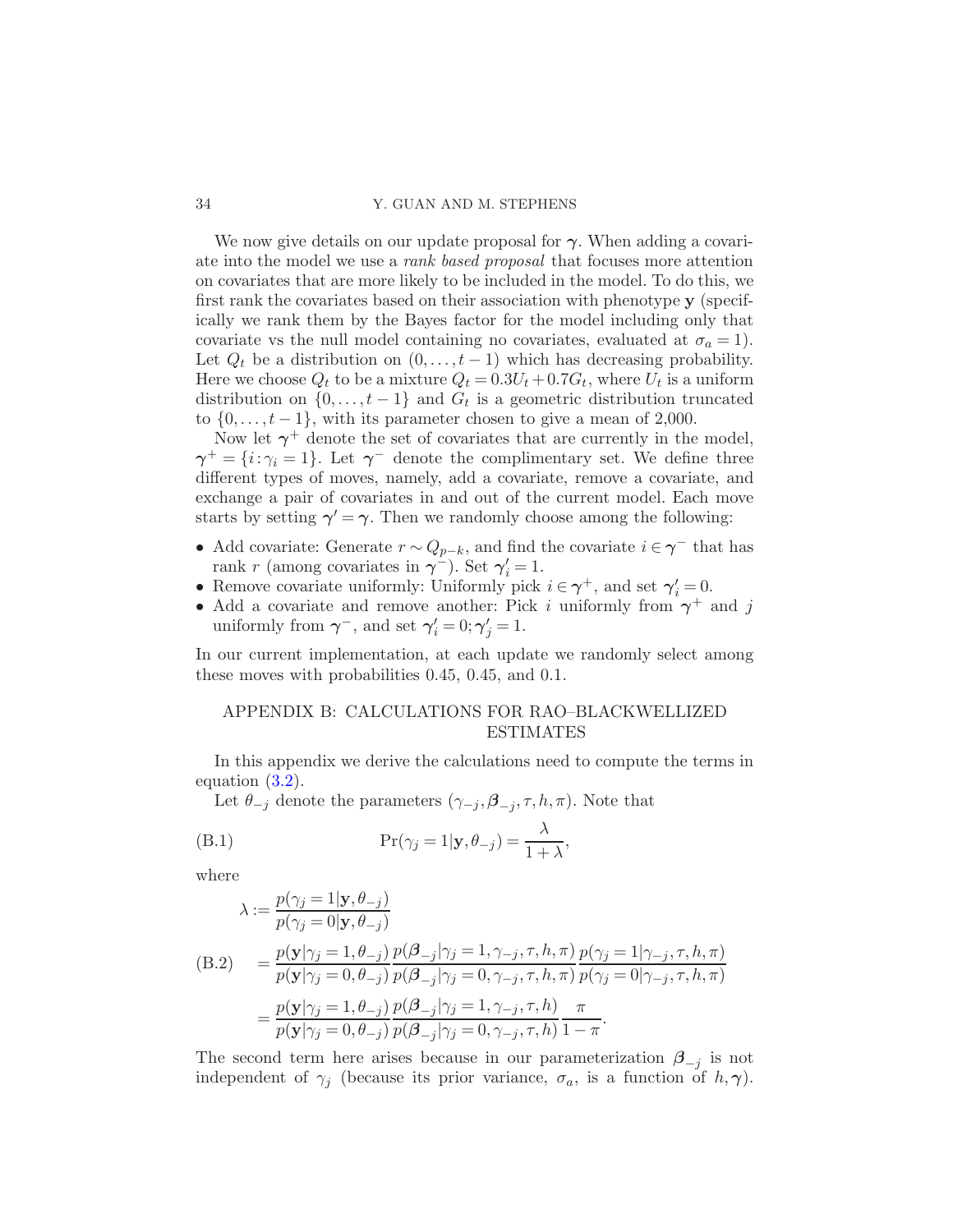This term is easily computed from the fact that  $\beta_{-j}|\gamma,\tau,h$  are i.i.d. ~  $N(0, \sigma^2(h, \gamma)/\tau).$ 

To compute the numerator of the first term note that

(B.3) 
$$
\mathbf{y}|\gamma_j = 1, \qquad \theta_{-j} \sim N(X_{\gamma - j}\beta_{\gamma - j} + \mu + X_j\beta_j, 1/\tau I),
$$

with the priors on  $\mu$ ,  $\beta_j$  [from [\(2.3\)](#page-4-0)] being

(B.4) 
$$
\mu|\tau \sim N(0, \sigma_{\mu}^{2}/\tau),
$$

$$
\beta_{j}|\tau \sim N(0, \sigma_{a}^{2}/\tau).
$$

Integrating out  $\mu, \beta_j$  gives

(B.5) 
$$
p(\mathbf{y}|\gamma_j = 1, \tau) = (2\pi)^{-n/2} \tau^{n/2} \frac{|\Omega|^{1/2}}{\sigma_\mu \sigma_a} \exp\left(-\frac{1}{2}(R^t R - R^t X \Omega X^t R) \tau\right),
$$

where  $R = y - X_{\gamma-i}\beta_{\gamma-i}, \gamma - j$  denotes the vector obtained by taking  $\gamma$ and setting the jth coordinate to 0,  $\Omega = (X^t X + \nu^{-1})^{-1}, \nu = \begin{pmatrix} \sigma^2_\mu & \sigma^2_\mu & \sigma^2_\mu & \sigma^2_\mu & \sigma^2_\mu & \sigma^2_\mu & \sigma^2_\mu & \sigma^2_\mu & \sigma^2_\mu & \sigma^2_\mu & \sigma^2_\mu & \sigma^2_\mu & \sigma^2_\mu & \sigma^2_\mu & \sigma^2_\mu & \sigma^2_\mu & \sigma^2_\mu & \sigma^2_\mu & \sigma^2_\mu & \sigma^2_\mu & \sigma^2_\mu & \sigma^2_\mu & \sigma^$  $\sigma_a^2$  $\big),$ and  $X = (1, X_j)$  is an  $n \times 2$  design matrix whose first column is all 1s. [See equation (8) from Protocol S1 in Servin and Stephens [\(2007](#page-37-5)).] The posterior distribution on  $\beta_j$  is given by

(B.6) 
$$
\beta_j|\mathbf{y}, \qquad \theta_{-j} \sim N(\Omega X^t R, \Omega).
$$

Similarly, to compute the denominator of the first term, we use

(B.7) 
$$
\mathbf{y}|\gamma_j = 0, \qquad \theta_{-j} \sim N(X_{\gamma - j}\beta_{\gamma - j} + \mu, (1/\tau)I),
$$

with priors on  $\mu | \tau \sim N(0, \sigma^2_{\mu}/\tau)$ . Integrate out  $\mu$  to get

(B.8) 
$$
p(\mathbf{y}|\gamma_j=0,\tau) = (2\pi)^{-n/2} \tau^{n/2} \frac{\Omega_0^{1/2}}{\sigma_\mu} \exp\left(-\frac{1}{2}(R^t R - \Omega_0 n^2 \bar{R}^2)\tau\right),
$$

where  $\Omega_0 = (\sigma_\mu^{-2} + n)^{-1}$  and  $\bar{R} = \frac{1}{n}$  $\frac{1}{n} \sum R_i$ . From this we obtain

(B.9) 
$$
\frac{p(\mathbf{y}|\gamma_j=1,\theta_{-j})}{p(\mathbf{y}|\gamma_j=0,\theta_{-j})} = \frac{|\Omega|^{1/2}}{\Omega_0^{1/2}} \frac{1}{\sigma_a} \exp\left(\frac{\tau}{2}(R^t X \Omega X^t R - \Omega_0 n^2 \bar{R}^2)\right).
$$

In the limit  $\sigma_{\mu} \to \infty$  we have  $\Omega_0 \to n$  and  $\nu \to \begin{pmatrix} 0 \\ 0 \end{pmatrix}$ 0  $\sigma_a^2$  and the above expression becomes

(B.10) 
$$
\frac{p(\mathbf{y}|\gamma_j=1,\theta_{-j})}{p(\mathbf{y}|\gamma_j=0,\theta_{-j})} = |\Omega|^{1/2} \frac{n^{1/2}}{\sigma_a} \exp\left(\frac{\tau}{2}(R^t X \Omega X^t R - n\bar{R}^2)\right).
$$

Note that this calculation effectively involves a univariate regression of the residuals R against covariate j. Furthermore, all covariates  $j \notin \gamma^+$  use the same residuals: only for  $j \in \gamma^+$  do the residuals need to be recomputed.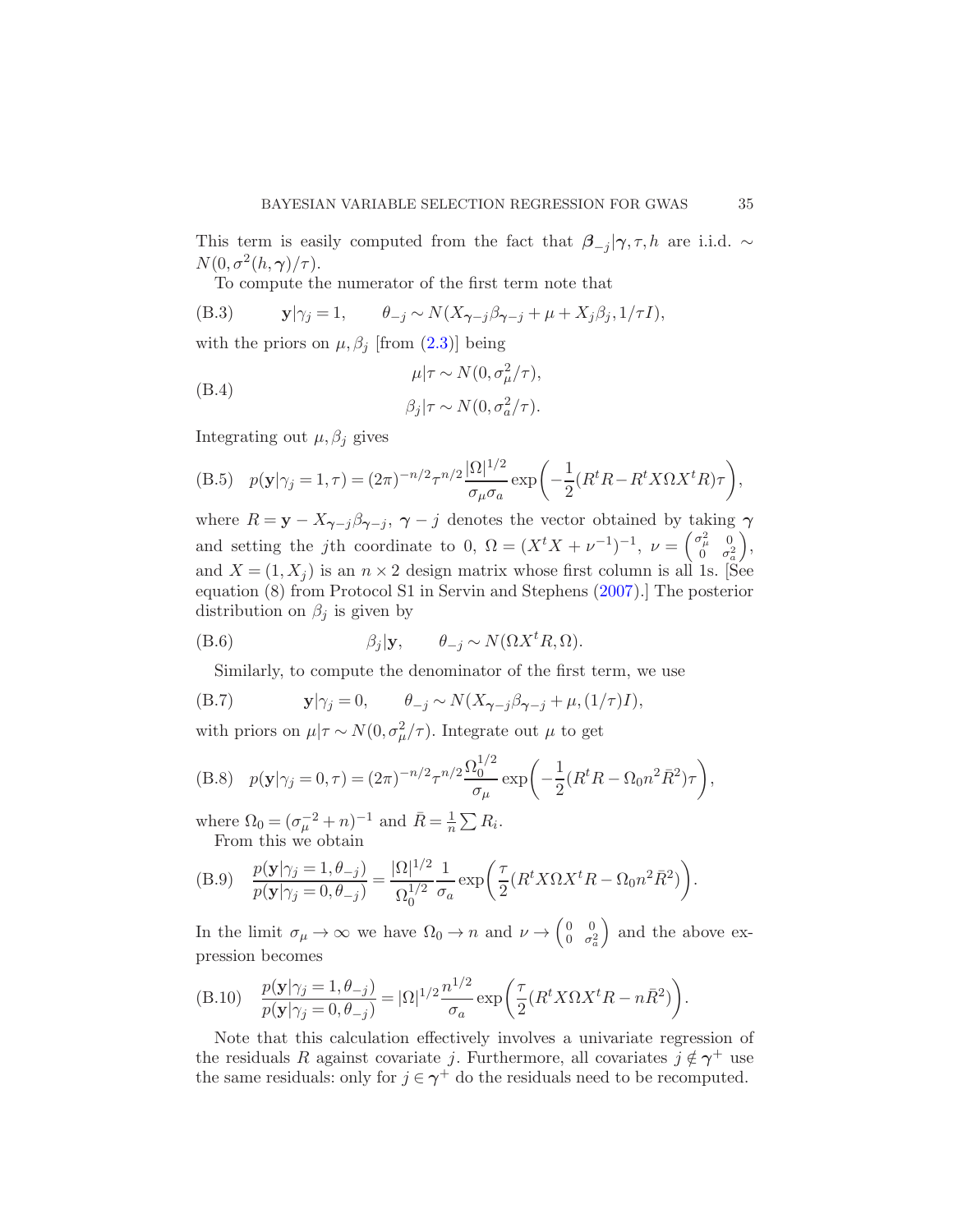#### Acronyms used in the paper.

- BMA: Bayesian model averaging
- BVSR: Bayesian variable selection regression
- GWAS: genome wide association studies
- LASSO: least absolute shrinkage and selection operator, a popular variable selection method
- MCMC: Markov chain Monte Carlo
- PIP: posterior inclusion probability
- PVE: proportion of variance explained
- RPG: relative prediction gain
- SNP: single nucleotide polymorphism
- SIS: sure independence screen, a two-stage variable selection procedure.

Acknowledgments. We thank two anonymous referees, and the editor and associate editor for helpful comments on the initial submission. We thank P. Carbonetto for useful discussions.

#### REFERENCES

- <span id="page-35-1"></span>Agliari, A. and Parisetti, C. C. (1988). A-g reference informative prior: A note on Zellner's g prior. J. Roy. Statist. Soc. Ser. D 37 271–275.
- <span id="page-35-8"></span>ALBERT, J. H. and CHIB, S. (1993). Bayesian analysis of binary and polychotomous response data. J. Amer. Statist. Assoc. 88 669–679. [MR1224394](http://www.ams.org/mathscinet-getitem?mr=1224394)
- <span id="page-35-4"></span>Barber, M. J., Mangravite, L. M., Hyde, C. L., Chasman, D. I., Smith, J. D., McCarty, C. A., Li, X., Wilke, R. A., Rieder, M. J., Williams, P. T., Ridker, P. M., Chatterjee, A., Rotter, J. I., Nickerson, D. A., Stephens, M. and Krauss, R. M. (2010). Genome-wide association of lipid-lowering response to statins in combined study populations. PLoS ONE 5 e9763.
- <span id="page-35-6"></span>BARBIERI, M. M. and BERGER, J. O. (2004). Optimal predictive model selection. Ann. Statist. 32 870–897. [MR2065192](http://www.ams.org/mathscinet-getitem?mr=2065192)
- <span id="page-35-0"></span>Brown, P. J., Vannucci, M. and Fearn, T. (2002). Bayes model averaging with selec-tion of regressors. J. R. Stat. Soc. Ser. B Stat. Methodol. 64 519-536. [MR1924304](http://www.ams.org/mathscinet-getitem?mr=1924304)
- <span id="page-35-3"></span>CASELLA, G. and ROBERT, C. P. (1996). Rao-Blackwellisation of sampling schemes. Biometrika 83 81–94. [MR1399157](http://www.ams.org/mathscinet-getitem?mr=1399157)
- <span id="page-35-9"></span>Clayton, D. G., Walker, N. M., Smyth, D. J., Pask, R., Cooper, J. D., Maier, L. M., Smink, L. J., Lam, A. C., Ovington, N. R., Stevens, H. E., Nutland, S., Howson, J. M. M., Faham, M., Moorhead, M., Jones, H. B., FALKOWSKI, M., HARDENBOL, P., WILLIS, T. D. and TODD, J. A. (2005). Population structure, differential bias and genomic control in a large-scale, case-control association study. Nat. Genet. 37 1243–1246.
- <span id="page-35-5"></span>Efron, B., Hastie, T., Johnstone, I. and Tibshirani, R. (2004). Least angle regression (with discussion). Ann. Statist. 32 407–499. [MR2060166](http://www.ams.org/mathscinet-getitem?mr=2060166)
- <span id="page-35-7"></span>Fan, J. and Li, R. (2001). Variable selection via nonconcave penalized likelihood and its oracle properties. J. Amer. Statist. Assoc. 96 1348–1360. [MR1946581](http://www.ams.org/mathscinet-getitem?mr=1946581)
- <span id="page-35-2"></span>Fan, J. and Lv, J. (2008). Sure independence screening for ultrahigh dimensional feature space (with discussion). J. R. Stat. Soc. Ser. B Stat. Methodol. 70 849–911. [MR2530322](http://www.ams.org/mathscinet-getitem?mr=2530322)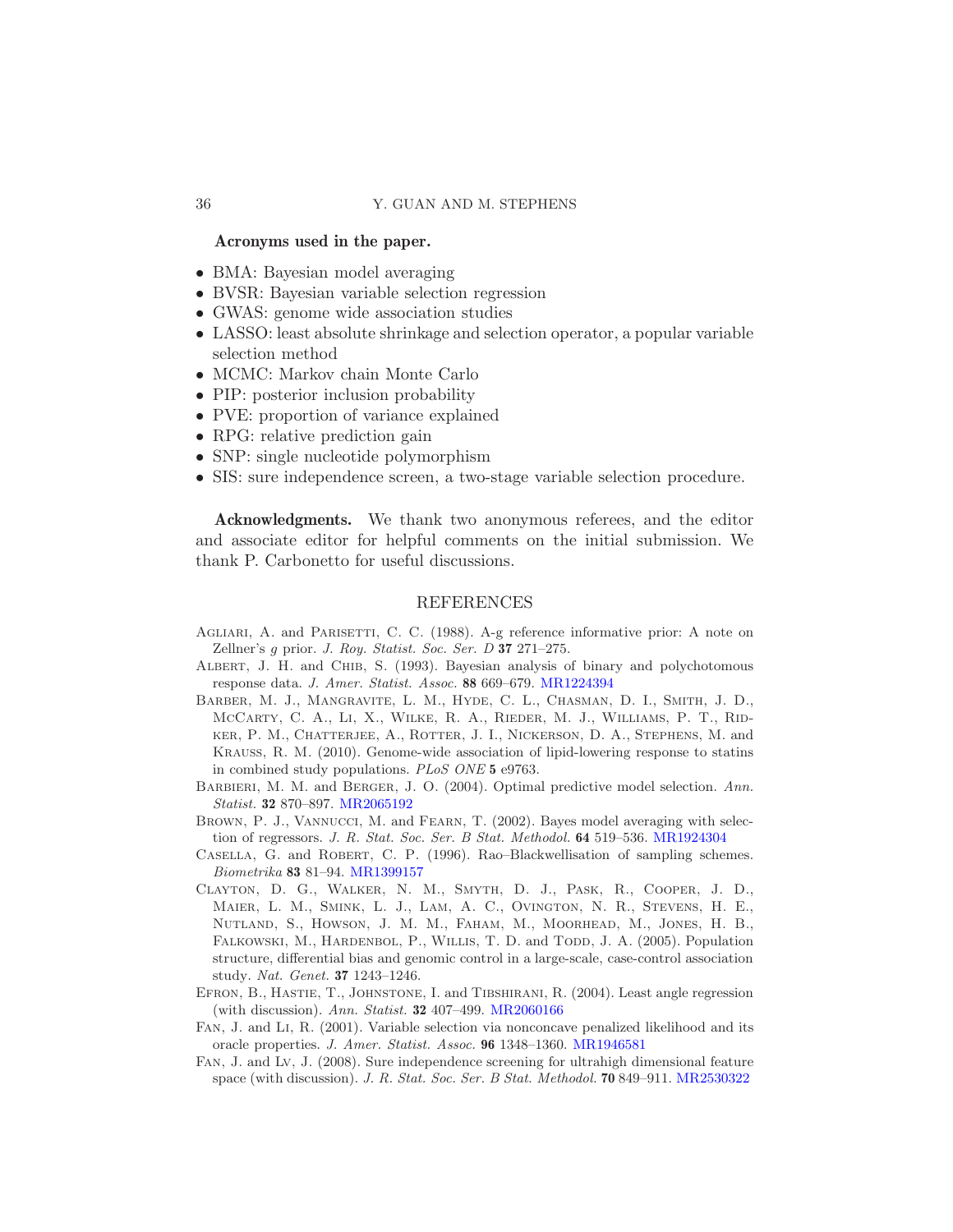- <span id="page-36-3"></span>George, E. I. and McCulloch, R. E. (1993). Variable selection via Gibbs sampling. J. Amer. Statist. Assoc. 88 881–889.
- <span id="page-36-12"></span>Guan, Y. and Krone, S. M. (2007). Small world MCMC and convergence to multimodal distributions: From slow mixing to fast mixing. Ann. Appl. Probab. 17 284–304. [MR2292588](http://www.ams.org/mathscinet-getitem?mr=2292588)
- <span id="page-36-13"></span>Guan, Y. and Stephens, M. (2008). Practical issues in imputation-based association mapping. PLoS Genet. 4 e1000279.
- <span id="page-36-11"></span>Hastings, W. K. (1970). Monte Carlo sampling methods using Markov chains and their applications. Biometrika 57 97–109.
- <span id="page-36-1"></span>HOGGART, C. J., WHITTAKER, J. C., DE IORIO, M. and BALDING, D. J. (2008). Simultaneous analysis of all SNPs in genome-wide and re-sequencing association studies. PLoS Genet. 4 e1000130.
- <span id="page-36-18"></span>Lange, L. A., Burdon, K., Langefeld, C. D., Liu, Y., Beck, S. R., Rich, S. S., Freedman, B. I., Brosnihan, K. B., Herrington, D. M., Wagenknecht, L. E. and Bowden, D. W. (2006). Heritability and expression of c-reactive protein in type 2 diabetes in the diabetes heart study. Ann. Hum. Genet. 70 717–725.
- <span id="page-36-9"></span>Liang, F., Paulo, R., Molina, G., Clyde, M. A. and Berger, J. O. (2008). Mixtures of q priors for Bayesian variable selection. J. Amer. Statist. Assoc. 103 410–423. [MR2420243](http://www.ams.org/mathscinet-getitem?mr=2420243)
- <span id="page-36-0"></span>MAHER, B. (2008). Personal genomes: The case of the missing heritability. Nature 456 18–21.
- <span id="page-36-16"></span>Marchini, J., Howie, B., Myers, S., McVean, G. and Donnelly, P. (2007). A new multipoint method for genome-wide association studies by imputation of genotypes. Nat. Genet. 39 906–913.
- <span id="page-36-10"></span>Metropolis, N., Rosenbluth, A., Rosenbluth, M., Teller, A. and Teller, E. (1953). Equations of state calculations by fast computing machines. J. Chem. Phys. 21 1087–1092.
- <span id="page-36-5"></span>Miller, A. (2002). Subset Selection in Regression, 2nd ed. Monographs on Statistics and Applied Probability 95. Chapman & Hall/CRC, Boca Raton, FL. [MR2001193](http://www.ams.org/mathscinet-getitem?mr=2001193)
- <span id="page-36-2"></span>Mitchell, T. J. and Beauchamp, J. J. (1988). Bayesian variable selection in linear regression. J. Amer. Statist. Assoc. 83 1023–1036. [MR0997578](http://www.ams.org/mathscinet-getitem?mr=0997578)
- <span id="page-36-6"></span> $O'H$ ARA, R. B. and SILLANPÄÄ, M. J.  $(2009)$ . A review of Bayesian variable selection methods: What, how and which. Bayesian Anal. 4 85–117. [MR2486240](http://www.ams.org/mathscinet-getitem?mr=2486240)
- <span id="page-36-17"></span>Pankow, J. S., Folsom, A. R., Cushman, M., Borecki, I. B., Hopkins, P. N., Eck-FELDT, J. H. and TRACY, R. P. (2001). Familial and genetic determinants of systemic markers of inflammation: The NHLBI family heart study. Atherosclerosis 154 681–689.
- <span id="page-36-8"></span>Price, A. L., Patterson, N. J., Plenge, R. M., Weinblatt, M. E., Shadick, N. A. and Reich, D. (2006). Principal components analysis corrects for stratification in genome-wide association studies. Nat. Genet. 38 904–909.
- <span id="page-36-14"></span>PRITCHARD, J. K. (2001). Are rare variants responsible for susceptibility to complex diseases? Am. J. Hum. Genet. 69 124–137.
- <span id="page-36-7"></span>PRITCHARD, J. K., STEPHENS, M., ROSENBERG, N. A. and DONNELLY, P. (2000). Association mapping in structured populations. Am. J. Hum. Genet. 67 170–181.
- <span id="page-36-4"></span>RAFTERY, A. E., MADIGAN, D. and HOETING, J. A. (1997). Bayesian model averaging for linear regression models. J. Amer. Statist. Assoc. 92 179–191. [MR1436107](http://www.ams.org/mathscinet-getitem?mr=1436107)
- <span id="page-36-15"></span>Raychaudhuri, S., Plenge, R. M., Rossin, E. J., Ng, A. C. Y., Purcell, S. M., Sklar, P., Scolnick, E. M., Xavier, R. J., Altshuler, D., Daly, M. J. and Consortium, I. S. (2009). Identifying relationships among genomic disease regions: Predicting genes at pathogenic snp associations and rare deletions. PLoS Genet. 5 e1000534.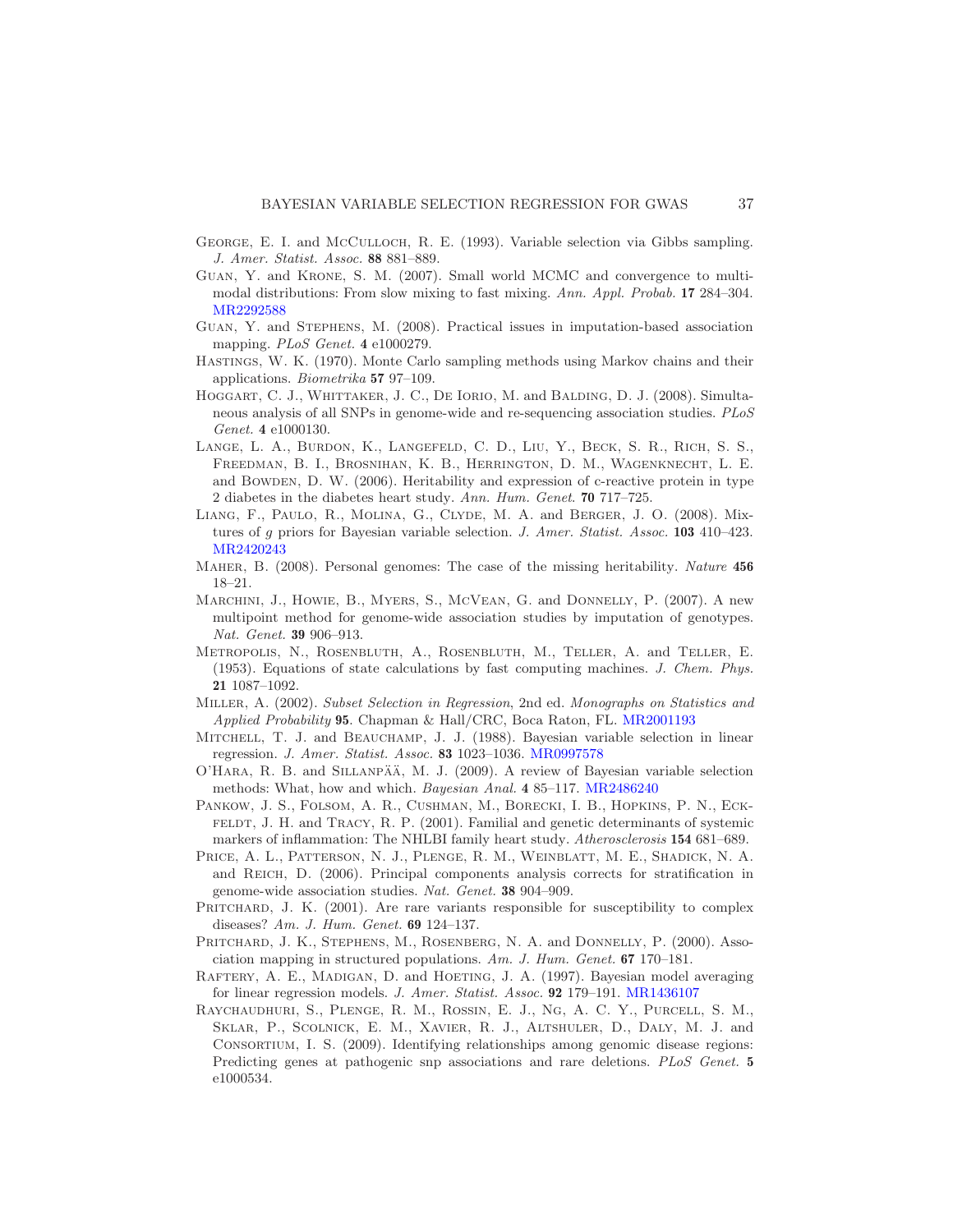- <span id="page-37-9"></span>Reiner, A. P., Barber, M. J., Guan, Y., Ridker, P. M., Lange, L. A., Chasman, D. I., Walston, J. D., Cooper, G. M., Jenny, N. S., Rieder, M. J., Durda, J. P., Smith, J. D., Novembre, J., Tracy, R. P., Rotter, J. I., Stephens, M., Nickerson, D. A. and Krauss, R. M. (2008). Polymorphisms of the HNF1A gene encoding hepatocyte nuclear factor-1 alpha are associated with C-reactive protein. Am. J. Hum. Genet. 82 1193–1201.
- <span id="page-37-12"></span>Ridker, P. M., Rifai, N., Rose, L., Buring, J. E. and Cook, N. R. (2002). Comparison of C-reactive protein and low-density lipoprotein cholesterol levels in the prediction of first cardiovascular events. N. Engl. J. Med. 347 1557–1565.
- <span id="page-37-13"></span>Ridker, P. M., Pare, G., Parker, A., Zee, R. Y., Danik, J. S., Buring, J. E., Kwiatkowski, D., Cook, N. R., Miletich, J. P. and Chasman, D. I. (2008). Loci related to metabolic-syndrome pathways including LEPR, HNF1A, IL6R, and GCKR associate with plasma c-reactive protein: The women's genome health study. Am. J. Hum. Genet. 82 1185–1192.
- <span id="page-37-10"></span>SCHEET, P. and STEPHENS, M. (2006). A fast and flexible statistical model for large-scale population genotype data: Applications to inferring missing genotypes and haplotypic phase. Am. J. Hum. Genet. 78 629–644.
- <span id="page-37-5"></span>Servin, B. and Stephens, M. (2007). Efficient multipoint analysis of association studies: Candidate regions and quantitative traits. PLoS Genet. 3 e114.
- <span id="page-37-6"></span>Smith, G. D. and Ebrahim, S. (2003). Mendelian randomization: Can genetic epidemiology contribute to understanding environmental determinants of disease? Internat. J. Epidemiology 32 1–22.
- <span id="page-37-4"></span>SMITH, M. and KOHN, R. (1996). Nonparametric regression using Bayesian variable selection. J. Econometrics 75 317–343.
- <span id="page-37-11"></span>STEPHENS, M. and BALDING, D. J. (2009). Bayesian statistical methods for genetic association studies. Nat. Rev. Genet. 10 681–690.
- <span id="page-37-1"></span>Tibshirani, R. (1996). Regression shrinkage and selection via the lasso. J. Roy. Statist. Soc. Ser. B 58 267–288. [MR1379242](http://www.ams.org/mathscinet-getitem?mr=1379242)
- <span id="page-37-14"></span>Verzilli, C., Shah, T., Casas, J. P., Chapman, J., Sandhu, M., Debenham, S. L., Boekholdt, M. S., Khaw, K. T. T., Wareham, N. J., Judson, R., Benjamin, E. J., Kathiresan, S., Larson, M. G., Rong, J., Sofat, R., Humphries, S. E., Smeeth, L., Cavalleri, G., Whittaker, J. C. and Hingorani, A. D. (2008). Bayesian meta-analysis of genetic association studies with different sets of markers. Am. J. Hum. Genet. 82 859–872.
- <span id="page-37-15"></span>Veyrieras, J.-B., Kudaravalli, S., Kim, S. Y., Dermitzakis, E. T., Gilad, Y., STEPHENS, M. and PRITCHARD, J. K. (2008). High-resolution mapping of expression-QTLs yields insight into human gene regulation. PLoS Genet. 4 e1000214.
- <span id="page-37-8"></span>Wakefield, J. (2009). Bayes factors for genome-wide association studies: Comparison with P-values. Genet. Epidemiol. 33 79-86.
- <span id="page-37-0"></span>Wellcome Trust Case Control Consortium (2007). Genome-wide association study of 14,000 cases of seven common diseases and 3,000 shared controls. Nature 447 661– 678.
- <span id="page-37-3"></span>WU, T. T., CHEN, Y. F., HASTIE, T., SOBEL, E. and LANGE, K. (2009). Genome-wide association analysis by lasso penalized logistic regression. Bioinformatics 25 714–721.
- <span id="page-37-2"></span>YANG, J., BENYAMIN, B., MCEVOY, B. P., GORDON, S., HENDERS, A. K., NYholt, D. R., Madden, P. A., Heath, A. C., Martin, N. G., Montgomery, G. W., GODDARD, M. E. and VISSCHER, P. M. (2010). Common SNPs explain a large proportion of the heritability for human height. Nat. Genet. 42 565-569.
- <span id="page-37-7"></span>Zellner, A. (1986). On assessing prior distributions and Bayesian regression analysis with g-prior distributions. In *Bayesian Inference and Decision Techniques*  $(P. K. GOEL)$